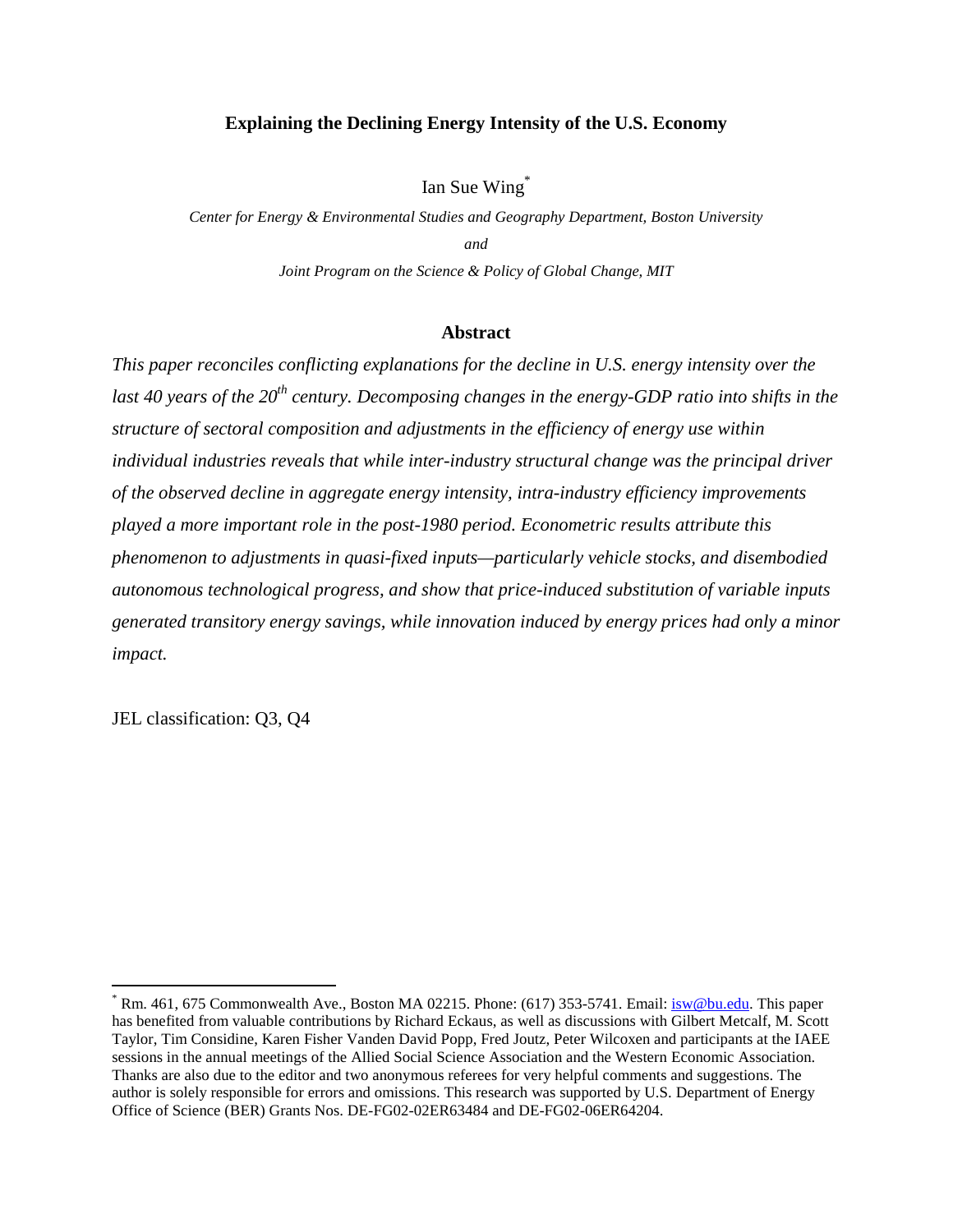### **1. Introduction**

 $\overline{a}$ 

This paper investigates the sources of the decline in the energy intensity of the U.S. economy during the period 1958-2000, in particular the impact of technological change and its importance relative to that of other influences. This issue, with which economists have wrestled for three decades, is again a focus of interest, stimulated by recent energy price increases and proposals to reduce the greenhouse gas (GHG) emissions associated with fossil fuel use.

The OPEC oil price shocks of the 1970s and their adverse economic consequences generated a groundswell of empirical research on the reaction of technology to such price changes. However, questions remain about both the sign and magnitude of the effects of energy prices on innovation, and the follow-on impact of technological change on the intensity of energy use. Concern has also arisen over the economic impacts of measures to deal with the problem of climate change, particularly energy price increases induced by limits on carbon dioxide emissions from fossil-fuel combustion. Of particular interest is the potential for induced technical change (ITC), whereby regulations to reduce emissions stimulate innovation which saves energy and reduces emissions.<sup>1</sup> Finally, apprehension over the economic consequences of the current high global energy prices has re-kindled interest in the robustness of U.S. productivity growth to price shocks.<sup>2</sup>

In the present paper I focus on the relationship between energy prices and energy productivity, or, more specifically, its inverse—energy intensity. Figure 1 illustrates the historical trends of these variables in the U.S. economy. The most striking feature is the

(http://www.federalreserve.gov/Boarddocs/speeches/2006/200606152/default.htm).

<sup>&</sup>lt;sup>1</sup> Energy-saving technological change is frequently adduced as the saving grace that will moderate the costs of abating  $CO<sub>2</sub>$  emissions over the long time-horizon on which emission limits are anticipated to bind. Sue Wing (2006) elucidates the mechanisms by which changes in relative prices influence the rate and direction of firms' innovation.

 $2$  e.g., "Energy and the Economy", remarks by Federal Reserve Chairman Ben S. Bernanke before the Economic Club of Chicago, Chicago, IL, 15 June, 2006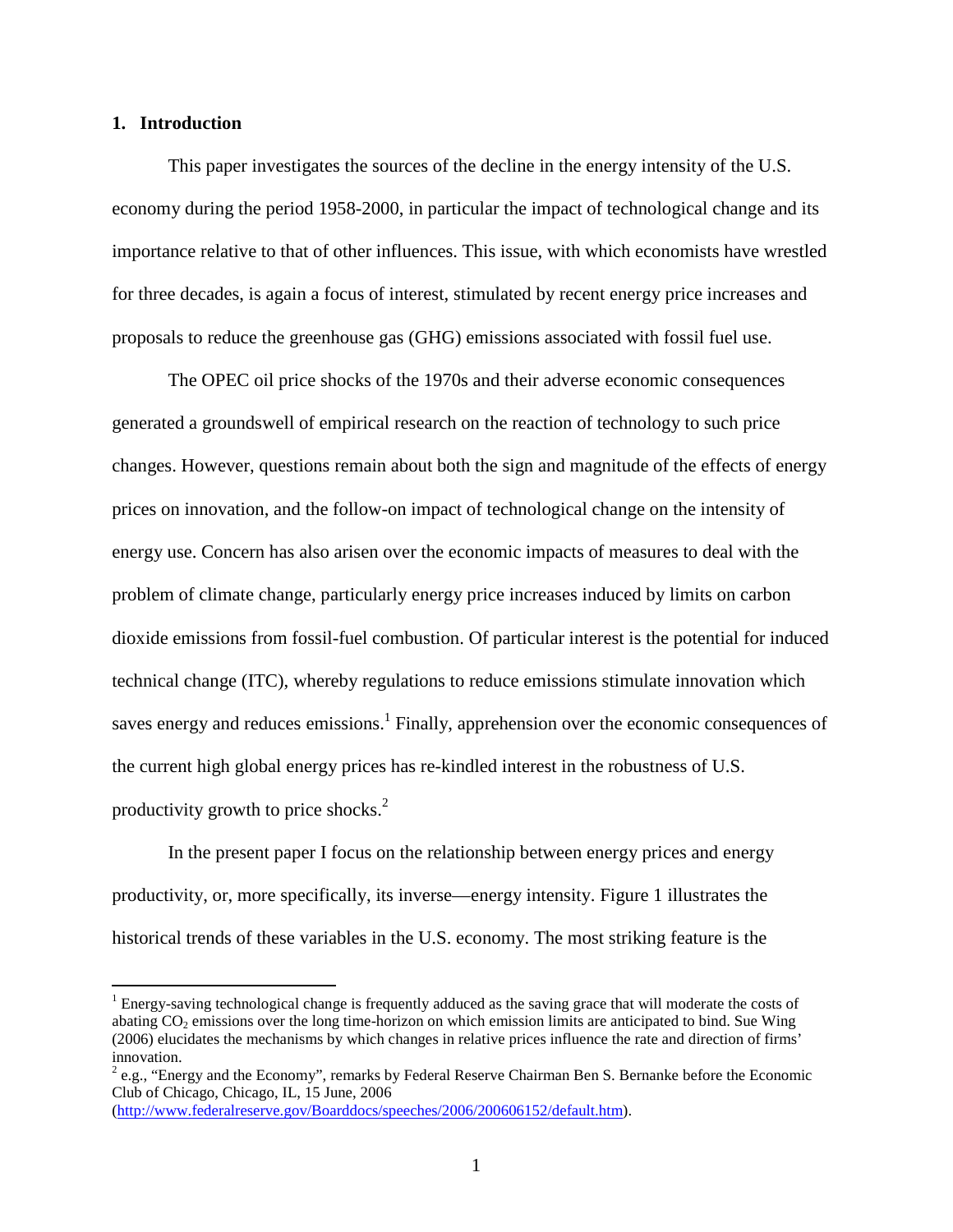sustained reduction in the energy-GDP ratio, whose steepest decline occurs in the period 1974- 1986, during which energy prices first jumped due to the OPEC oil shocks, and then collapsed. I consider three channels through which prices influence energy intensity: (1) input substitution the direct effect of increases in energy's relative price on the mix of inputs to production, holding the state of technology constant, (2) innovation—resulting from both the secular progress of scientific advance and the inducement effects of high energy prices, and (3) changes in the mix of industries in the economy. Despite much prior work scrutinizing each of these mechanisms, the empirical estimates developed by different studies are for the most part incommensurate. The objective here is to develop comprehensive and comparable estimates for the magnitudes of these influences.

The first comprehensive econometric estimates of the substitution effects of the energy price shocks of the 1970s were developed by Jorgenson and Fraumeni (1981) and Jorgenson (1984). The principal advantage of this work, which was conducted at the industry level, is its coverage of the entire supply side of the U.S. economy. Most controversial have been its estimates of the effects of disembodied technical progress on energy demand, which indicate that the majority of U.S. industries exhibit an energy-*using* bias of innovation. Not only is this result seemingly at odds with the observed decline in energy intensity, it is inconsistent with the assumption of aggregate energy-saving technical change (the autonomous energy efficiency improvement, or AEEI) which underpins most of the simulations of future energy use and  $CO<sub>2</sub>$ emissions.<sup>3</sup> Indeed, on the basis of this result Hogan and Jorgenson (1991) argue that the AEEI might actually be *negative*!

 $3$  As discussed by Hogan (1990), Manne and Richels (1992) and Williams (1990), the AEEI is a secular trend reflecting the technologically-motivated rate of reduction in the demand for energy that, without any directed effort, decreases the amounts of  $CO_2$ -emitting fossil fuel necessary for any given level of economic output. Its first documented use is Edmonds and Reilly (1985), who cite the historical decline in the energy intensity of GDP with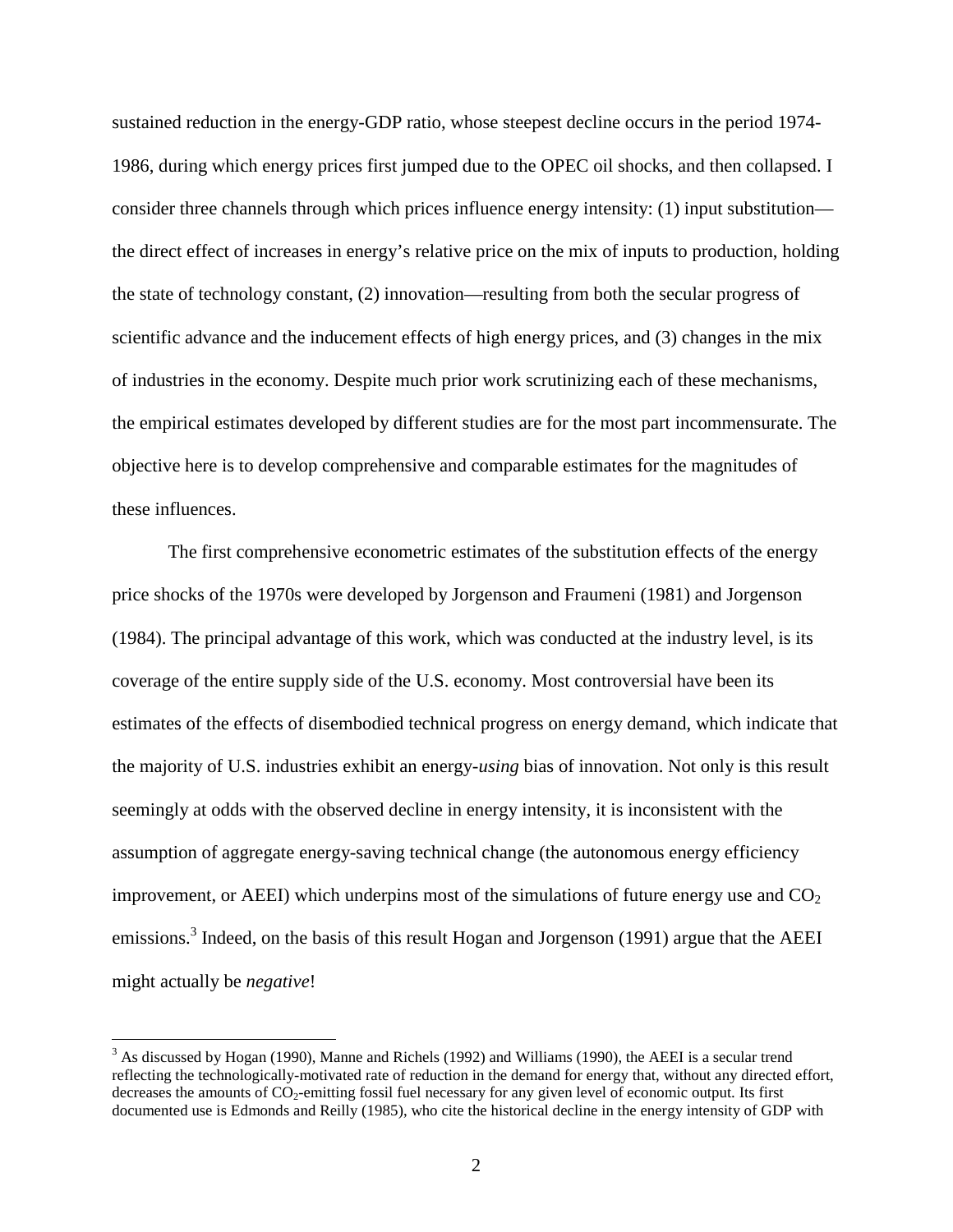A potential resolution to this paradox lies in the fact that Jorgenson's findings were generated using a dataset which ends 1979, when energy prices were at their peak, just prior to the sharp decline in the energy-GDP ratio. Thus, a key theme of this paper is the question of whether there is still evidence for widespread disembodied energy-using innovation over a longer sample which encompasses the period in Figure 1 (1958-2000).

The bias of technical change with respect to energy is also ripe for re-examination given results from more recent investigations of ITC at the micro level, which suggest that innovation has been energy-*saving* in character, and has, moreover, been induced by energy prices. Using patent data, Popp (2002) demonstrates that the energy price shocks of the 1970s induced a substantial amount of energy-saving innovation. Complementary work by Newell et al (1999) finds that energy prices induced energy-saving changes in the characteristics of residential capital.<sup>4</sup>

However, there is continuing debate over the magnitude of the aggregate impact of these phenomena, with two investigations of its effect on energy use manufacturing sectors reaching very different conclusions. Popp (2001) estimates that one third of the reduction in manufacturing industries' energy-output ratios to the effects of energy-related knowledge embodied in patents. By contrast, Linn (2006) estimates that adoption of energy-saving technology by new manufacturing plants in response to a ten-percent rise in energy prices resulted in only a one-percent reduction in energy demand. These findings raise additional questions about the sources of intensity change: first, how much has energy price-induced

increasing economic development as justification for a declining coefficient on energy input. They construct a simulation model that incorporates an increasing index of energy-saving technology, whose inverse is applied as an attenuation factor to the model's fuels demand functions. This trick is still employed in the majority of climate policy models.

 $4$  Newell et al (1999) find that energy prices and regulatory stimuli positively affect the energy-efficiency characteristics of consumer durables for heating and cooling. Popp (2002) finds that the propensity to patent in energy technology fields was significantly increased by rising energy prices in the 1970s.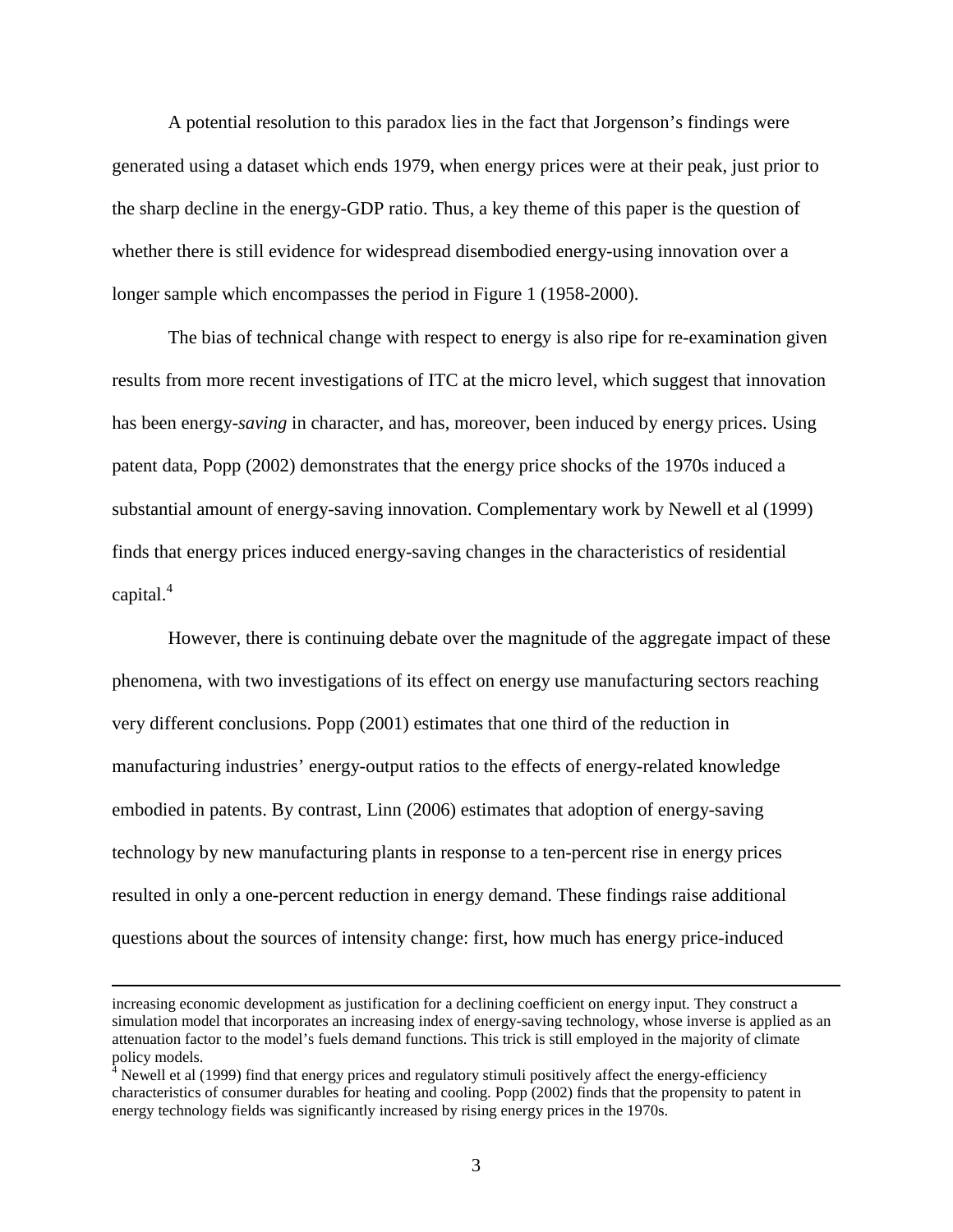innovation altered the characteristics of *non*-residential capital, and second, what has been the follow-on impact on aggregate energy intensity.

To address the latter question it is necessary to understand how the effects of technology on energy demand aggregate up to the level of the macroeconomy. This issue is the focus of decomposition studies (see, e.g., the survey by Ang and Zhang, 2000) which combine industry and macroeconomic data to isolate how changes in the mix of economic sectors have affected the evolution of the energy-GDP ratio. These have tended to attribute much of the decline in intensity to changes in the composition of output (e.g., Rose and Chen 1991), particularly among manufacturing industries (Hirst et al 1983; Schipper et al 1990). Motivated by these findings, the paper investigates whether structural change was a more or less important contributor to aggregate energy intensity than substitution or innovation.

To sort out the contributions of these various influences at the aggregate level in a comprehensive and consistent manner, I employ a synthesis of the methodological approaches outlined above. Following Jorgenson's lead, I maximize sectoral coverage by accounting for the sources of change in energy intensity within 35 economic sectors at the approximate 2-digit level of aggregation. To investigate the importance of changes in the composition of industries' capital relative to substitution and innovation, I develop an econometric model of dynamic factor demands which incorporates a broad array of quasi-fixed inputs, and perform estimations using a unique dataset for the period 1958-2000 which updates Jorgenson's results across the full range of producing sectors in the economy. Finally, the resulting sectoral estimates are aggregated using a decomposition technique, thereby reconciling the apparent differences between energy intensity trends at the micro and macro levels of the economy.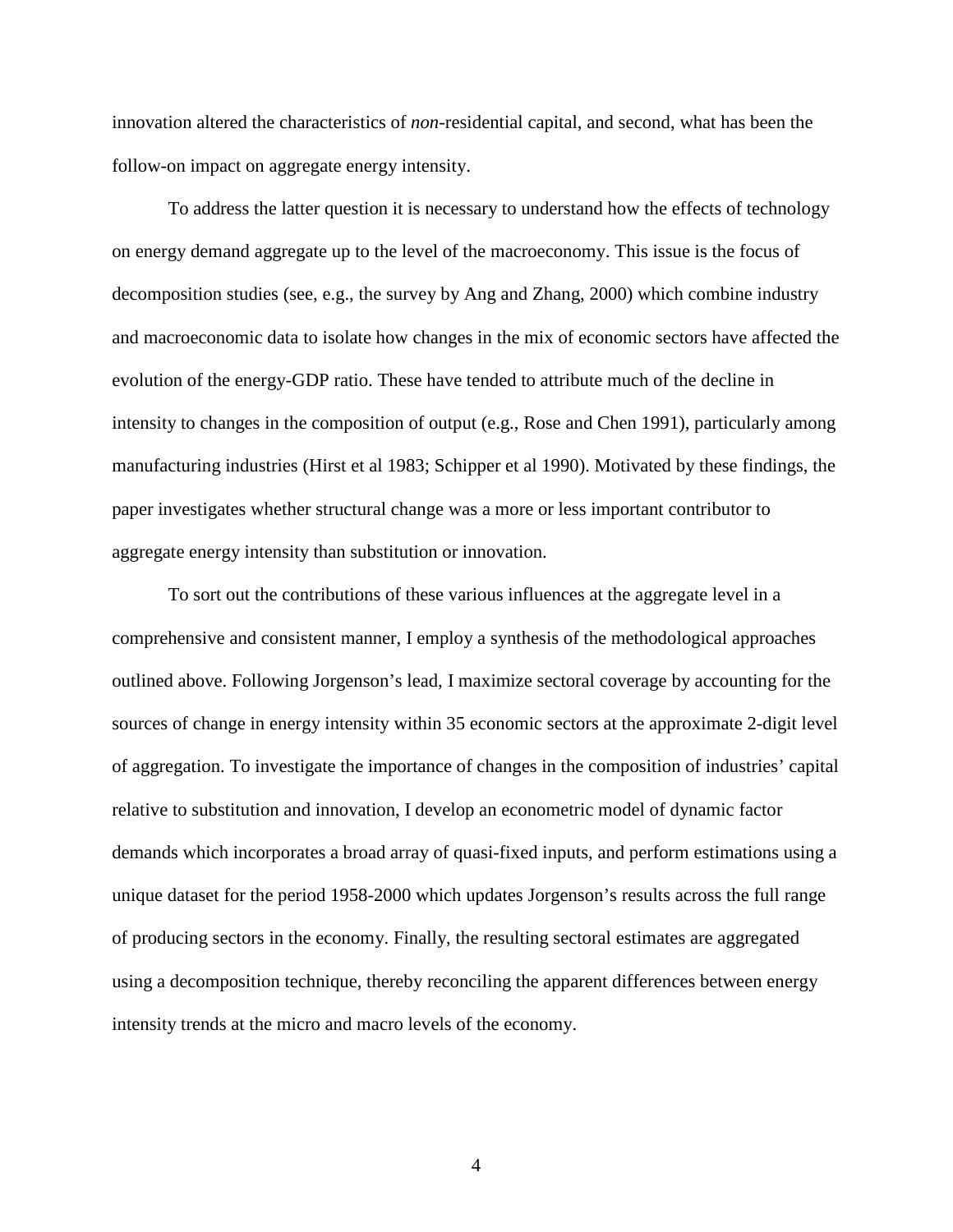Embodied in this approach are two key innovations. The first is the extension of Popp's (2001) econometric model of ITC to incorporate a proxy for the stock of energy-saving knowledge which is based solely on energy price data. This permits the impacts of exogenous and induced technical progress on industries' demands for energy to be separately identified. The second is the development of a simple decomposition scheme which attributes changes in aggregate energy intensity to the influence of changes in the mix of industries and factors which occur within industries. This scheme provides a mechanism for aggregating the econometric estimates across sectors to yield comparable measures of the macroeconomic impacts of substitution, technical progress and capital accumulation.

I find that change in the sectoral composition of the economy is the main driver of the decline in aggregate energy intensity over the sample period. Of the changes that occur within industries, disembodied exogenous technical progress is the predominant energy-saving influence, with shifts in the composition of capital coming a close second. The influence of substitution is mixed. It had a substantial energy-saving effect during the period of high energy prices in the 1970s and 80s, but was slightly energy using over the remainder of the sample period. Finally, disembodied induced technical change was energy saving as well, but of the factors considered it has the smallest impact, which only arises in the aftermath of the energy price shocks.

The plan of the paper is as follows. Section 2 develops an econometric model of producer behavior which provides a natural way to account for the sources of change in the energy intensity of economic sectors. There I also outline the decomposition procedure which facilitates consistent aggregation of the sectoral econometric estimates. Section 3 describes the data and the estimation technique. In Section 4 presents and discusses the econometric estimates of the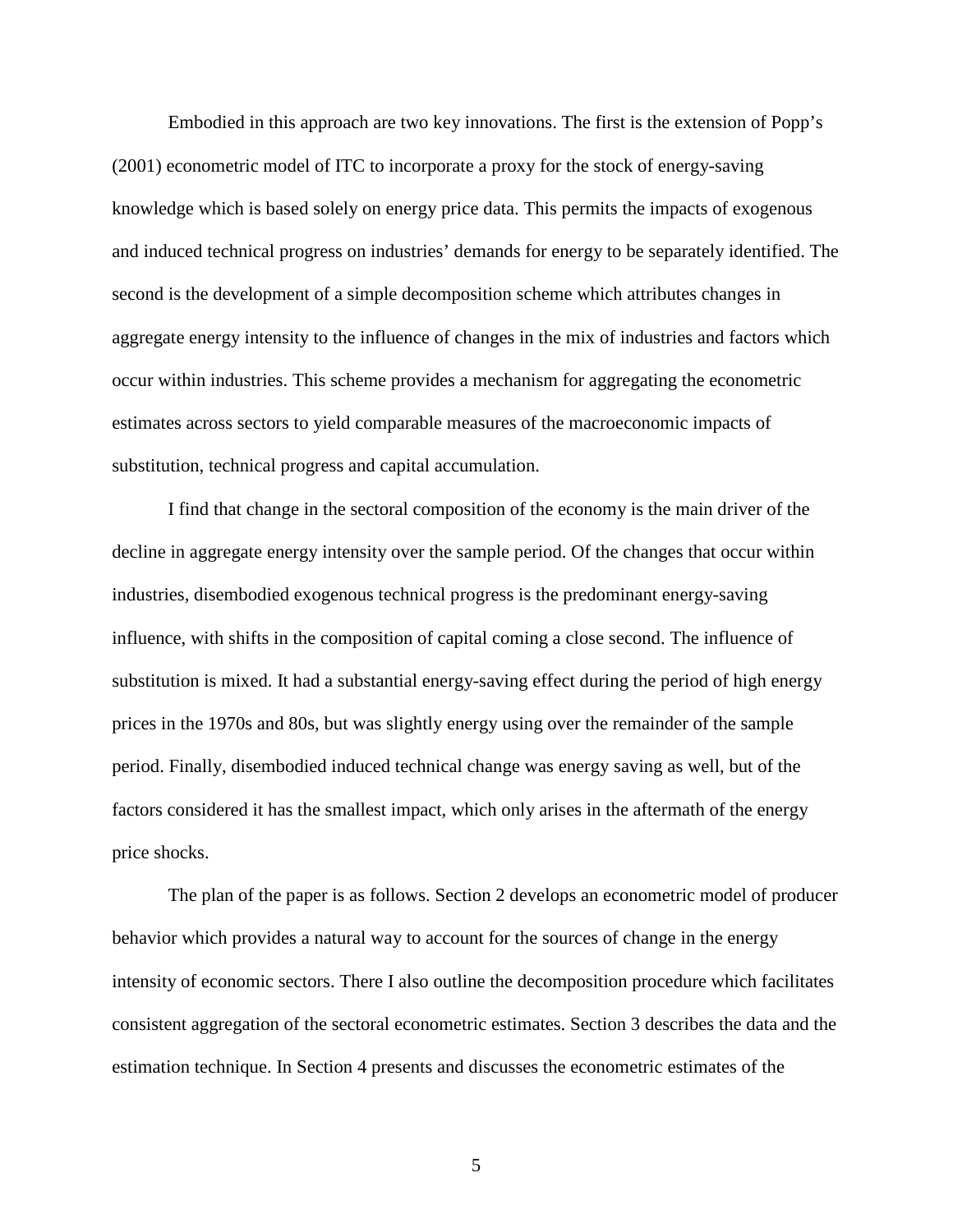sources of change in energy demand within the different industries. Section 5 presents the results of the decomposition analysis, which aggregates over industries to elucidate the contributions of their constituent sources of change to the evolution of the energy-GDP ratio. Section 6 concludes with a discussion of caveats and future research needs in this area.

#### **2. Modeling The Sources of Change in Energy Demand**

#### *2.1. An econometric model of producer behavior*

The economy is modeled as a collection of industries, indexed by  $i = 1, ..., N$ . In each industry there is a representative producer with a short-run restricted variable cost function (RVCF),  $G_i[\mathbf{P}_i, \mathbf{X}_i, \dot{\mathbf{X}}_i, Y_i, t]$ , in which  $\mathbf{P}_i$  is a vector of variable input prices,  $\mathbf{X}_i$  is the level and  $\dot{\mathbf{X}}_i$  is the change in the vector of quasi-fixed inputs to production,  $Y_i$  is the level of output and *t* is time. Each producer faces the problem of choosing the trajectory of quasi-fixed inputs to minimize the present discounted value of costs:

(1) 
$$
\min_{\mathbf{x}_i, \dot{\mathbf{x}}_i} \int_{0}^{\infty} e^{-rt} \Big\{ G_i[\mathbf{P}_i, \mathbf{X}_i, \dot{\mathbf{X}}_i, Y_i, t] + \mathbf{u}_i \cdot \mathbf{x}_i \Big\} dt,
$$

where *r* is the interest rate,  $\mathbf{u}_i = r\mathbf{a}_i + \mathbf{d} \cdot \mathbf{a}_i$  is the user cost of the vector of quasi-fixed inputs,  $\mathbf{a}_i$ is the vector of their normalized acquisition (asset) prices, and **d** is the vector of asset-specific rates of depreciation. Berndt, Morrison and Watkins (1981) show that in the stationary equilibrium where  $\dot{\mathbf{X}}_i = 0$  and the quasi-fixed inputs have fully adjusted to their long-run optimal levels,  $\dot{\mathbf{X}}_i^*$ , the solution to the problem in eq. (1) is given by the equilibrium condition:

(2) 
$$
-\frac{\partial G_i[\mathbf{P}_i, \mathbf{X}_i^*]}{\partial \mathbf{X}_i} = \mathbf{u}_i + r \frac{\partial G_i[\mathbf{P}_i, \mathbf{X}_i^*]}{\partial \dot{\mathbf{X}}_i}.
$$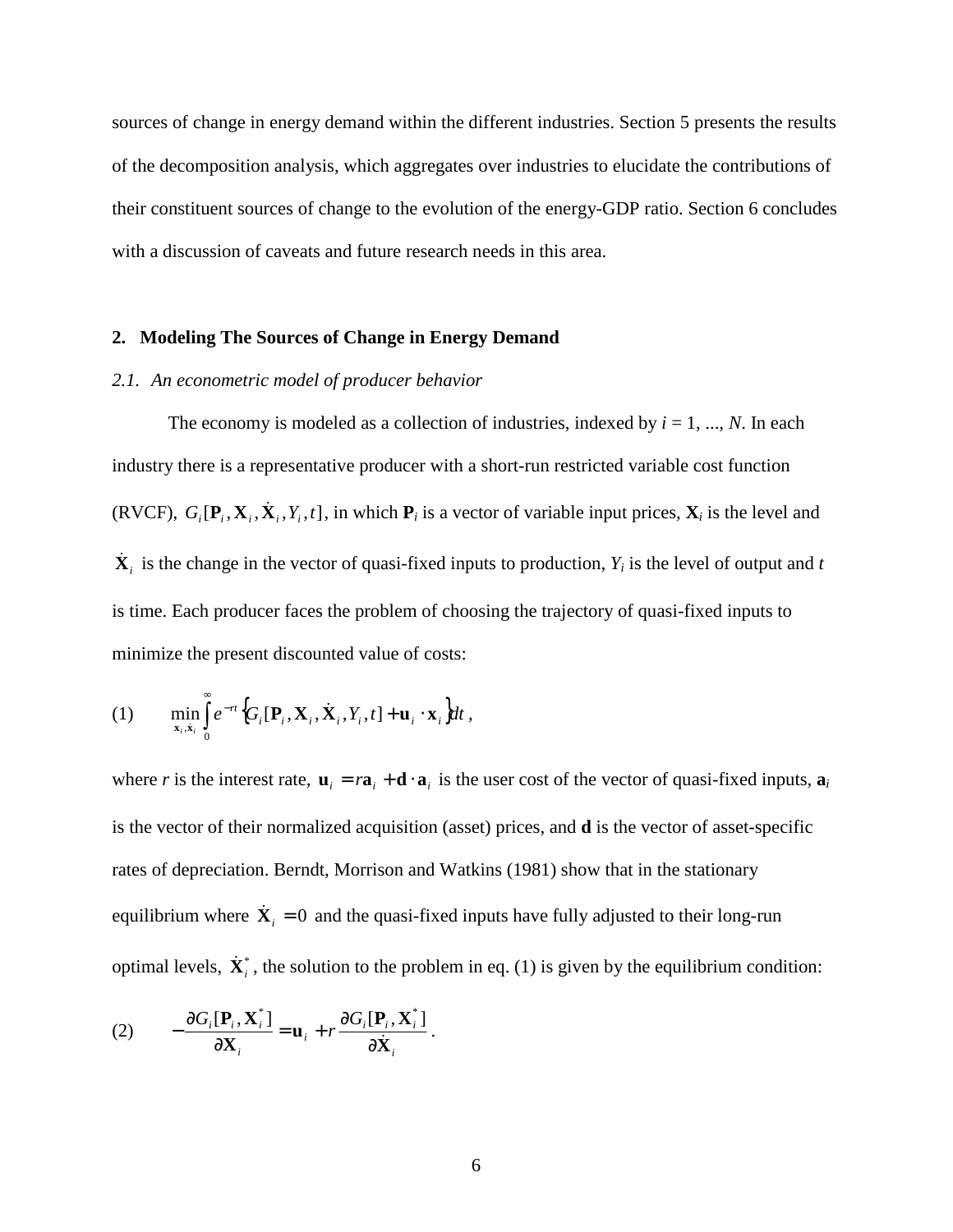Following Berndt, Morrison and Watkins (1981), Watkins and Berndt (1992), and especially Popp (2001), industry *i*'s normalized RVCF is specified using a quadratic approximation for *G*:

$$
(3) \quad G_{i} = L_{i} + \frac{P_{Ei}}{P_{Li}} E_{i} + \frac{P_{Mi}}{P_{Li}} M_{i} = L_{i} + p_{Ei} E_{i} + p_{Mi} M_{i}
$$
\n
$$
= Y_{i} \bigg[ \alpha_{0i} + \alpha_{0Ti} t + \sum_{v} \alpha_{vi} p_{vi} + \frac{1}{2} \sum_{v} \alpha_{vvi} p_{vi}^{2} + \sum_{v} p_{vi} t + \sum_{v} \sum_{j \neq v} \alpha_{vji} p_{vi} p_{ji} \bigg]
$$
\n
$$
+ \sum_{k} \alpha_{ki} X_{ki, -1} + \frac{1}{2} \sum_{k} \alpha_{kki} \frac{X_{ki, -1}^{2}}{Y_{i}} + \sum_{k} \alpha_{kTi} X_{ki, -1} t + \sum_{k} \sum_{v} \alpha_{kvi} X_{ki, -1} p_{vi}
$$
\n
$$
+ \sum_{k} \beta_{ki} \dot{X}_{ki, -1} + \frac{1}{2} \sum_{k} \beta_{kki} \frac{\dot{X}_{ki, -1}^{2}}{Y_{i}} + \sum_{k} \beta_{kTi} \dot{X}_{ki, -1} t + \sum_{k} \sum_{v} \beta_{kvi} \dot{X}_{ki, -1} p_{vi} + \sum_{k} \gamma_{kki} \frac{X_{ki, -1} \dot{X}_{ki, -1}}{Y_{i}}
$$

In this expression, variable inputs are denoted by the index  $v' = \{\text{labor } (L), \text{energy } (E), \text{ materials}\}$  $(M)$ }, the prices of which are given by  $P_{v'i}$ . The prices series used in the regressions below are normalized by the wage:  $p_{vi}$  ( $v = \{E, M\}$ ). The variables  $X_{ki, -1}$  and  $\dot{X}_{ki, -1}$  are the levels and changes in *k* classes of quasi-fixed asset stocks, lagged one period. Henceforth I use the lower case forms of these variables to denote their input intensities:  $x_{ki} = X_{ki-1}/Y_i$  and  $\dot{x}_{ki} = \dot{X}_{ki-1}/Y_i$ . The variable *t* is a time trend, which is designed to capture the effects of exogenous technical progress on the demands for variable inputs. The objective is to estimate the coefficients  $\alpha$ ,  $\beta$ and  $\gamma$ .

Watkins and Berndt (1992) note the difficulty of empirically distinguishing the effects of scale and innovation in eq. (3). The estimated coefficients often imply long-run increasing returns to scale accompanied by technological retrogression, despite the plausibility and empirical evidence for long-run constant returns to scale (LRCRTS) at the industry level. My identifying assumption is to impose LRCRTS by employing the net investment version of their model.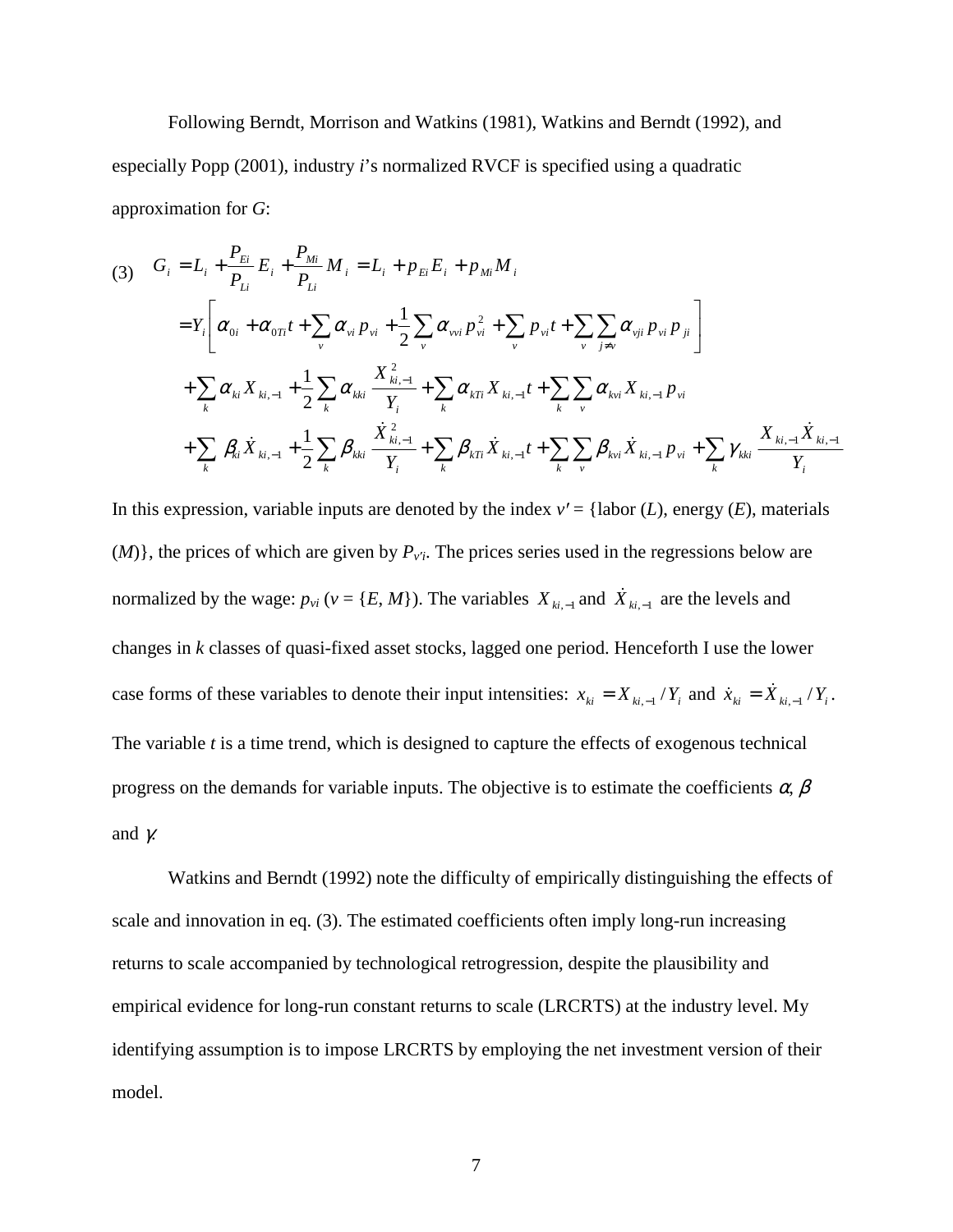Industry  $i$ 's internal costs of adjustment,  $A_i$ , are represented by all the terms in the variable cost function involving changes in quasi-fixed inputs,  $\dot{X}_{ki}$ . When normalized by the level of output, adjustment costs are:

$$
a_i = \frac{A_i}{Y_i} = \sum_k \beta_{ki} \dot{x}_{ki} + \frac{1}{2} \sum_k \beta_{kki} \dot{x}_{ki}^2 + \sum_k \beta_{kii} \dot{x}_{ki} t + \sum_k \sum_{\nu} \beta_{kvi} \dot{x}_{ki} p_{\nu i} + \sum_k \gamma_{kki} x_{ki} \dot{x}_{ki}.
$$

When the stocks of quasi-fixed inputs have fully adjusted to their optimal intensities,  $x_{ki}^*$ , both the change in the levels of these stocks,  $\dot{x}_{ki}^*$ , and the marginal unit adjustment costs must be zero. We therefore have:

(4) 
$$
\frac{\partial a_i}{\partial \dot{x}_{ki}}\Big|_{x_{ki}=x_{ki}^*,\dot{x}_{ki}=0} = \sum_k \beta_{ki} + \sum_k \beta_{ki}t + \sum_k \sum_{\nu} \beta_{k\nu i} p_{\nu i} + \sum_k \gamma_{kki} x_{ki}^* = 0,
$$

which implies the following restriction on the parameters:

(5) 
$$
\beta_{ki} = \beta_{kti} = \beta_{kvi} = \gamma_{kki} = 0.
$$

By Shepard's Lemma, the optimal conditional short-run input demands are given by the derivatives of  $G_i$  with respect to the normalized prices of the variable inputs. Imposing LRCRTS using eq. (5) then yields conditional input demand functions for energy and materials:

(6) 
$$
e_i = E_i / Y_i = \alpha_{E_i} + \alpha_{E_i} p_{E_i} + \alpha_{EM_i} p_{Mi} + \alpha_{ET_i} t + \sum_k \alpha_{Ek_i} x_{ki}
$$

(7) 
$$
m_i = M_i / Y_i = \alpha_{Mi} + \alpha_{EMi} p_{Ei} + \alpha_{MMi} p_{Mi} + \alpha_{MTi} t + \sum_k \alpha_{Mki} x_{ki}.
$$

The associated conditional demand for labor is derived as a residual from eq. (3):

(8) 
$$
l_{i} = L_{i} / Y_{i} = G_{i} / Y_{i} - p_{Ei}e_{i} - p_{Mi}m_{i}
$$

$$
= \alpha_{0i} + \alpha_{0Ti}t - \frac{1}{2}(\alpha_{EEi} p_{Ei,t}^{2} + 2\alpha_{EMi} p_{Ei,t} p_{Mi,t} + \alpha_{MMi} p_{Mi,t}^{2})
$$

$$
+ \sum_{k} \alpha_{ki}x_{ki} + \frac{1}{2} \sum_{k} \alpha_{kki} x_{ki}^{2} + \sum_{k} \alpha_{kTi} x_{ki}t + \frac{1}{2} \sum_{k} \beta_{kki} \dot{x}_{ki}^{2}.
$$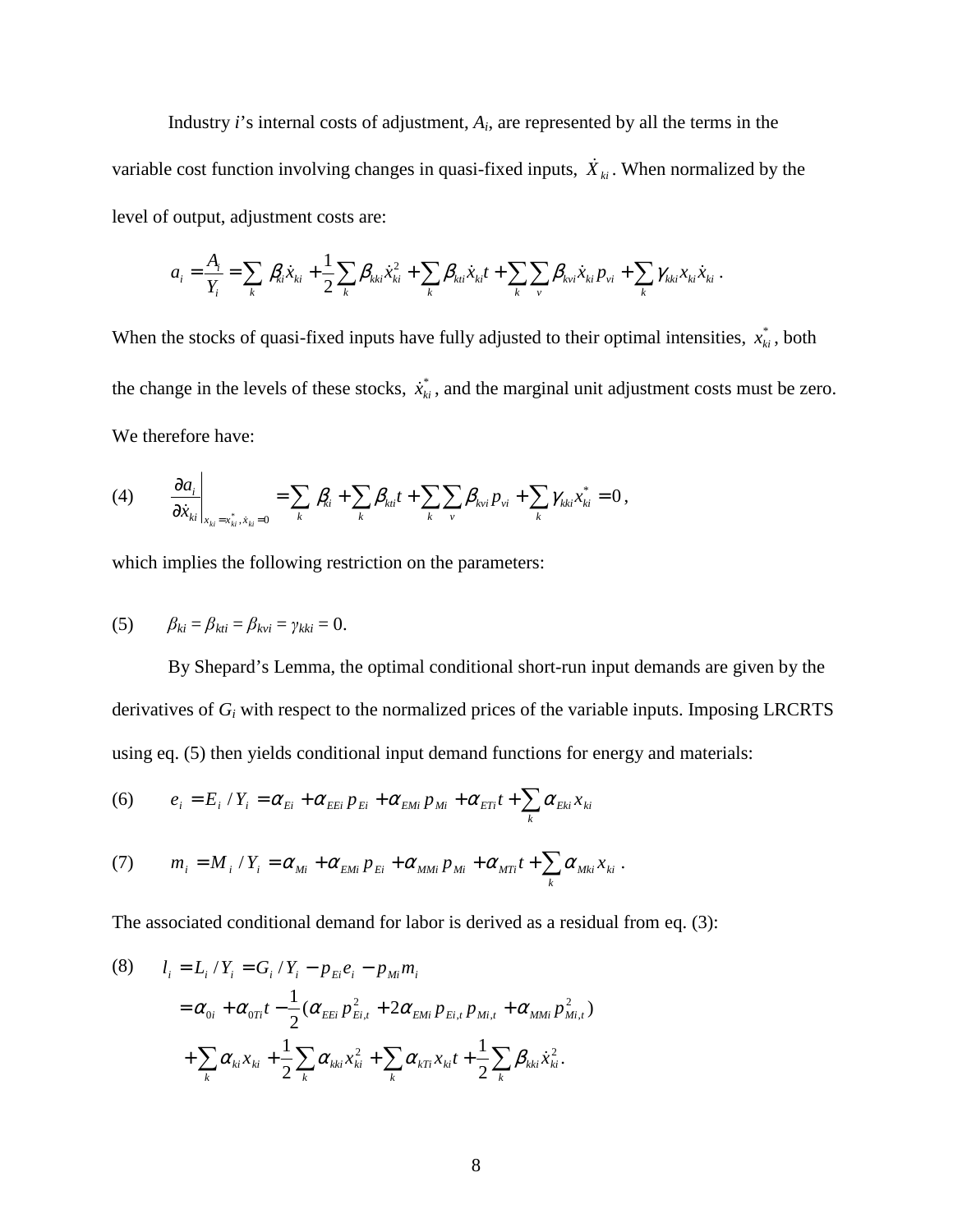Finally, it is useful to derive the long-run equilibrium effect of quasi-fixed inputs on variable cost, which is found by differentiating (3) with respect to  $X_{ki}$ :

$$
\left.\frac{\partial G_i}{\partial X_{ki}}\right|_{X_{ki}=X_{ki}^*,\dot{X}_{ki}=0}=\alpha_{ki}+\alpha_{kki}x_{ki}^*+\alpha_{ki}t+\sum_v\alpha_{kvi}p_{vi}.
$$

This expression, along with eq. (4), implies that the equilibrium condition in (2) may be solved for the optimal quantity of quasi-fixed inputs per unit of output:

$$
(9) \t x_{ki}^* = -(\alpha_{ki} + \alpha_{kTi}t + \sum_{v} \alpha_{kvi} p_{vi} + u_{ki})/\alpha_{kki}.
$$

Eqs. (6)-(8) form my econometric model of producer behavior, in which the coefficients on the prices reflect the impact of substitution among variable inputs, those on the quasi-fixed stocks give the effects of changes in the level and composition of capital, and those on the time trends proxy for the influence of technological progress on the demand for each input. The strength of this model is its ability to distinguish between the effects on energy demand of shortrun movements in variable input prices and long-run adjustments of a range of different quasifixed inputs. The marked variation among different assets in their service lives and energy-using characteristics suggests that the differential accumulation of quasi-fixed inputs is likely to be the key diver of persistence in industries' energy demand. In addition, Newell et al's (1999) results suggest that the capitalization of new technology into successive generations of assets is likely to be an important factor which mitigates this upward trend. This econometric framework gives us the ability to separately identify the impacts of both processes on industries' demand for energy.

The model's disadvantage is its limited capability to identify the influence of priceinduced energy-saving innovation. Linn (2006) identifies this effect using the difference between the energy intensities of incumbent and entrant manufacturing plants, while Popp (2001) uses the cumulated stocks of energy patents in each industry as direct proxy for the intangible output of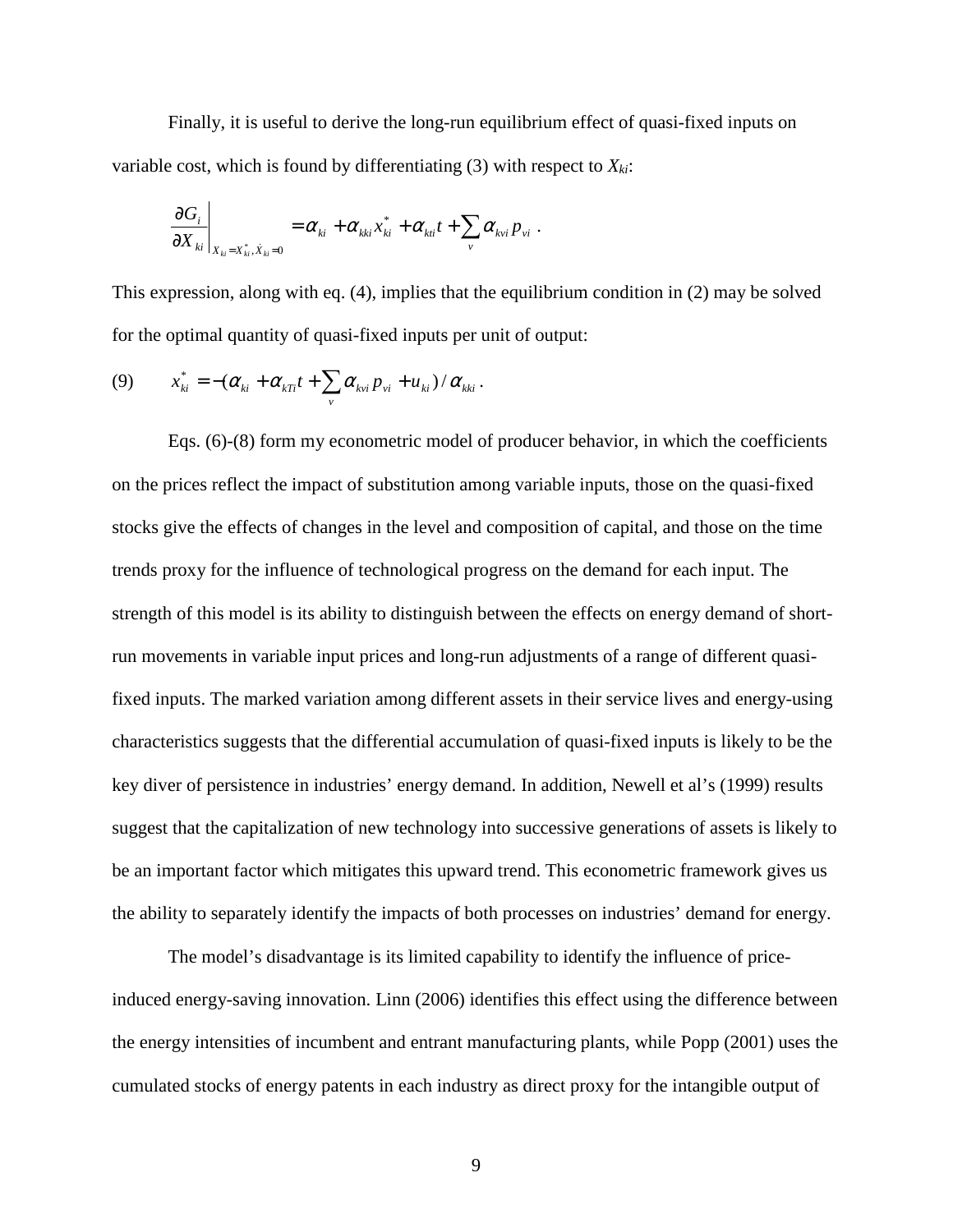innovation. The latter approach is attractive because it is the equivalent of specifying a stock of disembodied energy-saving knowledge as a quasi-fixed input in the model, but the absence of data on the use of patents by industry prevented me from implementing this scheme directly.<sup>5</sup>

The first novel aspect of this study is its use of the trick of cumulating energy price increases as the proxy for the stock of knowledge. The fundamental assumption in this regard is that energy price shocks stimulate the creation of energy-saving ideas and process and product designs. The latter make up a stock of intangible capital whose effect on energy demand is mediated by three forces: persistence in the energy-saving effect of price shocks due to the durability of inventions and ideas, declining energy-saving effects with the passage of time due to the obsolescence of these factors, and lags in the onset of induced energy savings due to the time necessary to conduct research and innovation, and to diffuse the resulting innovations among the firms in each industry.

I model these forces in the same way as Popp (2001), representing inducement via energy price increases instead of patent counts.<sup>6</sup> Following his eq. (3), my proxy for the stock of disembodied energy-saving knowledge in year *t* (*XKnowledge, i, t*), is the sum of past energy price increases,  $\pi_{E_i} = 100 \times \max(0, \Delta p_{E_i})$ ,<sup>7</sup> weighted by the time-dependent influences of knowledge decay and diffusion:

(10) 
$$
X_{\text{Knowledge},i,t} = \int_{0}^{\infty} \pi_{E i,s} \exp(-\delta_{1i} s)[1 - \exp(-\delta_{2i} (s+1))]ds.
$$

Here, *s* denotes the number of years before *t*, while  $\delta_1$  and  $\delta_2$  are endogenous parameters which indicate the rates of decay and diffusion. Thus, in eq. (6) the coefficient on the time-trend  $(a_{ET})$ 

 $<sup>5</sup>$  The key obstacle is the dearth of data on patents by sector of use for the industries covered by our dataset,</sup> especially mining industries, utilities and communications, and services. 6 The basic idea was introduced by Dowlatabadi and Oravetz (2006).

 $7$  The factor of 100 is introduced to improve the numerical stability of the estimation procedure.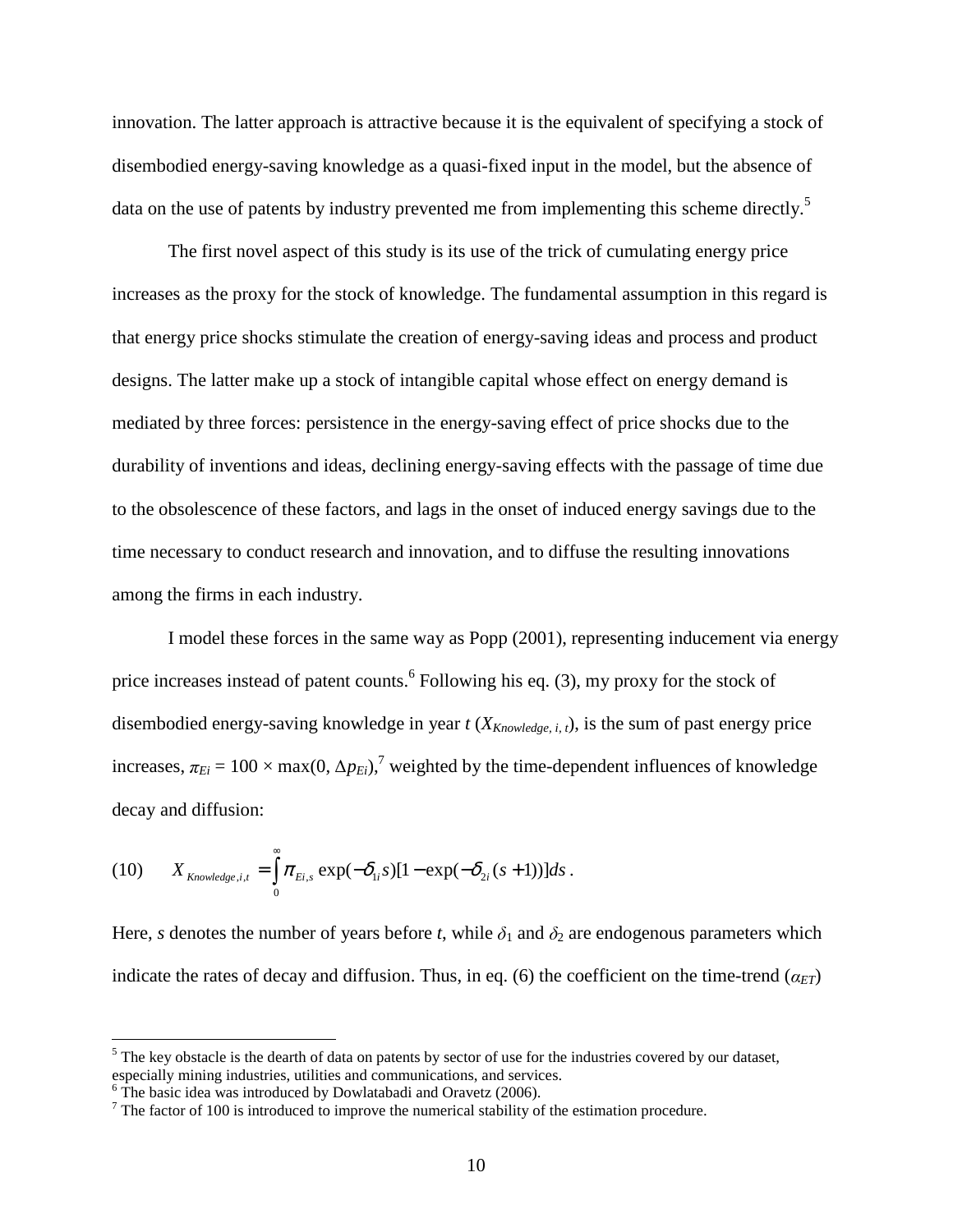measures the influence of exogenous technological advance, while that on energy-saving knowledge (α*E, Knowledge*) captures the cumulative impact of disembodied price-induced innovation.

A few caveats should be noted. First, this specification could hardly be more optimistic, as the definition of  $\pi_E$  assumes that *any* increase in energy prices will induce energy-saving technical change. Thus, ITC will occur even if the positive price shock comes along after a significant decline in energy prices below their long-run average level—a situation in which there might well be little or no stimulus to innovate, as the techniques of production which are appropriate for higher energy-price regimes clearly already exist, and may be re-activated via substitution.<sup>8</sup> However, the adverse impact of this potential misspecification is mitigated by the fact that strength of the inducement effect—and the influence of the resulting energy-saving knowledge on energy demand—depends on  $\delta_1$  and  $\delta_2$ , whose values are conditioned on the data, controlling for the influence of energy-materials substitution.

A second issue is that the model gives the inducement effect of energy prices perhaps more prominence than is deserved, as it is likely that the prices of *all* inputs will simultaneously influence the creation of different kinds of productivity-enhancing knowledge. The stock of knowledge induced by shocks to the relative price of materials is not resolved.<sup>9</sup> Had it been included, the total effect of *all* types of disembodied knowledge might well differ from that captured solely by eq. (10), suggesting the possibility of omitted variable bias. But to the extent that omitted knowledge stocks increase steadily in magnitude, their influence will be captured by the secular time trend, with the result that  $\alpha_{ET}$  will reflect the additional impact of (latent) induced innovation which conserves non-energy inputs.

 $8^8$  See, e.g., the discussion in Sue Wing (2006: 5-7).

<sup>&</sup>lt;sup>9</sup> Its inclusion was not possible due to limitations of computational cost, and especially degrees of freedom.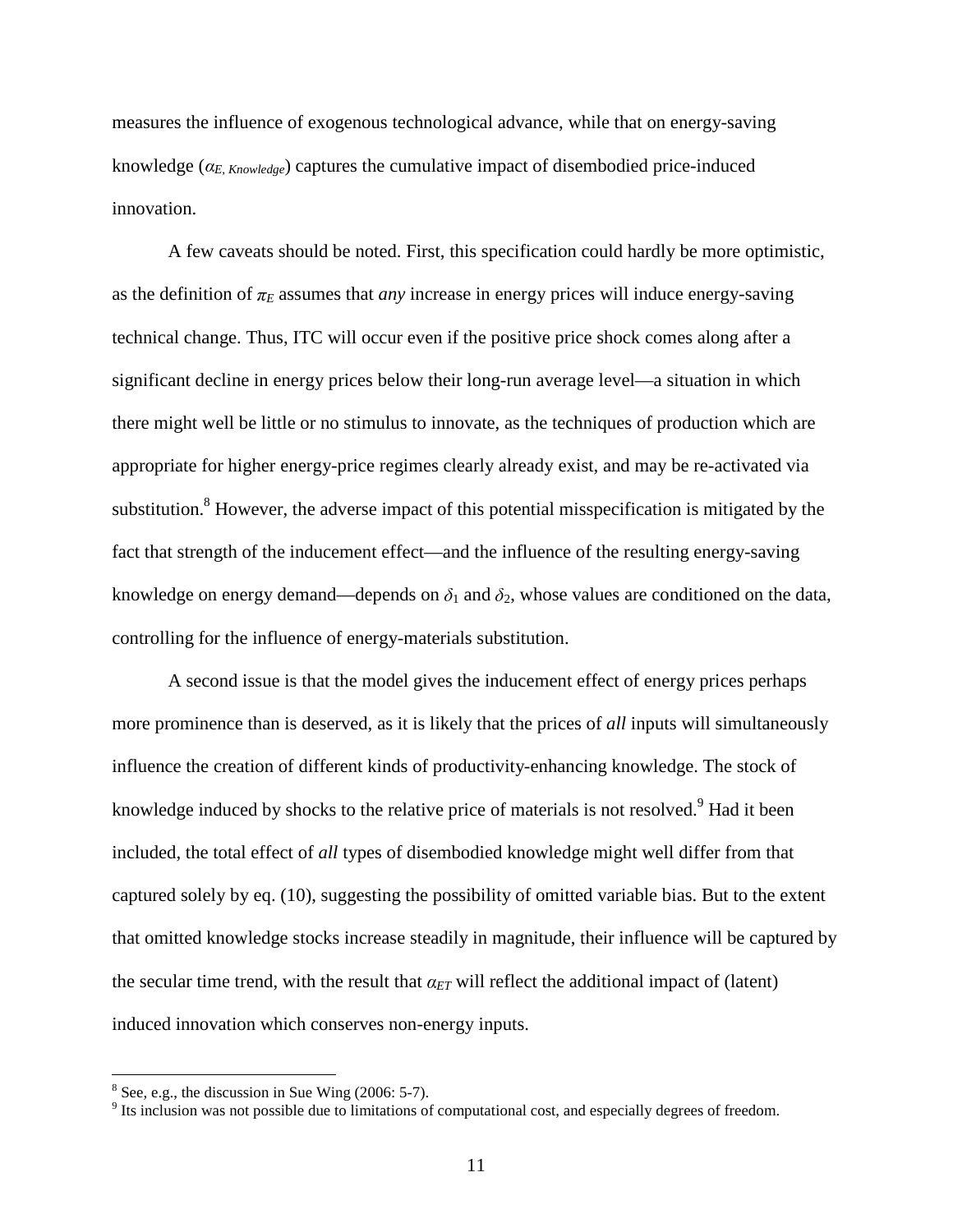Figure 2 illustrates the sensitivity of the stock of knowledge to the parameters by showing how eq. (10) depends on the values of  $\pi_E$ ,  $\delta_1$  and  $\delta_2$ . Panel A illustrates the impulse responses to a unit price shock as a function of the decay and diffusion parameters. Panel B shows the results of applying these response functions to the aggregate energy price series in Figure 1, whose positive shocks are indicated by the shaded areas. Larger (smaller) values of  $\delta_1$  are associated with faster (slower) rates of decay due to obsolescence, and greater (lesser) persistence of the new knowledge whose creation was induced by the shock, while larger (smaller) values of  $\delta_2$  are associated with faster (slower) rates of diffusion, and shorter (longer) lags between the onset of the shock and its maximum impact on knowledge creation. Consequently, larger values of the decay parameter are associated with smaller overall quantities of knowledge, while larger values of the diffusion parameter make the time-paths of the knowledge stocks more volatile. An additional feature of panel B is that prior to the mid-1970s the aggregate stock of energy-saving knowledge was negligible, reflecting the fact that energy prices varied only slightly over this period. We shall see that this ends up having an important bearing on the estimates of the timing of ITC's impact.

#### *2.2. The sources of change in energy intensity in the short and the long run*

The econometric model provides a unifying framework with which to elaborate the sources of change in energy intensity at the industry level.<sup>10</sup> This is apparent from the discrete log-derivative of eq. (6):

$$
(11) \qquad \frac{\Delta e_i}{e_i} \approx \sum_v \mathcal{E}_{Evi} \frac{\Delta p_{vi}}{p_{vi}} + \mathcal{E}_{ETi} + \mu_{ETi} \frac{\Delta \pi_{Ei}}{\pi_{Ei}} + \sum_k \eta_{Eki} \frac{\Delta x_{ki}}{x_{ki}}.
$$

 $10$  For a similar approach employing a translog cost function see Welsch and Ochsen (2005).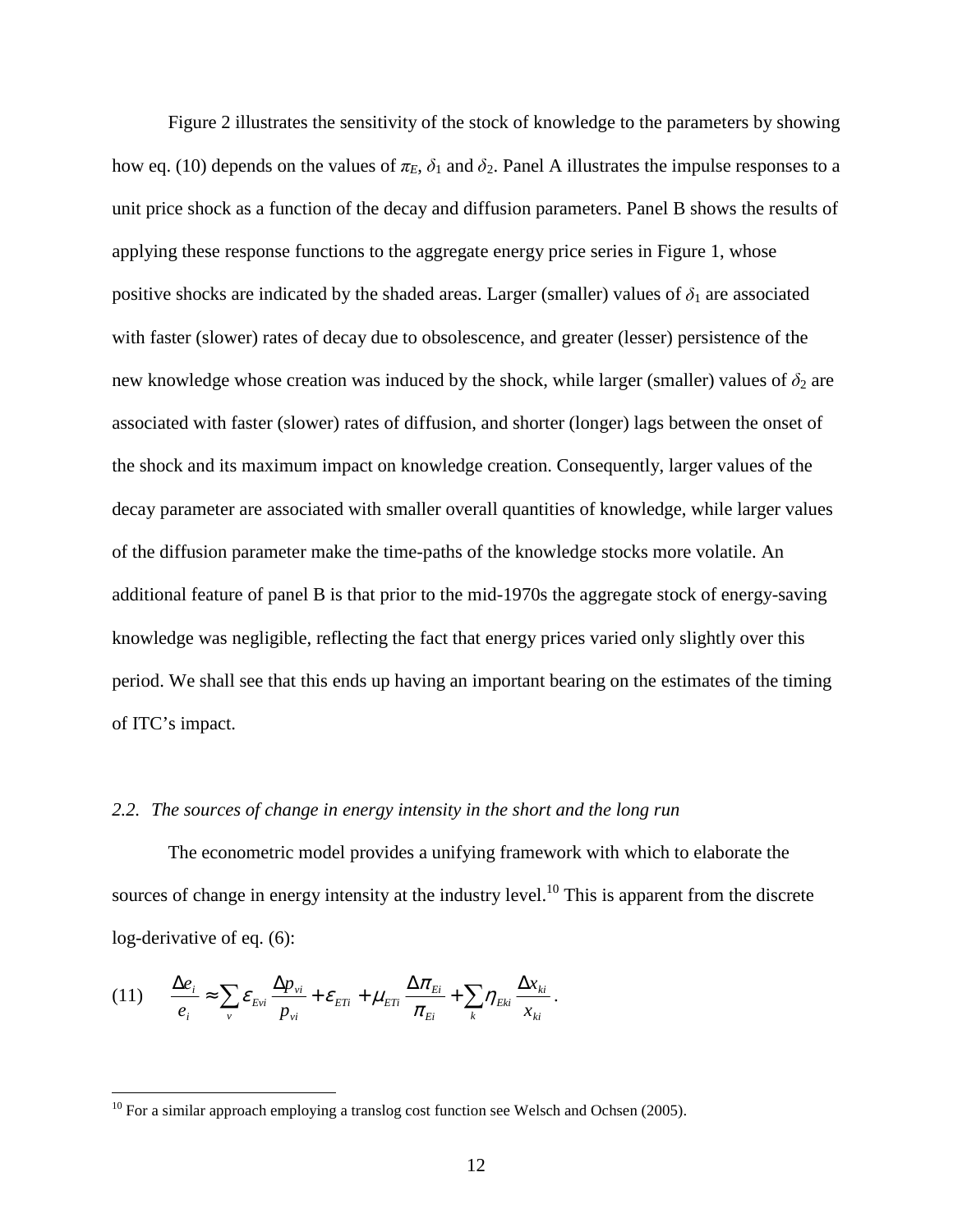The left-hand side is the rate of change in sectoral energy intensity, while the right hand side partition this rate into components associated with changes in variable input prices, technology, and stocks of quasi-fixed inputs.

The parameter  $\varepsilon_{Evi}$  is the short-run elasticity of energy intensity with respect to the price of the  $v^{\text{th}}$  variable input,

$$
(12) \qquad \varepsilon_{Evi} = (\partial e_i / \partial p_{vi})(p_{vi}/e_i) = \alpha_{Evi} p_{vi}/e_i,
$$

which measures the average substitution response to changes in variable input prices.

The parameters  $\varepsilon_{ETi}$  and  $\mu_{ETi}$  are the short-run elasticities of energy intensity with respect to time and contemporaneous energy price shocks, respectively:

(13) 
$$
\mathcal{E}_{ETi} = (\partial e_i / \partial t)(1/e_i) = \alpha_{ETi} / e_i,
$$

$$
(14) \qquad \mu_{\text{ETi}} = (\partial e_i / \partial x_{E, Knowledge, i})(\partial x_{E, Knowledge, i} / \partial \pi_{Ei})(\pi_{Ei} / e_i) = \alpha_{E, Knowledge, i}(1 - \exp(-\delta_{2i}))\pi_{Ei} / e_i.
$$

These expressions have a natural interpretation as the average rates of exogenous and induced disembodied technical progress.

The last set of parameters, <sup>η</sup> *Eki*, are the long-run net elasticities of energy intensity with respect to the *k* quasi-fixed inputs. Following Berndt, Morrison and Watkins (1981), I use a chain-rule argument to compute these estimates at the point where the capital stocks adjust to their long-run optimal levels: $^{11}$ 

$$
(15) \qquad \eta_{\scriptscriptstyle \text{E}ii} = \left( \frac{\partial e_i}{\partial x_{\scriptscriptstyle k i}} + \sum_k \frac{\partial e_i}{\partial x_{\scriptscriptstyle k i}^*} \frac{\partial x_{\scriptscriptstyle k i}^*}{\partial x_{\scriptscriptstyle k i}} \right) / \frac{e_i}{x_{\scriptscriptstyle k i}} = \alpha_{\scriptscriptstyle \text{E}ii} x_{\scriptscriptstyle k i} / e_i,
$$

The results capture the net effects of adjustments in heterogeneous capital.

Subsumed within the final term on the right-hand side of eq. (11) are the long-run influences of the evolution of quasi-fixed input stocks on the price responsiveness and efficiency

<sup>&</sup>lt;sup>11</sup> The corresponding short-run elasticities,  $\varepsilon_{Eki}$ , are zero by definition.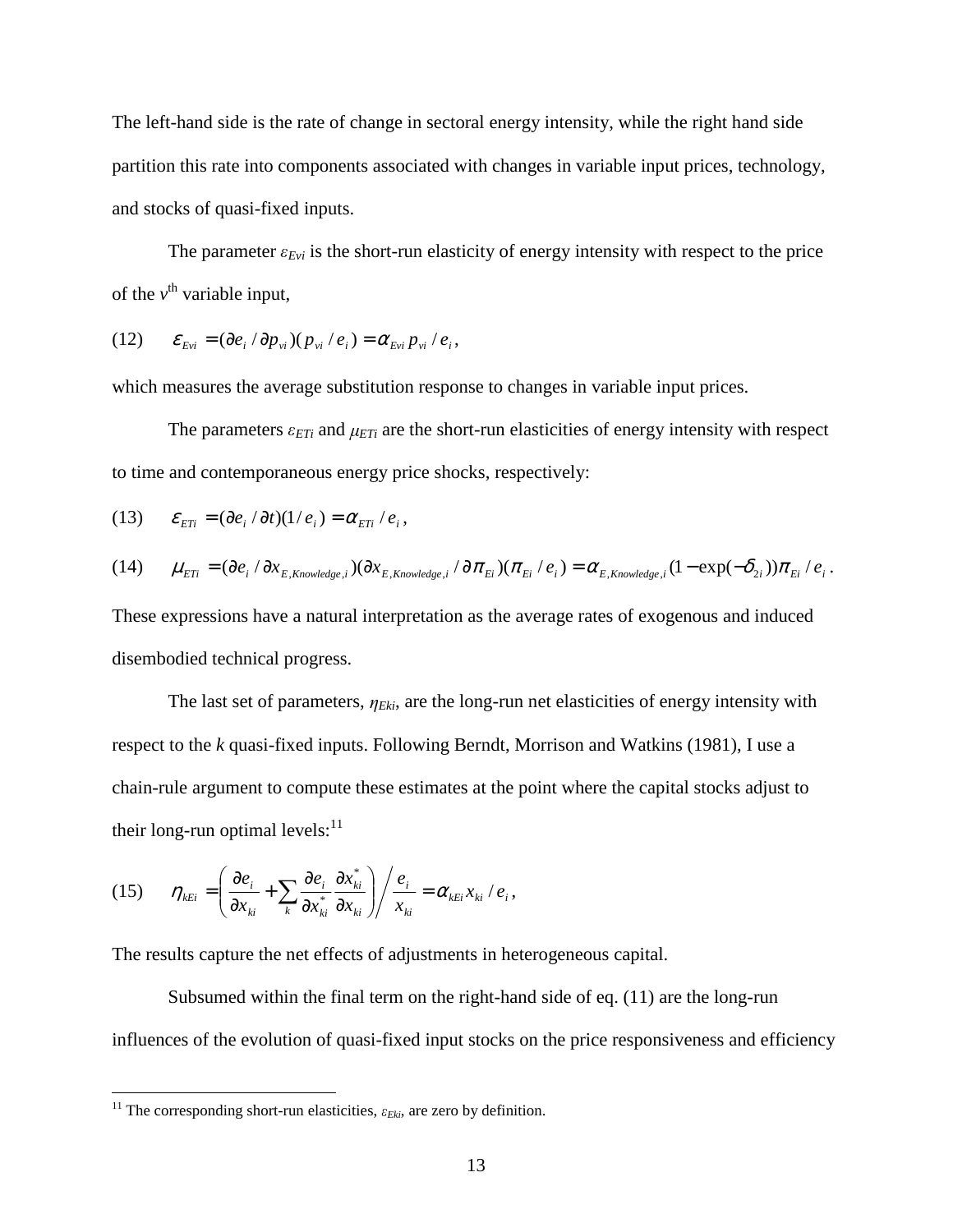of production. As previously mentioned, the direct effect of capital accumulation on energy intensity will be positive in so far as assets require energy to generate economic services. Embodied innovations can directly counterbalance this effect by improving the energy efficiency of successive generations of assets. But they may also have the more subtle effect of making the production process more flexible, increasing the elasticity of substitution and the responsiveness of inputs demands to changes in relative prices. The first effect is identified from the interaction of capital and time, while the second is identified from the interaction of capital and variable input prices.

The proxies for these influences are the long-run analogues of (12) and (13) when quasifixed inputs have adjusted to their equilibrium levels, and they are computed in a manner similar to eq. (15). The additional effect of capital on input substitutability is captured by the long-run variable input price elasticities, <sup>η</sup> *Evi*:

(16) 
$$
\eta_{Evi} = \left(\frac{\partial e_i}{\partial p_{vi}} + \sum_k \frac{\partial e_i}{\partial x_{ki}^*} \frac{\partial x_{ki}^*}{\partial p_{vi}}\right) / \frac{e_i}{p_{vi}} = \varepsilon_{Evi} + \sum_k \xi_{kvi},
$$

 $\overline{a}$ 

while its impact on efficiency is captured by the long-run average rate of technical progress, <sup>η</sup> *ETi*: 12

$$
(17) \qquad \eta_{ETi} = \frac{1}{e_i} \left( \frac{\partial e_i}{\partial t} + \frac{\partial e_i}{\partial x_{E, Knowledge,i}} \frac{\partial x_{E, Knowledge,i}}{\partial \pi_{Ei}} \pi_{Ei} + \sum_k \frac{\partial e_i}{\partial x_{ki}^*} \frac{\partial x_{ki}^*}{\partial t} \right) = \mathcal{E}_{ETi} + \mu_{ETi} + \sum_k \xi_{kTi}.
$$

 The difference between the short- and long-run elasticities is the additional effect of embodiment. Eq. (9) gives us the ability to identify how much of each type of influence is associated with a given type of capital:

<sup>&</sup>lt;sup>12</sup> We do not identify the long-run rate of induced technical progress. To do so, we would have had to estimate  $k$ additional interaction terms between *D + Ei* and each type of capital, incurring an unacceptable loss of degrees of freedom.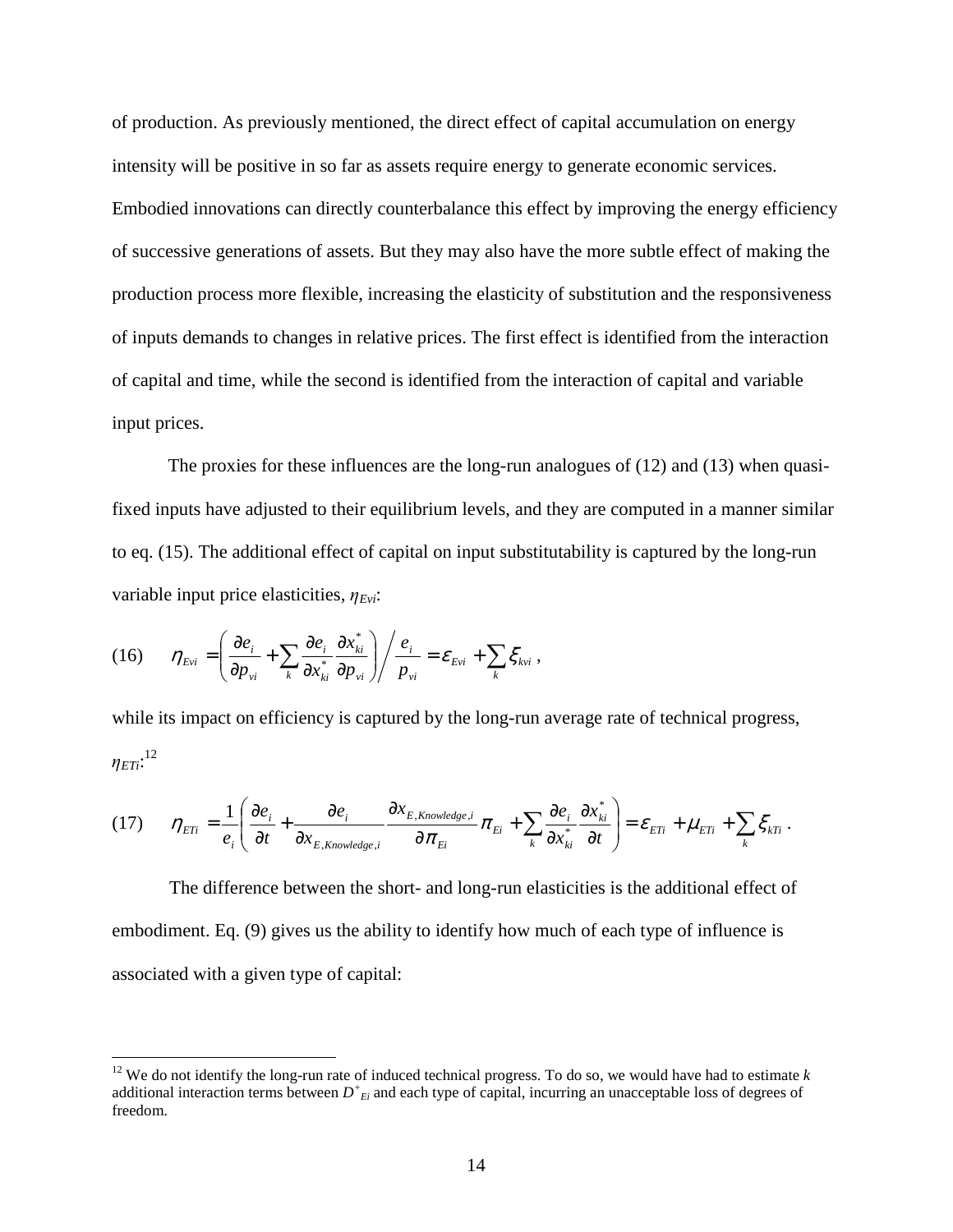(18) 
$$
\xi_{kvi} = -\frac{\alpha_{kEi} \alpha_{kvi} p_{vi}}{\alpha_{kki} e_i} \quad \text{and} \quad \xi_{kTi} = -\frac{\alpha_{kEi} \alpha_{kTi}}{\alpha_{kki} e_i}.
$$

#### *2.3. The aggregate implications of industry-level intensity change*

I now turn to the second novel feature of the analysis, which is a method for assessing the implications of the aforementioned sectoral results at the aggregate level. My approach is to decompose aggregate intensity change into industry-level intensity change and structural change. I do this by modeling the ratio of aggregate energy use,  $E^{Agg}$ , to GDP,  $Y^{Agg}$ , as the weighted sum of the contemporaneous energy intensities of the *i* industries in the economy:

$$
(19) \qquad e_t^{Agg} = \frac{E_t^{Agg}}{Y_t^{Agg}} = \sum_{i=1}^N \phi_{i,t} e_{i,t} ,
$$

where each weight  $(\phi)$  is the ratio of industry *i*'s share of GDP to its share of total energy use.<sup>13</sup> It is easily shown that the logarithmic derivative of this expression is:  $14$ 

(20) 
$$
\frac{\Delta e^{Ags}}{e^{Ags}} = \underbrace{\frac{1}{N} \sum_{i=1}^{N} \frac{\Delta \phi_i}{\phi_i}}_{\Phi} + \underbrace{\frac{1}{N} \sum_{i=1}^{N} \frac{\Delta e_i}{e_i}}_{\Psi}.
$$

 $\overline{a}$ 

The left-hand side of this expression has the natural interpretation as the average rate of change in aggregate energy intensity. Eq. (20) decomposes this quantity into two influences: the sum of changes in industries' contributions to aggregate energy intensity—the "structural change effect", Φ, and the average of changes in energy intensity within industries—the "efficiency change effect", Ψ.

The fundamental insight is that  $\Psi$  is just the average across industries of eq. (11). Thus, in each time period, the impacts on aggregate energy intensity of substitution associated with

<sup>&</sup>lt;sup>13</sup> Our decomposition is inspired by Hogan and Jorgenson (1991) eq. (8). Although more sophisticated formulae are possible (see, e.g., Ang and Zhang 2000), we employ eq. (19) because of its tractability and ease of interpretation.

 $14$  The derivation is discussed in the supplementary material to the paper.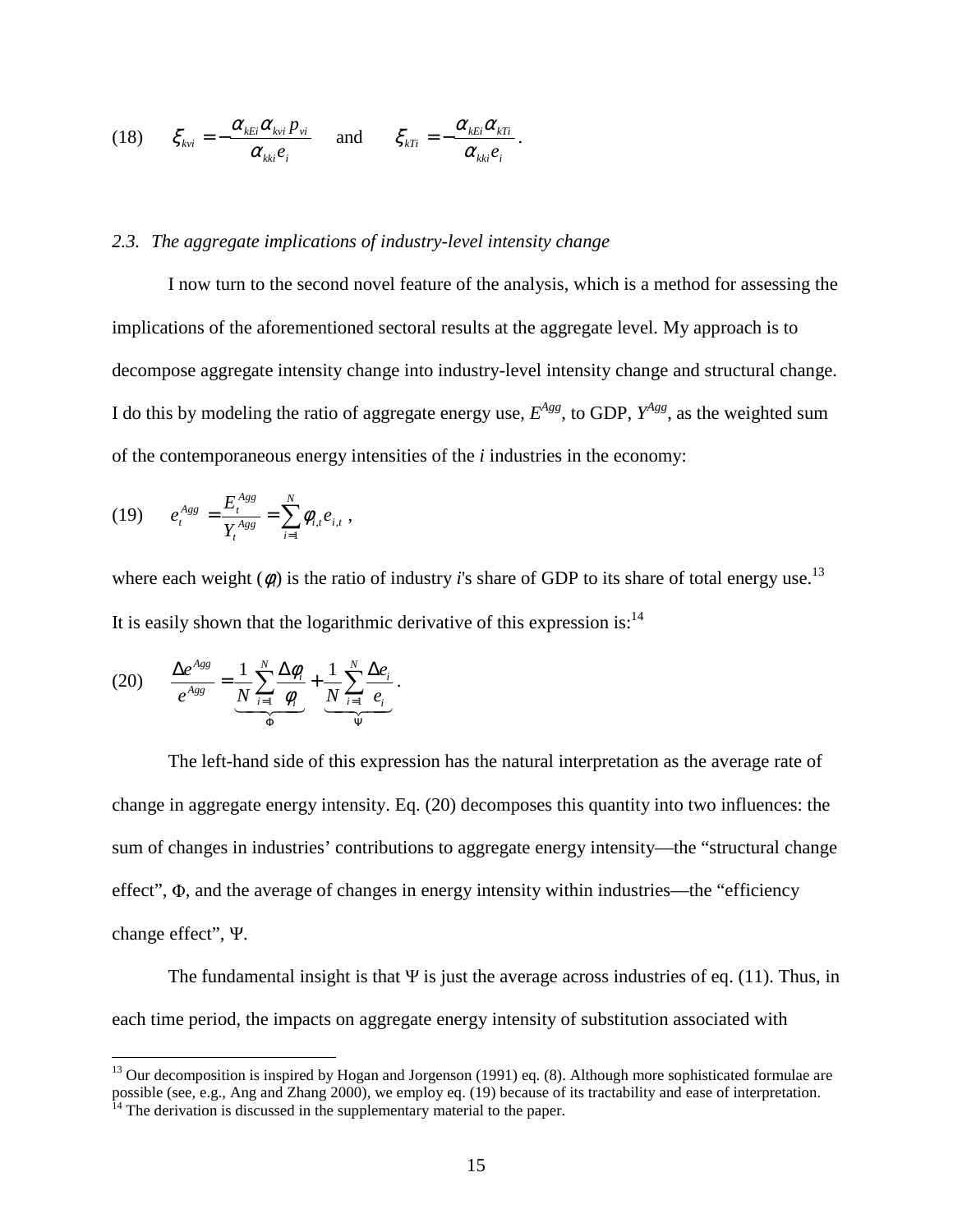changes in the prices of variable inputs, technological progress, or changes in the level and composition of capital, may be found by computing the industry average of the relevant term on the left-hand side of eq. (11).

#### **3. Data and Estimation**

To maximize the industry coverage of the econometric analysis, the KLEM dataset developed by Jorgenson and associates was used as the primary data source. This dataset records the real prices and quantities of output and inputs of capital, labor, energy and intermediate materials in 35 industries over the 43-year period 1958-2000.<sup>15</sup> These data define the prices and quantities of output and variable inputs.

Jorgenson's sectoral energy price series were adjusted to bring the corresponding energy quantity series into line with the trends in energy use by industry in official statistics. The first step was to construct new quantity indices of sectoral energy input from a variety of sources and re-base them to 1996 (the Jorgenson dataset's benchmark year). I retain Jorgenson's value of sectoral energy input, and divide this series by the new quantity indices to generate new series of energy prices by industry. The precise adjustments are described in detail in the supplementary materials.

Information on the different classes of quasi-fixed inputs is drawn from a secondary dataset, which is the real cost net capital stocks series by detailed asset and detailed industry from the BEA.<sup>16</sup> The industry-by-asset series are truncated to match the time period of the Jorgenson dataset and apportioned among industry categories to match Jorgenson's sectoral disaggregation (approximately 2-digit SIC). The different assets were also aggregated into five

<sup>&</sup>lt;sup>15</sup> I thank Jon Samuels for these data.

<sup>&</sup>lt;sup>16</sup> BEA (2003) describes their construction.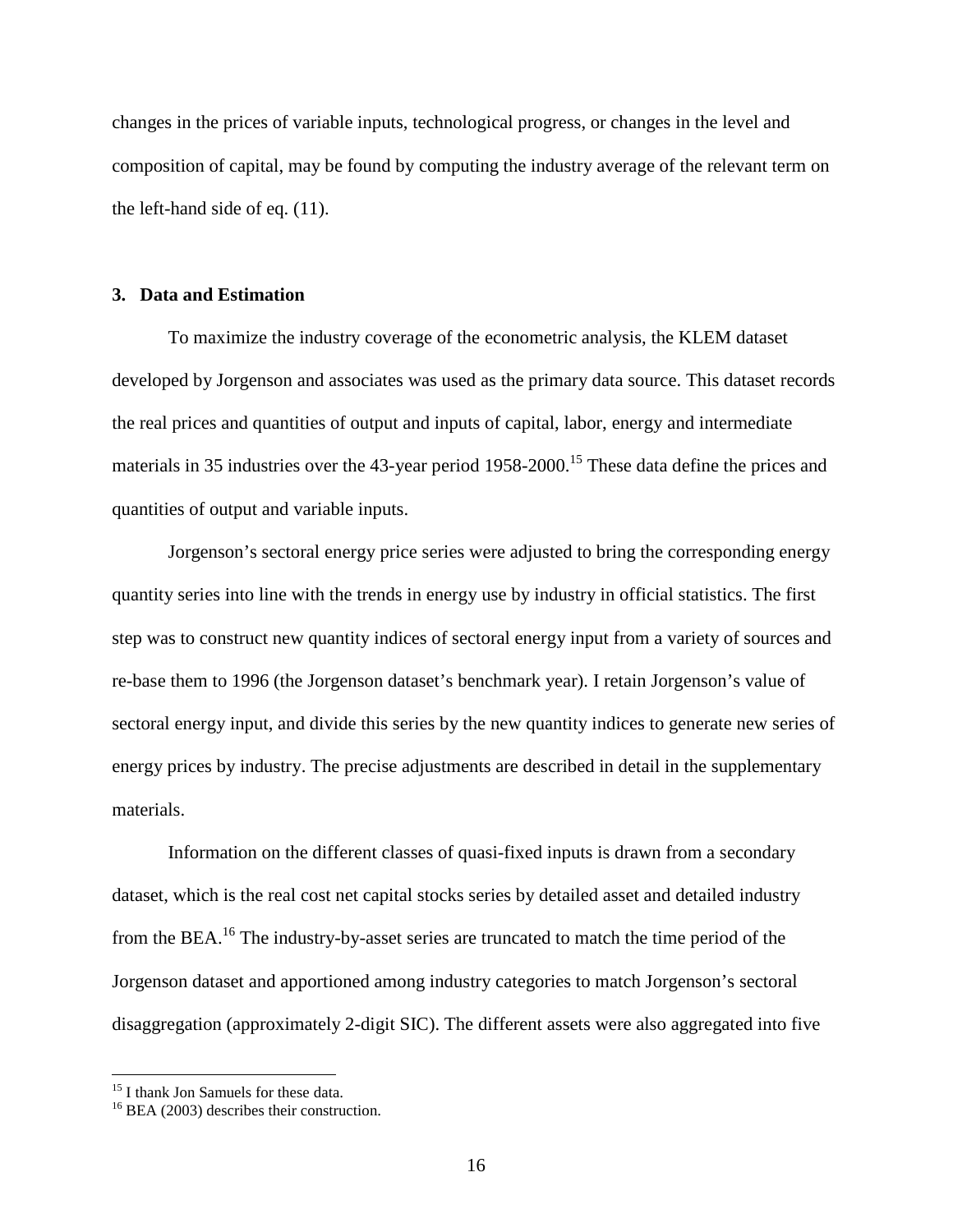broad classes that define the set of quasi-fixed input categories *k*: information and communication technology (IT), electrical equipment, machinery, vehicles, and buildings and structures.

Descriptive statistics for the final dataset are shown in Table 1. I append random error terms to eqs. (6)-(8) and estimate these expressions as a separate simultaneous equations time series regression with 45 free parameters for each industry. The resulting system was estimated using GMM, with the normalized variable input prices, the quasi-fixed input intensities, a time trend and the knowledge stocks as instruments. Andrews' (1991) technique was used to compute the standard errors, which are robust to autocorrelation of up to third order.

To construct the stocks of energy-saving knowledge it is necessary to compute the technological decay and diffusion coefficients,  $\delta_1$  and  $\delta_2$ , in each sector. The values of these endogenous parameters were estimated along with the rest of the model using the method outlined in Popp (2001). Specifically, I defined auxiliary parameters  $v, \lambda \in (0, 1)$  such that ν  $\delta = \frac{V}{\sqrt{2}}$ − =  $\sum_{1}^{1} = \frac{V}{1-V}$  and  $\delta_2 = \frac{R}{1-\lambda}$  $\delta_{\circ} = \frac{\lambda}{\sqrt{\lambda}}$ − =  $\sum_{i=1}^{\infty}$  =  $\frac{n}{1-\lambda}$ , which enabled me to perform a grid search over v and  $\lambda$  to find the combination of their values which minimized the GMM criterion.

### **4. Econometric Results**

The estimation results are too numerous to discuss in detail. The values, standard errors and levels of significance of the estimated coefficients of the energy intensity equation (6) for all 35 sectors are tabulated in the supplementary materials. The fit between the estimated equations and the data is generally good, however, the Durbin-Watson statistics suggest that first-order serial correlation remains an issue in just under half of the industries.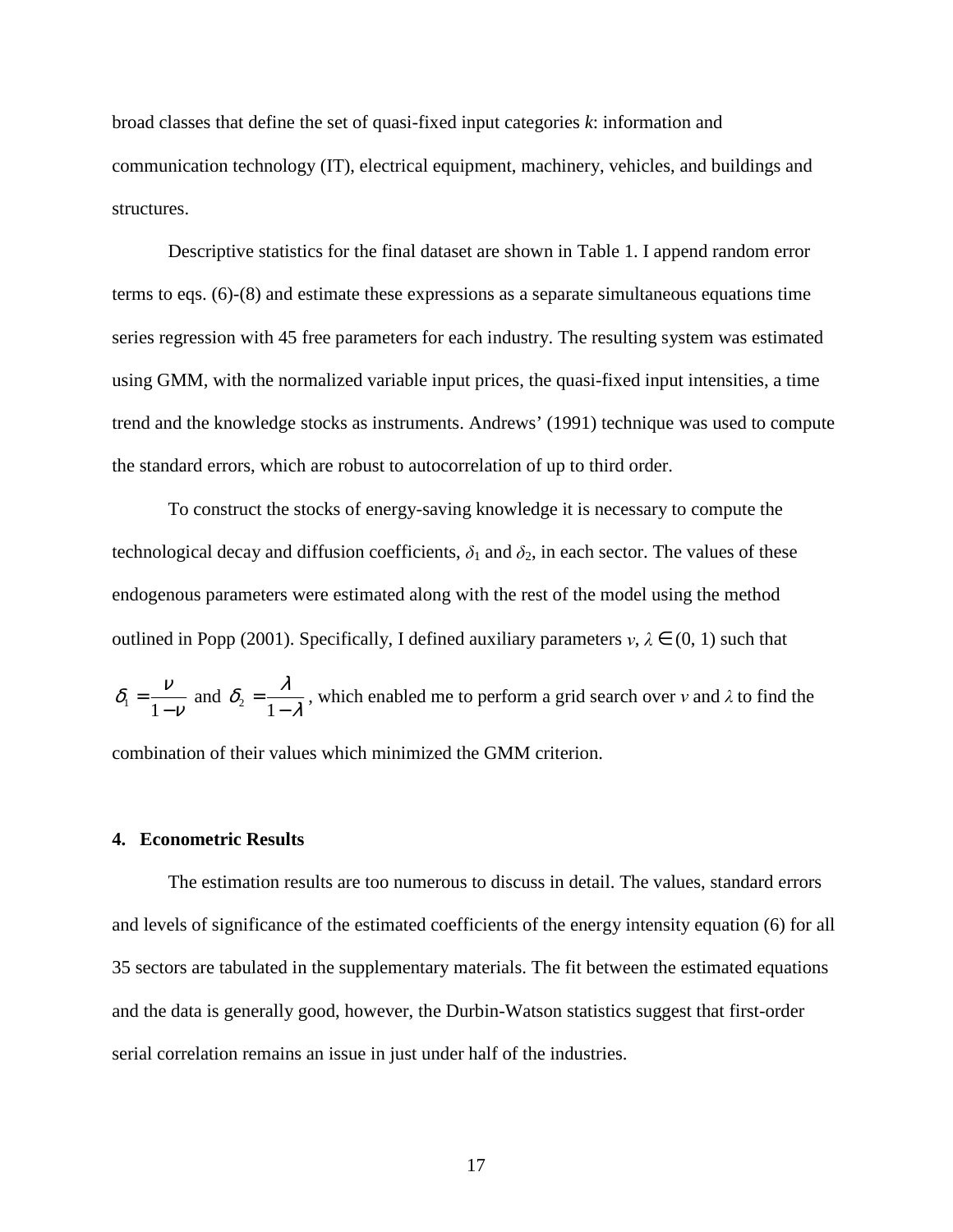Below I report summary measures of the elasticities of energy demand with respect to the covariates. The elasticities computed in section 2.2 are point parameters whose values vary with the temporal evolution of the dependent and independent variables. I therefore report their average values over the period of the sample, which is indicated by a bar over the relevant parameter. These quantities are computed by evaluating the variables in (13)-(18) at the means of the 43 years of data for each industry.

#### *4.1. Short- and long-run variable input price elasticities*

 $\overline{a}$ 

The estimates of the average variable input price elasticities are shown in Table 2. The average short-run own-price elasticities,  $\bar{\varepsilon}_{EE}$ , are uniformly inelastic, significant in the majority of industries, and mostly of the expected sign. $^{17}$ 

The average short-run cross-price elasticities for energy and materials,  $\bar{\mathcal{E}}_{EM}$ , are significant in just over half of the industries, and the majority of these suggest energy-using impacts. The energy-saving influence of materials prices is concentrated in mining, transportation and utilities, while the energy-using impacts are concentrated in manufacturing. The two elastic responses are both negative, occurring in the non-metal mining and communications sectors.

With regard to long-run impacts, 14 of the average own-price elasticities,  $\bar{\eta}_{\scriptscriptstyle EE}$ , are significant, with three being positive and two being elastic.<sup>18</sup> We do not report the long-run energy-material cross-price elasticities,  $\overline{\eta}_{EM}$ , only three of which are significant, and are mostly

 $17$  The own-price energy elasticities are positive and significant only in the oil and gas mining, metal mining, gas utilities and wholesale and retail trade sectors.

<sup>&</sup>lt;sup>18</sup> Elastic responses are exhibited by petroleum refining, which is large and positive, and electrical machinery, which is negative.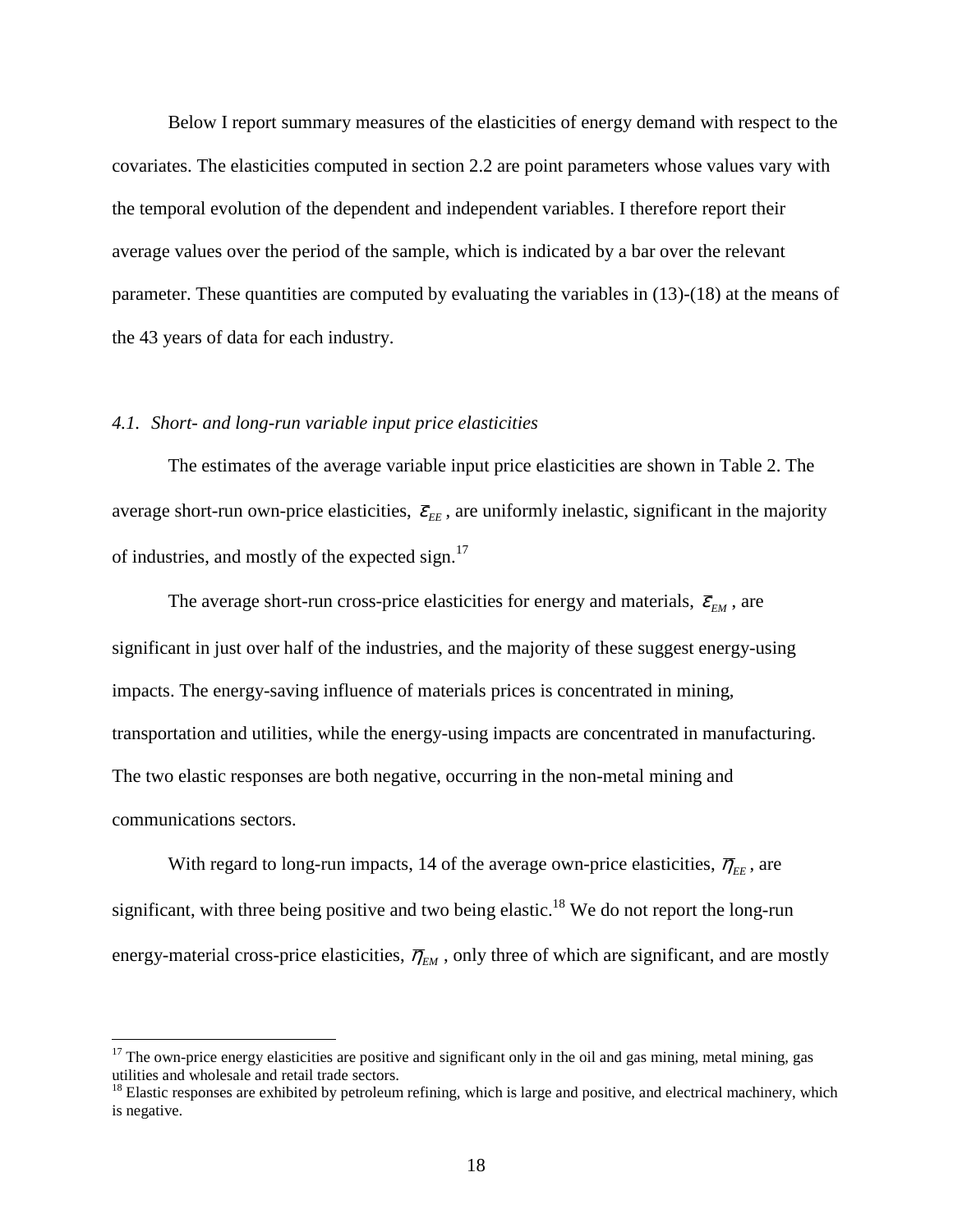energy using.<sup>19</sup> This suggests that the influence of embodied innovations on the fungibility of variable inputs has had a negligible overall impact on energy intensity.

### *4.2. Quasi-fixed input elasticities*

Table 2 also presents long-run average net elasticities of sectoral energy intensity with respect to the different types of capital,  $\overline{\eta}_{kE}$ . IT capital, electrical equipment and machinery all have decidedly mixed impacts, with equal numbers of industries exhibiting significant elasticities of either sign. IT capital exhibits uniformly inelastic responses, which are significant in 13 sectors. Elasticities with respect to electrical equipment and machinery are significant in 23 and 21 sectors (respectively), and are evenly divided in sign. Elastic responses to the first type of capital occur in four industries and are all positive, while responses to the second are positive and elastic in five industries and negative and elastic in four. Vehicles and structures are both predominantly energy-using. The response of energy demand to changes in vehicle stocks is elastic in only three industries.<sup>20</sup> By contrast, elastic responses to structures occur in a large number of sectors, with positive estimates in seven industries and negative estimates in five. Given the mix of positive and negative influences associated with the different types of capital, the previous finding that embodiment has little net impact on substitution is unsurprising.

### *4.3. Stocks of Energy-Saving Knowledge*

 $\overline{a}$ 

I first present estimates of the stocks of energy-saving knowledge before going on to describe their effects on energy demand. The estimates of  $\delta_1$  and  $\delta_2$  in Table 3 indicate that the rates of decay and particularly diffusion of energy-saving knowledge tend to be slow, with a few

 $19$  Non-metal mining and furniture manufacturing exhibit elastic responses, with the former being negative and the latter positive.

 $20$  Of these construction and lumber and wood are positive, while financial services is negative.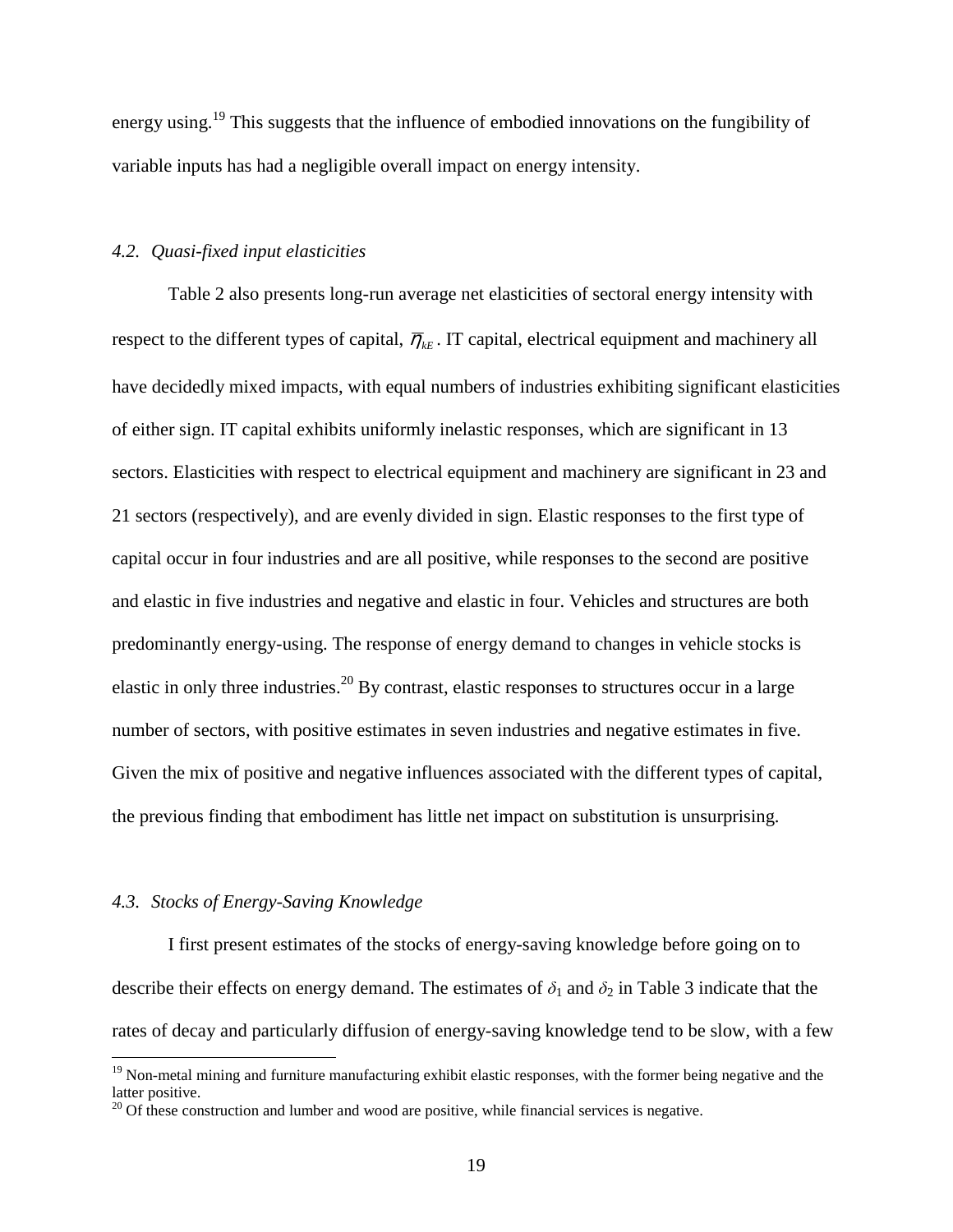signal exceptions.<sup>21</sup> The average lag before which energy prices shocks induce the maximum amount of knowledge,  $T_{\text{Peak}, i} = \log(1 - \delta_{2i} / \delta_{1i}) / \delta_{2i}$ ,  $^{22}$  ranges from virtually instantaneous to several decades, with a median value of 2.6 years. Figure 3 shows the impulse response of knowledge to technological inducement at the median values of  $\delta_1$  and  $\delta_2$ . Its time profile is similar to Popp's (2001) Figure 4, but although there is a similar median lag between the onset of the price shock and the maximum impact on innovation (and energy savings), the present stocks of knowledge decay twice as fast, and the maximum impact on knowledge accumulation is only 50 percent larger than the instantaneous effect—roughly a quarter of that found by Popp. The implication of these dynamics is that the effects of ITC dissipate after 20 years, which has an important bearing on the estimates of the effect of technical progress on energy intensity.

### *4.4. Elasticities of technical change*

Table 4 summarizes the influences of technical change on industries' conditional energy demand. By way of comparison, panels A and B report prior estimates by Jorgenson and Fraumeni (1981) and Jorgenson (1984) for the period prior to 1980. Panels C and D present estimates for the parameters  $\alpha_{ET}$  and  $\alpha_{E, Knowledge}$  for the period 1958-2000, and panels E-G tabulate the corresponding average short-run elasticities of energy intensity with respect to exogenous and induced technical change,  $\bar{\varepsilon}_{ET}$  and  $\bar{\mu}_{ET}$ .

Jorgenson and Fraumeni's (1979) estimates are significant in all but six industries and suggest that the effect of technical change is overwhelmingly energy using. Jorgenson's (1984) results exhibit more variability, but still show a dominant pattern of energy-using technical progress across industries. His estimates for both electric and non-electric energy inputs are

 $21$  e.g., coal mining, textiles, rubber and plastics, gas utilities, financial services and government enterprises.

<sup>&</sup>lt;sup>22</sup> Note that  $T_{\text{Peak}, i} = \arg \max_{t} \{ \exp(-\delta_{1i} t) (1 - \exp(-\delta_{2i} t)) \}.$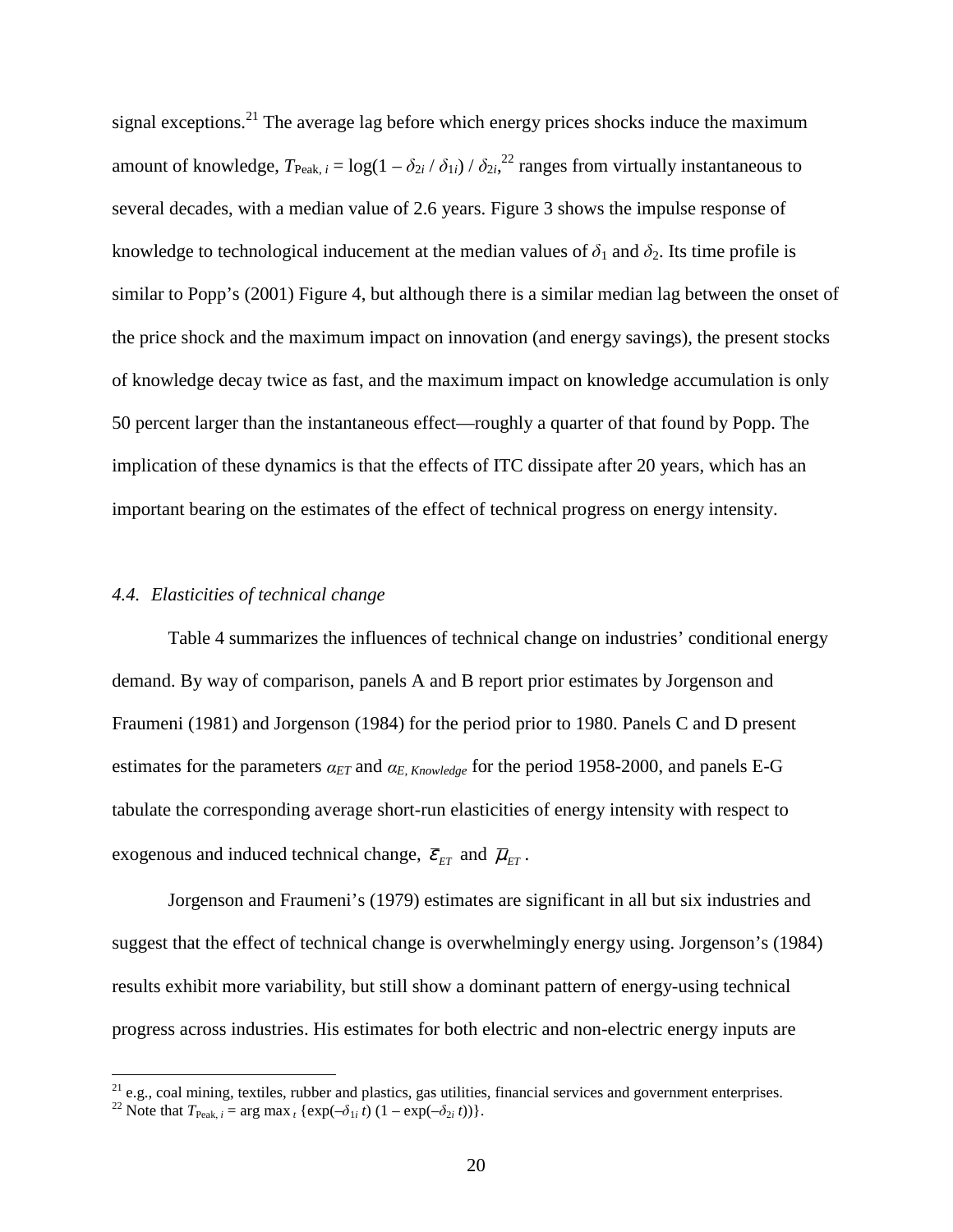positive and significant in 14 sectors, and negative and significant in only three. For the remaining sectors, the secular trends in the conditional demands for electricity and non-electric energy are either not significant, or have opposing signs, suggesting an ambiguous overall effect.<sup>23</sup> The magnitude of these estimates is generally small, and their cross-industry distribution is negatively skewed. For both electric and non-electric energy, the average of the significant estimates is negative while the median is positive, reflecting Jorgenson's finding that prior to 1980 the influence of technological change on energy demand was small and positive in many industries, but large and negative in a small number of industries.  $24$ 

The estimates of the effects of the exogenous and induced components of these trends over the longer sample in panels C and D are in contrast to the earlier results. The impact of exogenous technical change is significant in 20 sectors, half of which exhibit energy saving responses. The proxy for induced technical change is significant in nine sectors, four of which show a negative influence. The coefficients on autonomous technical change are similar in magnitude to those in the Jorgenson studies, while those on ITC are very large, exceeding the former by one to two orders of magnitude.

These results indicate that technical progress had a negative overall influence on industries' energy intensity. Moreover, they suggest that industries' energy-saving response to induced innovation was very strong, exceeding even that found Popp (cf. his Table 5), which is in apparent contrast to Linn's (2006) findings. However, considerable care is necessary in interpreting these results. The impacts of ITC depends on the sectoral input intensities of energysaving knowledge (*xKnowledge*), whose magnitudes tend to be quite small, especially when

 $23$  The latter situation prevails in nine industries.

 $24$  In the case of electric energy input, the industries with the five largest estimated coefficients all exhibit an energysaving bias, while in the case of non-electric energy inputs, the largest estimated coefficient is negative and an order of magnitude bigger than the second-largest.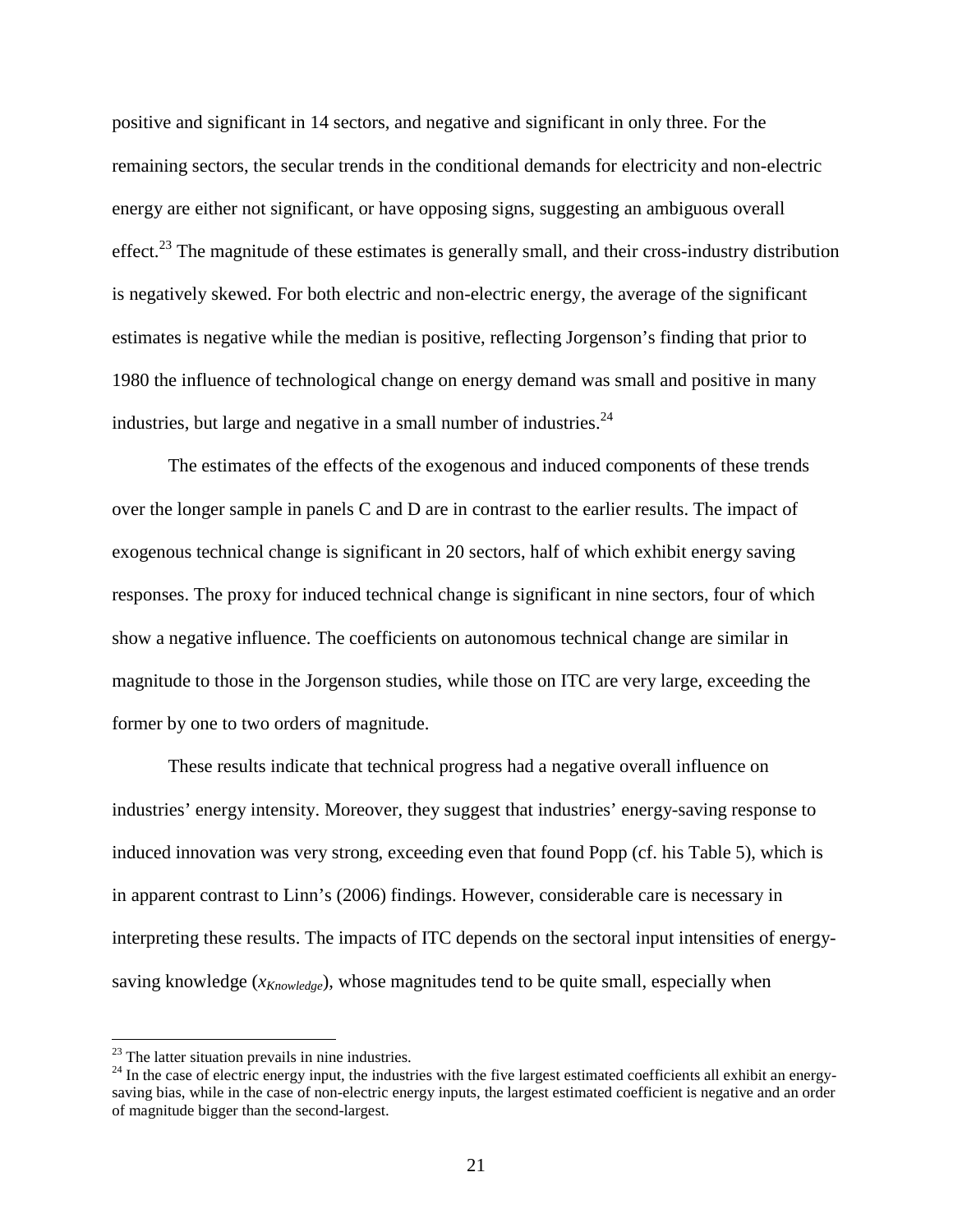compared to the stocks of physical capital. Consequently, its ultimate impact is far more modest that the coefficients in panel D seem to imply. An additional issue is that the ITC coefficient is not precisely estimated in many industries, which is symptomatic of collinearity between  $p<sub>E</sub>$  and *XKnowledge*, <sup>25</sup> and reflects the difficulties that arise from using an *input* based proxy for innovation instead of an observable measure of innovatory output such as patent counts. Replacing  $\pi_E$  with the latter might well improve the estimates in this regard. However, the extent to which this might change the results, and in what direction, are questions that I leave to future research.

The average elasticities in panels E and F are mostly inelastic, and their signs correspond to those of the relevant parameter estimates. Across industries, the overall effects on energy intensity of both exogenous and induced technical change are negative and substantial. Consequently, the average net elasticities of energy demand with respect to technical progress, shown in panel G, closely parallel the estimates in panel  $F<sup>26</sup>$  To conserve space I do not report the average long-run elasticities of technical change,  $\overline{\eta}_{ET}$ , which are very similar to the estimates in panel G. The latter are dominated by the elastic impacts with respect to induced innovation in four industries: electrical machinery, which is energy using, and construction, chemicals and services, which are all strongly energy saving.

### *4.5. Embodied technical change*

 $\overline{a}$ 

The data on quasi-fixed inputs are noisy, consequently the impact of the evolution of physical quasi-fixed inputs on input substitutability and efficiency are estimated with precision in only in a few industries. To conserve space I tabulate the detailed estimates in the supplementary

<sup>&</sup>lt;sup>25</sup> Across industries, the correlation between these variables ranged from  $-0.67$  to 0.83 with a mean of 0.33.

<sup>&</sup>lt;sup>26</sup> There are 13 industries in which exogenous technical change is significant but the combined effect of exogenous and induced technical change is insignificant. By contrast, the latter measure is significant is every industry where induced technical change is significant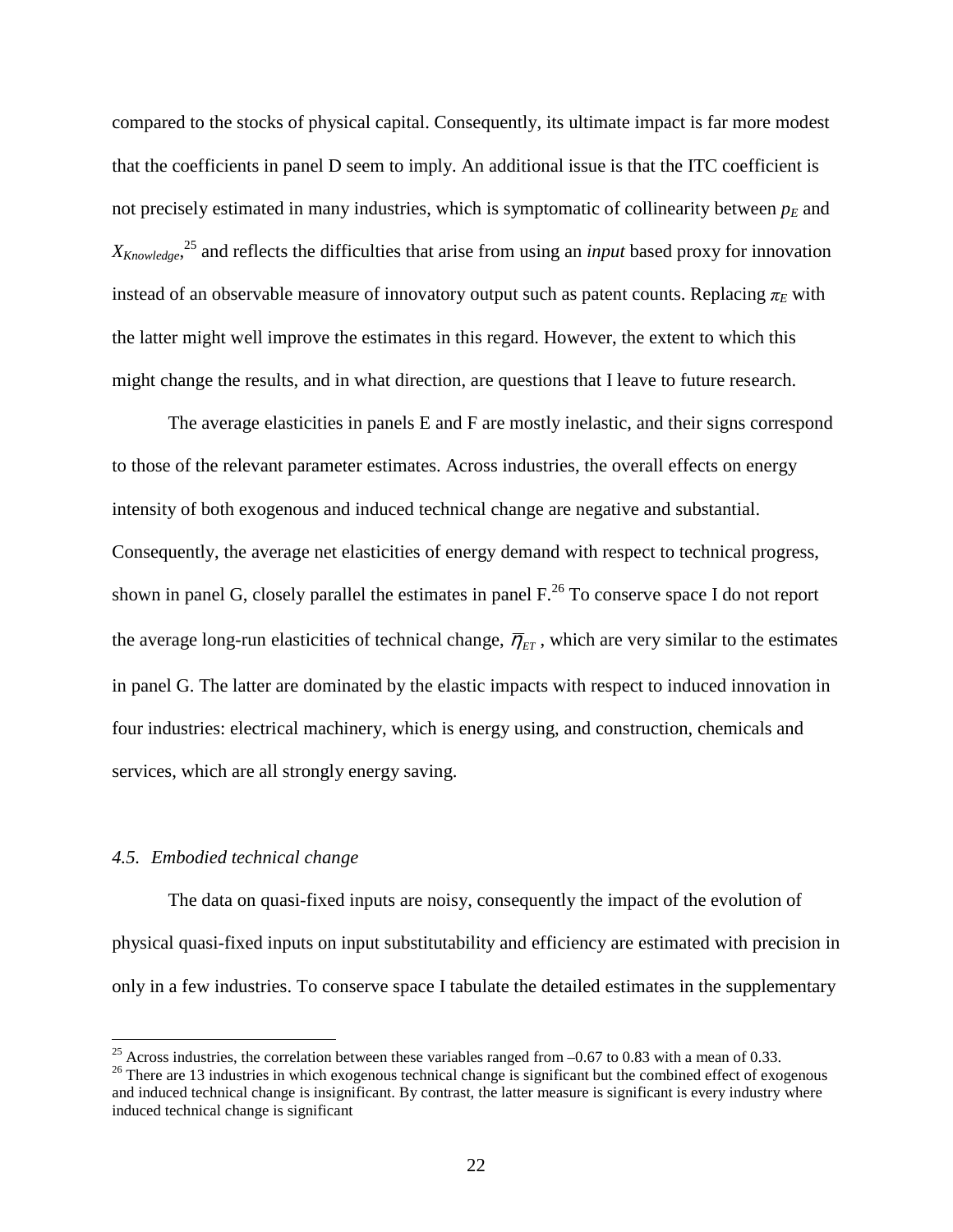materials, and only give a brief summary of the key results. The average effects of asset accumulation on sectors' own-price elasticity of demand for energy,  $\bar{\xi}_{k}$ , are small and mostly positive. The impact on industries' energy-material cross-price elasticities is similarly minor, with significant values of  $\bar{\xi}_{M}$  in five sectors, all of which are negative (with the exception of structures in the food products sector). The estimated impact of embodiment on energy efficiency,  $\bar{\xi}_{kT}$ , are slightly energy saving for information technology and electrical equipment, mixed for machinery, and predominantly energy using for vehicles and structures.

The dearth of precise estimates makes it difficult to draw robust conclusions, but the pattern of significant effects suggests that embodied technical change may have a more pronounced impact on efficiency improvement than on the flexibility of production. There are also indications that while capacity expansion may limit the potential to conserve energy in response to energy price increases, it may enhance the substitutability of materials for energy. Finally, the sign of the particular influence changes depending on the specific quasi-fixed input under consideration, with energy intensity being amplified by the efficiency impacts of vehicles and structures, but attenuated by the effects of IT capital on both efficiency and materials-energy substitution.

#### **5. Explaining the Trend in Aggregate Energy Intensity**

### *5.1. Results of the decomposition analysis*

Chained indices for the effects  $\Phi$  and  $\Psi$  were calculated using the output quantity and energy input quantity series for the 35 industries in the dataset. I also calculated the fractional change in the energy-GDP ratio using aggregate energy consumption from DOE/EIA (2005) and real GDP from the NIPAs. Figure 4 presents chained indices of the structural change effect, the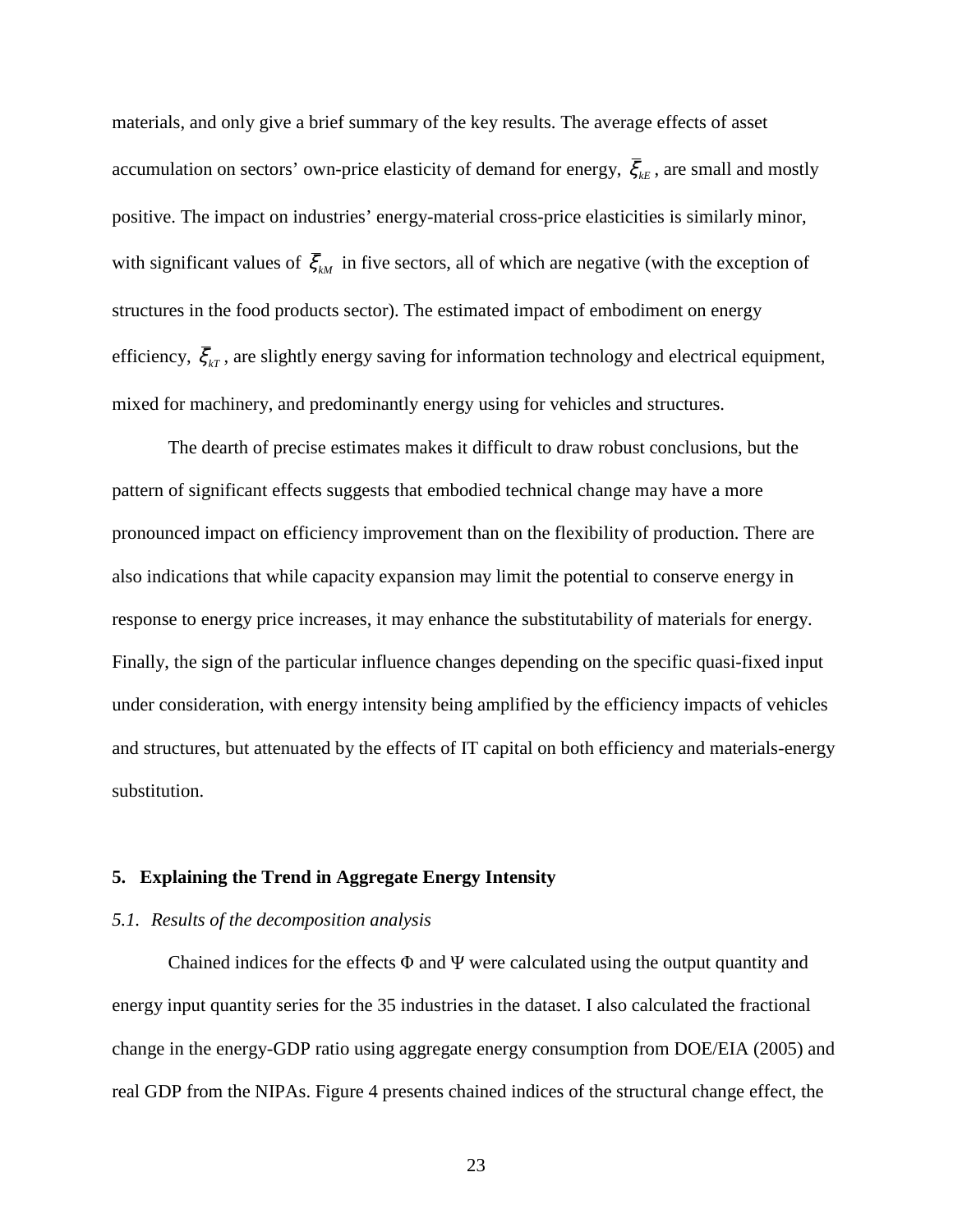intensity change effect, and aggregate energy intensity. The joint impact of these effects (i.e., the sum of the chained indices of  $\Phi$  and  $\Psi$ ) closely tracks  $\Delta E^{Agg}$  /  $E^{Agg}$ , indicating that the disparate data sources at the aggregate and sectoral levels tell a consistent story about the character of changes in U.S. energy intensity.

The trajectories of Φ and Ψ explain the decline in intensity in the U.S. from 1958-2000. They indicate that until 1973, most of the reduction was due to changes in the sectoral composition of the economy. The latter changes are responsible for a 20 percent reduction in aggregate energy intensity from its 1958 level. This early decline was mostly offset by increases in energy intensity within industries. After the first OPEC oil shock the effects of structural change slowed down while that of efficiency change reversed direction. As a result, throughout the 1980s and 1990s the impact of changes in the sectoral composition of output was relatively less important, contributing to an additional 15 percent reduction in aggregate intensity, while industries' unit energy demands declined rapidly until the end of the sample period, falling by 36 percent to end up 15 percentage points below its 1958 level.

The individual industry dynamics underlying these aggregate trends are noisy, but the contributions of a few sectors stand out. Metal mining, crude oil and gas, leather and government enterprises experience large increases in energy intensity relative to the 1958 base year, but these industries are in the minority. After the mid-1970s, the intensity of energy use falls in two-thirds of the industries in the sample. Most of these declines were modest, with cumulative intensity reductions of less than 50 percent relative to sectors' 1958 levels, but those in the chemicals, electrical and non-electrical machinery, and communications industries were very large. Thus, rather than being driven by large efficiency increases in a few key sectors, the decline in <sup>Ψ</sup> appears to be the result of slow and systematic improvements over a broad cross-section of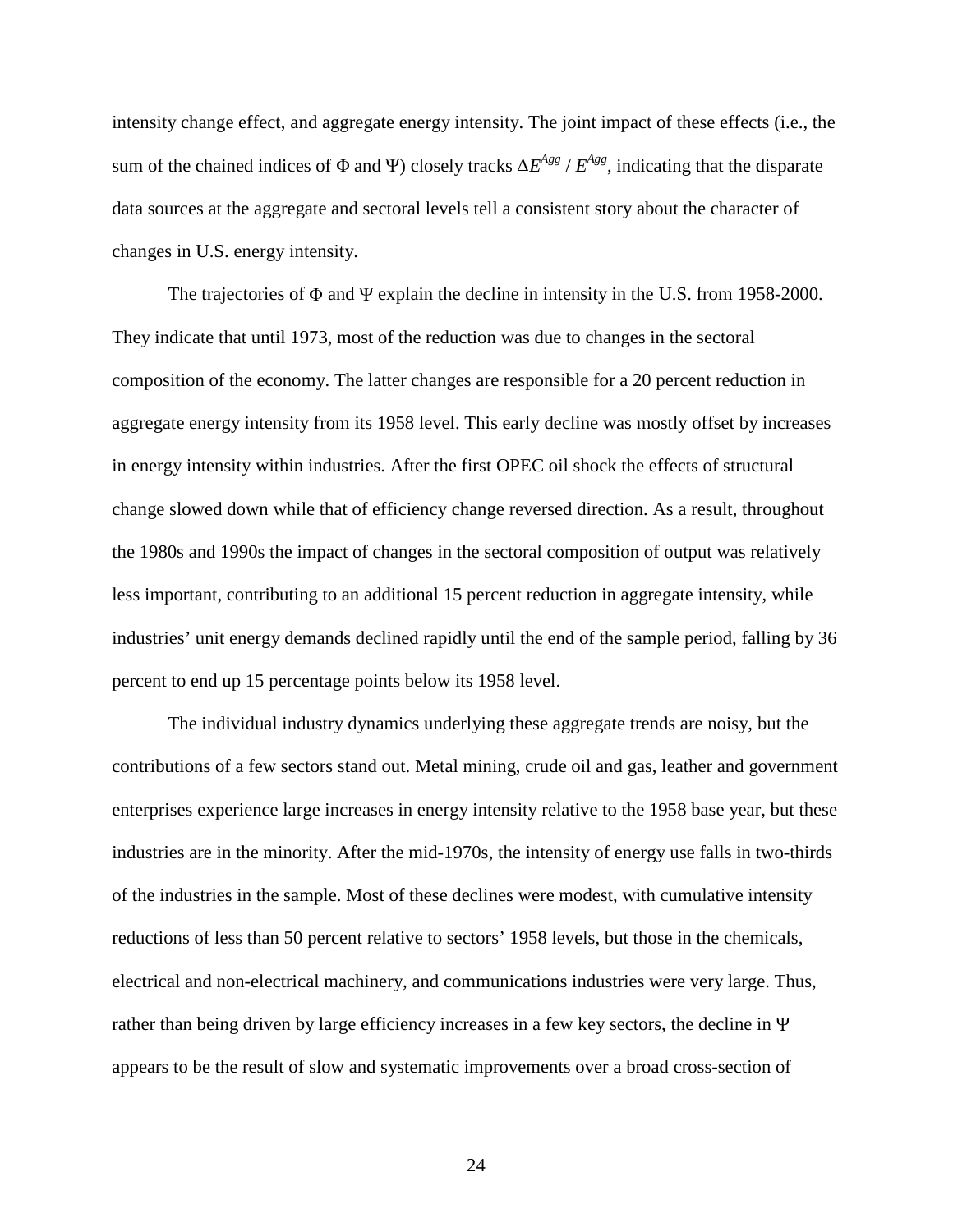industries in the economy. We now employ the econometric results of the previous section to elucidate the origins of this phenomenon.

### *5.2. The sources of efficiency change*

By combining eqs. (11) and (20), we are able to estimate the impacts of the different sources of intra-industry efficiency change at the aggregate level. We construct chained indices of the left-hand side of eq. (11), whose evolution is shown in Figure 5. Over the long run, the substitution effects associated with variable input prices tended to increase aggregate energy intensity, while technological progress, as well as the net effects of the accumulation and changes in the composition of quasi-fixed inputs, tended to have the opposite effect. The energyusing influence of substitution is slight prior to 1973 and pronounced during the period of low energy prices after 1993, increasing the intensity of industries' energy use by four percent over the 1959 level. In the interregnum, variable input price movements were associated with large energy-saving effects, particularly over the years 1974-1986, where they reduced intra-sectoral energy intensity by more than 12 percent relative to 1959.

The influence of technical change is very slightly energy using prior to 1980 and energy saving thereafter, ultimately giving rise to a nine-percent reduction in energy intensity below the 1959 level. Quasi-fixed inputs have an energy-using influence over two-thirds of the sample. Prior to 1980 they are associated with increases in energy intensity of 17 percent above 1959 levels, but subsequently exhibit a dramatic decline which reduced energy intensity by 36 percent below its starting value.

The chained index of the sum of these various factors tracks the intra-industry efficiency index reasonably well, but it tends to overstate the reduction in energy intensity over much of the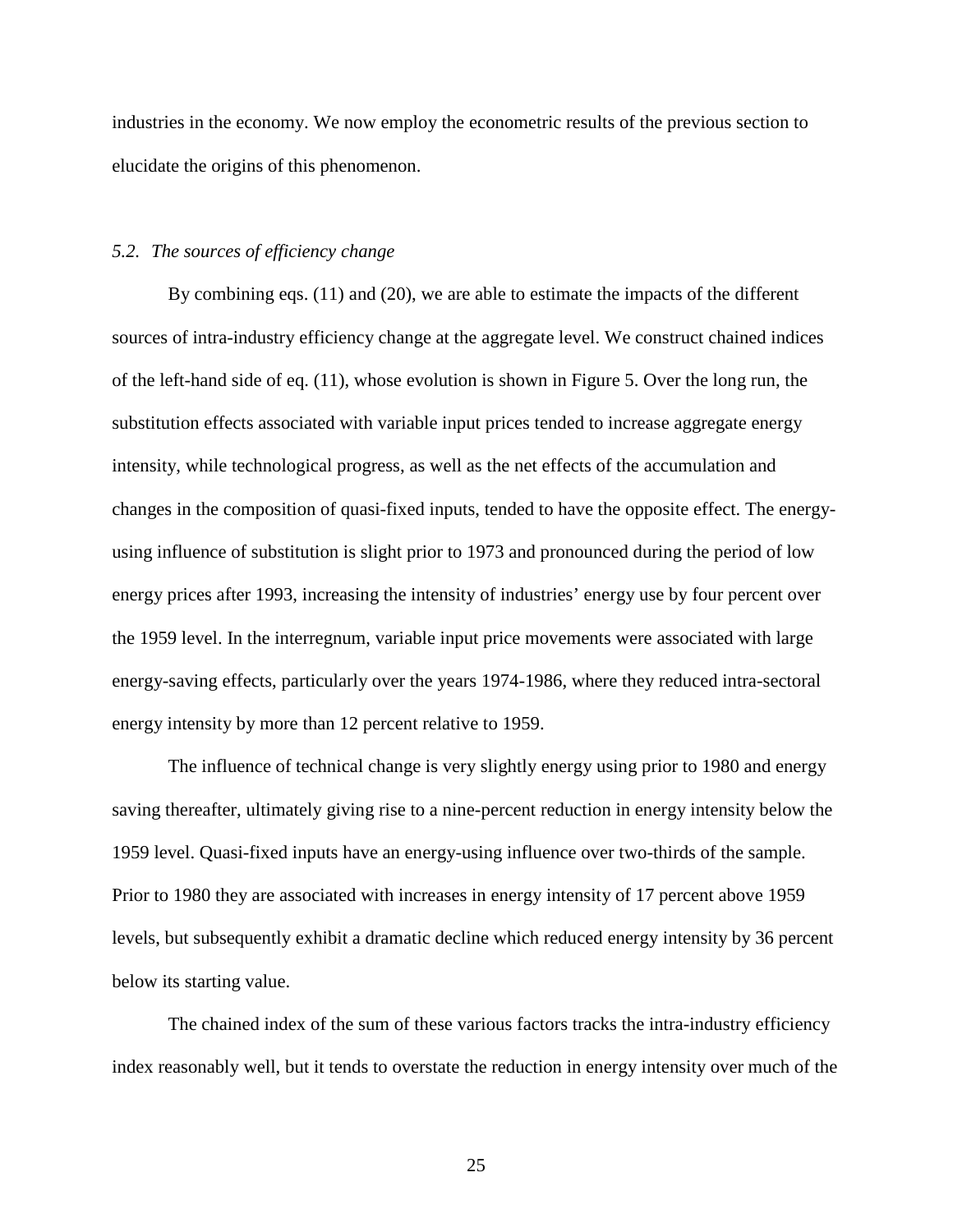sample. This behavior can be traced to the residual errors in eq. (6), as well as a lack of precision in the estimated coefficients, whose values were set to zero if they did not achieve at least the ten percent level of significance.

Figures 6-8 shed light on the underpinnings of these trends. Figure 6 elucidates the different substitution responses associated with the relative prices of energy and materials. While the dynamics of the substitution effect in Figure 5 are largely driven by energy prices, the aggregate impact of material prices is uniformly energy-saving, which reduces intensity in the long run by more than seven percent below its 1958 level. This effect both moderates the substitution toward energy when the latter's price is low, and amplifies the energy-saving influence of substitution throughout the period of the OPEC price shocks.

Figure 7 illustrates the effects of the components of technical change on the efficiency of industries' energy use. Exogenous technical progress is the primary driver of the long-run energy-saving impact of innovation seen in Figure 5, which reduces intensity by more than five percent from its 1959 level. Induced innovation is energy-saving as well, but its ultimate effect is two-thirds as large. Interestingly, the early 1980s are a watershed period for technical change in two respects: The impact of induced innovation, which before that time was negligible, begins to have a significant impact, and the influence of autonomous technical progress switches direction from slightly energy using to strongly energy saving.<sup>27</sup>

 $27$  It bears emphasizing that the apparent breaks in the aggregate trends in the influence of technical progress on intensity occurs in the absence of breakpoints in the underlying estimated industry-level trends. The clear implication of eq. (6) is that the signs of  $α_{E,T}$  and  $α_{E, Knowledge}$  are *constant* for each industry over the entire sample period, and Table 4 indicates that the corresponding elasticities  $\varepsilon_{E,T}$  and  $\mu_{E,T}$  are positive in some industries and negative in others. The shift in the sign of their influence at the macro level is a consequence of changes in the *contributions* of the various sectors to the efficiency component of aggregate energy intensity—in particular the larger weight enjoyed by those sectors which exhibit an energy-saving bias of technical change. This fact is most transparent in the case of autonomous technical change, where, by (11), (13) and (20) the component of  $\Psi$ 

attributable to this factor is computed as  $1$   $\boldsymbol{\epsilon}_{i,}$  $1 \sum_{ETi}^{N} \alpha_{ETi}$  $N \leftarrow i=1$   $e_{i,t}$ α  $\sum_{i=1}^{N} \frac{\alpha_{\text{ETi}}}{e_{i,j}}$ . Over time, industries in which  $\alpha_{E,T} < 0$  experience relatively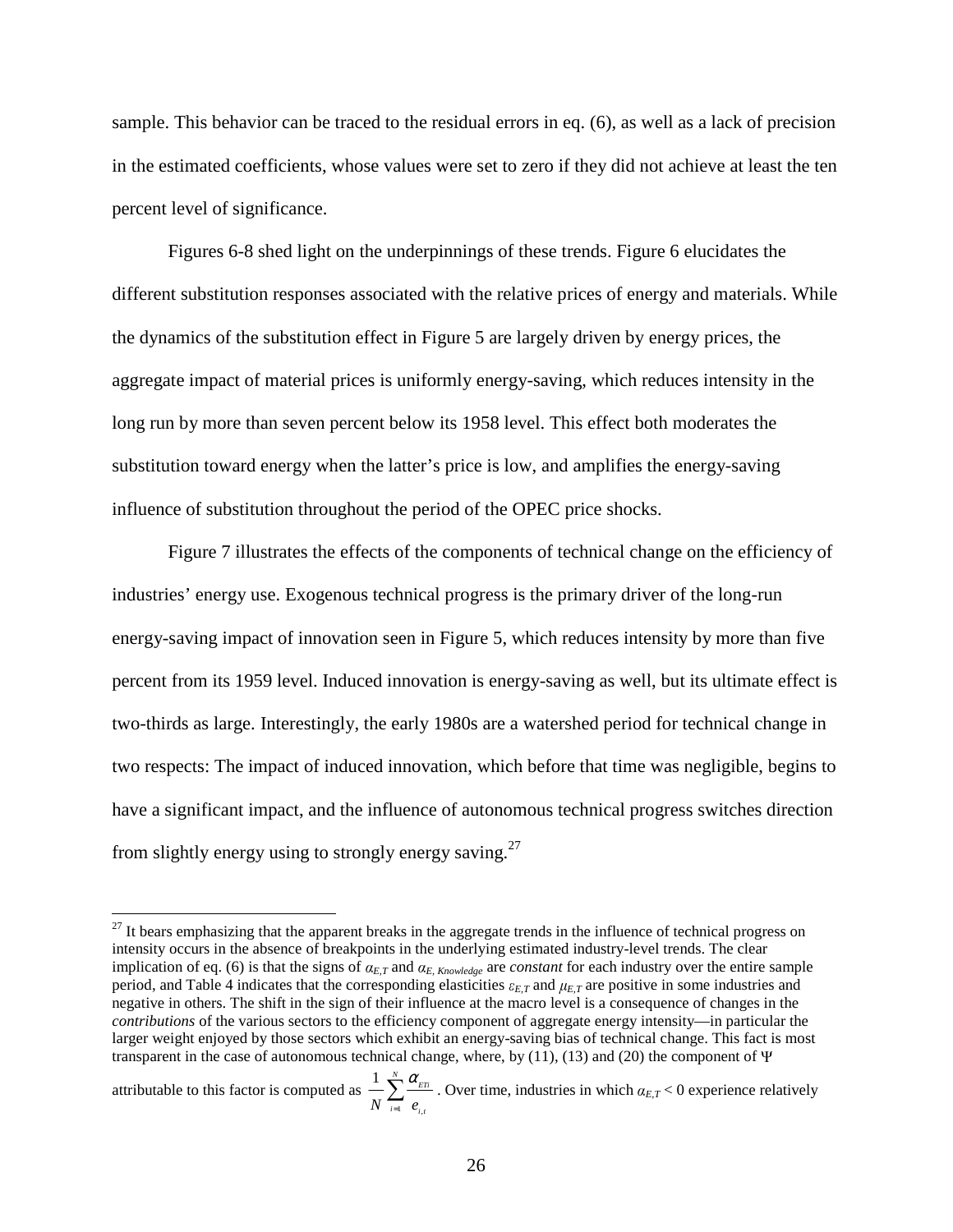These estimates suggest that Popp's results on the energy-saving influence of induced innovation are in fact consistent with Jorgenson's early finding of energy-using bias of technical change. The keys to the resolution of this puzzle are (i) the lags in the response of energy-saving knowledge to the energy price shocks of the 1970s, and (ii) the differential responses of individual industries' energy demands to their own knowledge stocks, in conjunction with (iii) the evolving relative contributions of different sectors to both GDP and aggregate energy use.

It is worth noting the relatively small influence that ITC has on the energy-GDP ratio, an impact which will likely be further attenuated by a less optimistic treatment of the inducement effect of energy prices. Even so, the policy implications are not immediately clear—especially with respect to the problem of climate change. On one hand, the finding of a limited role for induced innovation would appear to support the conclusions drawn by Nordhaus (2002) from simulations. But mitigation measures are also expected to precipitate a steady increase in the prices of fossil fuels as constraints on GHG emissions bind more tightly on the economy, which under the current structural assumptions would provide a continual stimulus to the accumulation of energy-saving knowledge. As a result, it is also plausible that energy savings due to ITC will become increasingly important over the long time horizon over which emission limits are projected to bind.

Figure 8 captures the implications of Newell et al's (1999) results, demonstrating that shifts in the composition of quasi-fixed inputs were as important as of changes in asset characteristics for the long-run evolution of energy intensity. Prior to 1980, virtually all types of

larger declines in  $e$ , causing the contribution of their influence to increase, which eventually reverses the direction of technology's overall effect on aggregate intensity. The emergence of a similar pattern in the case of ITC suggests that both autonomous and induced innovations were acting in the same direction at the same time, but this result raises suspicion as to whether ITC's influence is properly identified.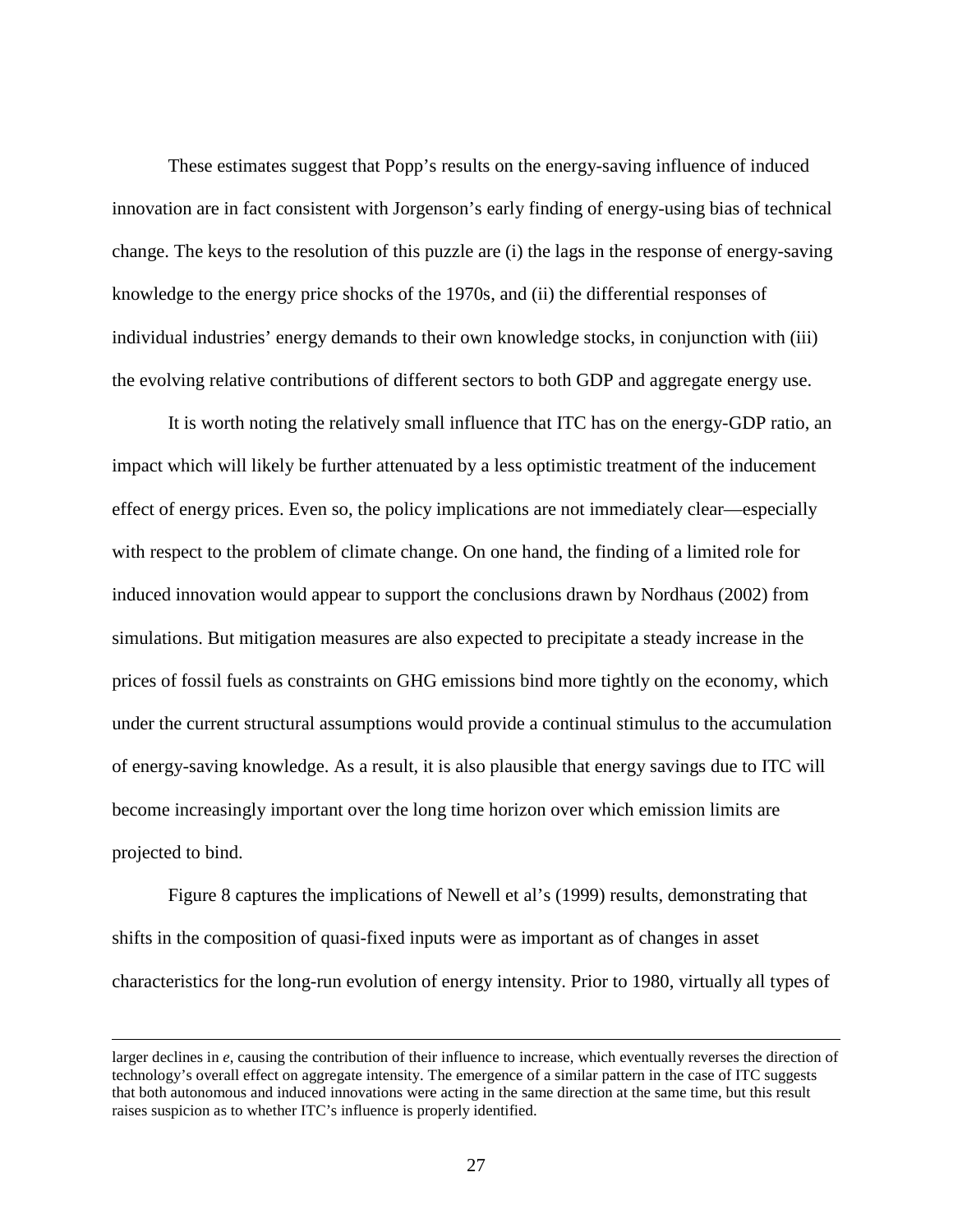capital had energy-using effects, with IT capital and vehicles exerting negligible additional influences relative to 1959, and the remaining assets increasing energy intensity by one to six percent above the initial level.<sup>28</sup> In the wake of the first energy price shock the energy-using influence of electrical equipment declined from its high of four percent above the 1959 level, with its effect remaining at its initial level throughout the 1980s before falling sharply in the 1990s. After the second price shock the influence of vehicle capital stocks declined as well, plummeting from three percent above the initial level of intensity to 14 percent below.<sup>29</sup> The influence of structures mirrors that of equipment, peaking in the 1970s before returning to initial levels and undergoing a rapid decline in the early 1990s, falling seven percent in less than a decade. Machinery's influence is consistently energy-using throughout the sample, in the 1980s declining slightly from its peak of six percentage points and remaining essentially constant thereafter.

An additional feature of these results in that the impact of IT capital became slightly energy-using in the late 1980s before exploding during the internet boom of the 1990s, raising aggregate energy intensity by six percent in as many years. This increase was large enough to completely offset the substantial energy savings associated with equipment, vehicles and structures. Thus, notwithstanding information technology's widespread association with embodied energy-saving technical progress, the uptick in energy use warranted by the rapid

<sup>&</sup>lt;sup>28</sup> Vehicles were associated with a slight reduction in aggregate intensity from 1959 levels over the period of the late 1960s and early 1970s.

 $29$  This effect is most likely the result of the influence of corporate average fuel economy (CAFE) mandates on vehicle energy efficiency. The fuel economy of the vehicle fleet increased by one third between 1977 and 1988, but has remained essentially constant since then (NRC 2002). The latter is period is precisely when the energy-saving impact of vehicles in Figure 8 stagnates.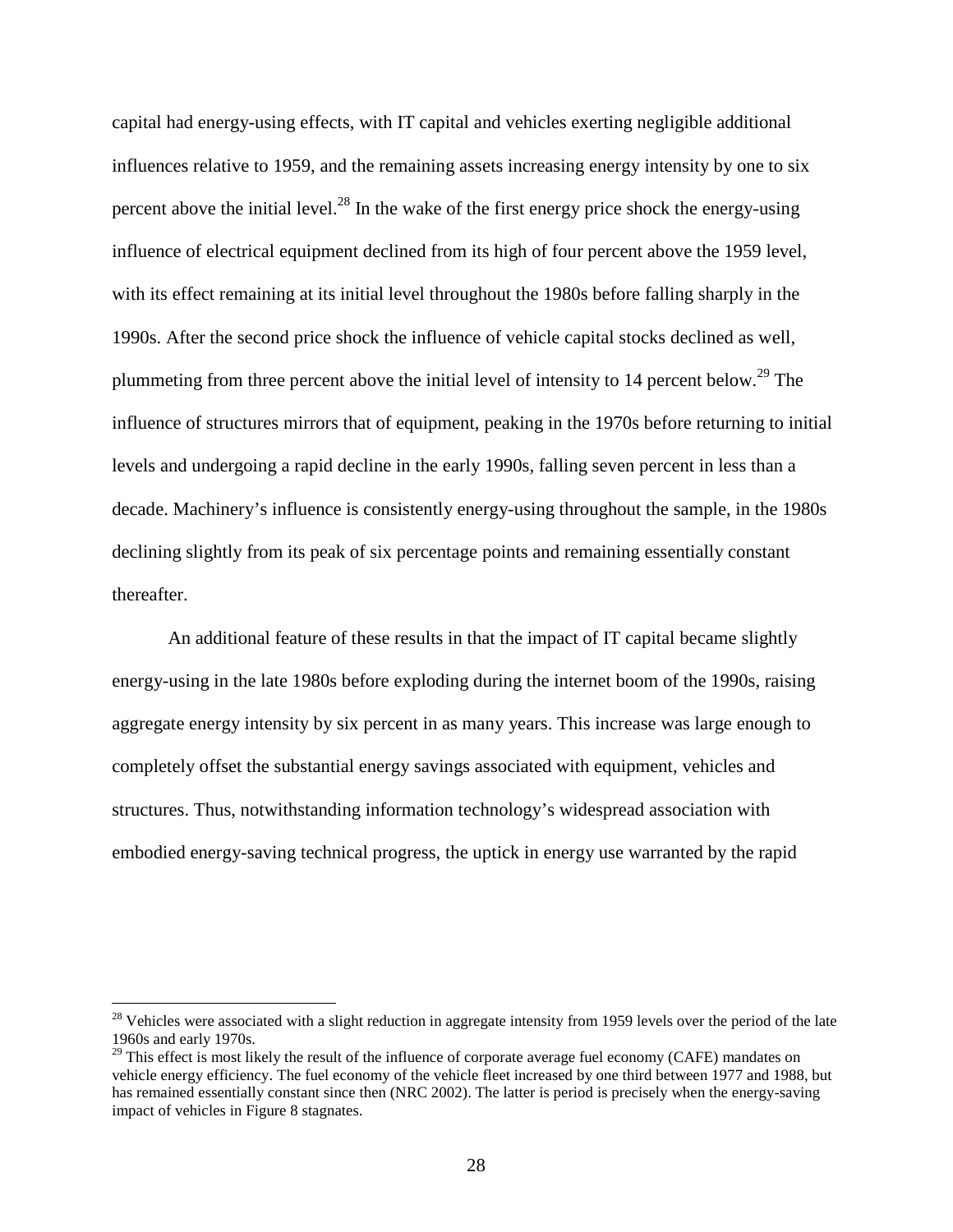accumulation of IT capital in the late 1990s appears to have substantially outweighed the latter's contribution to output over this period. $30$ 

I close with a summary of the main points. Table 5 puts the influence of the foregoing factors in context by comparing their contributions to the change in aggregate energy intensity. The decline in intensity over the last four decades of the  $20<sup>th</sup>$  century is predominantly due to structural change, but after 1980 the importance of this factor wanes in comparison to improvements in the efficiency of energy use with industries. The latter is primarily due to changes in the composition of quasi-fixed inputs, which in turn is largely attributable changes in energy demand associated with vehicle stocks. In terms of the energy-saving influences, disembodied technological progress in a distant second. The driving force behind its effect is autonomous technical change, while induced technical change has the smallest impact of the energy-saving factors considered, beneath the influences of materials prices and the stocks of electrical equipment and structures. The most striking feature of the results is the reversal of direction in the drivers of intra-industry efficiency change between the first and second halves of the sample. Quasi-fixed inputs and disembodied technical progress both have an energy-using influence prior to 1980 and an energy-saving influence thereafter, while substitution exhibits the symmetric opposite response.

### **6. Conclusions**

 $\overline{a}$ 

The story of the substantial decline in the energy intensity of the U.S. economy over the latter half of the past century is not a simple one. We have shown that it is mainly the result of changes in industrial composition and disembodied technological progress—especially of the

 $30$  This result is an interesting counterpoint to Jorgenson and Stiroh (1999): IT capital raised the U.S. economy's speed limit, but accelerating economic growth required a greater-than-proportional increase in energy use!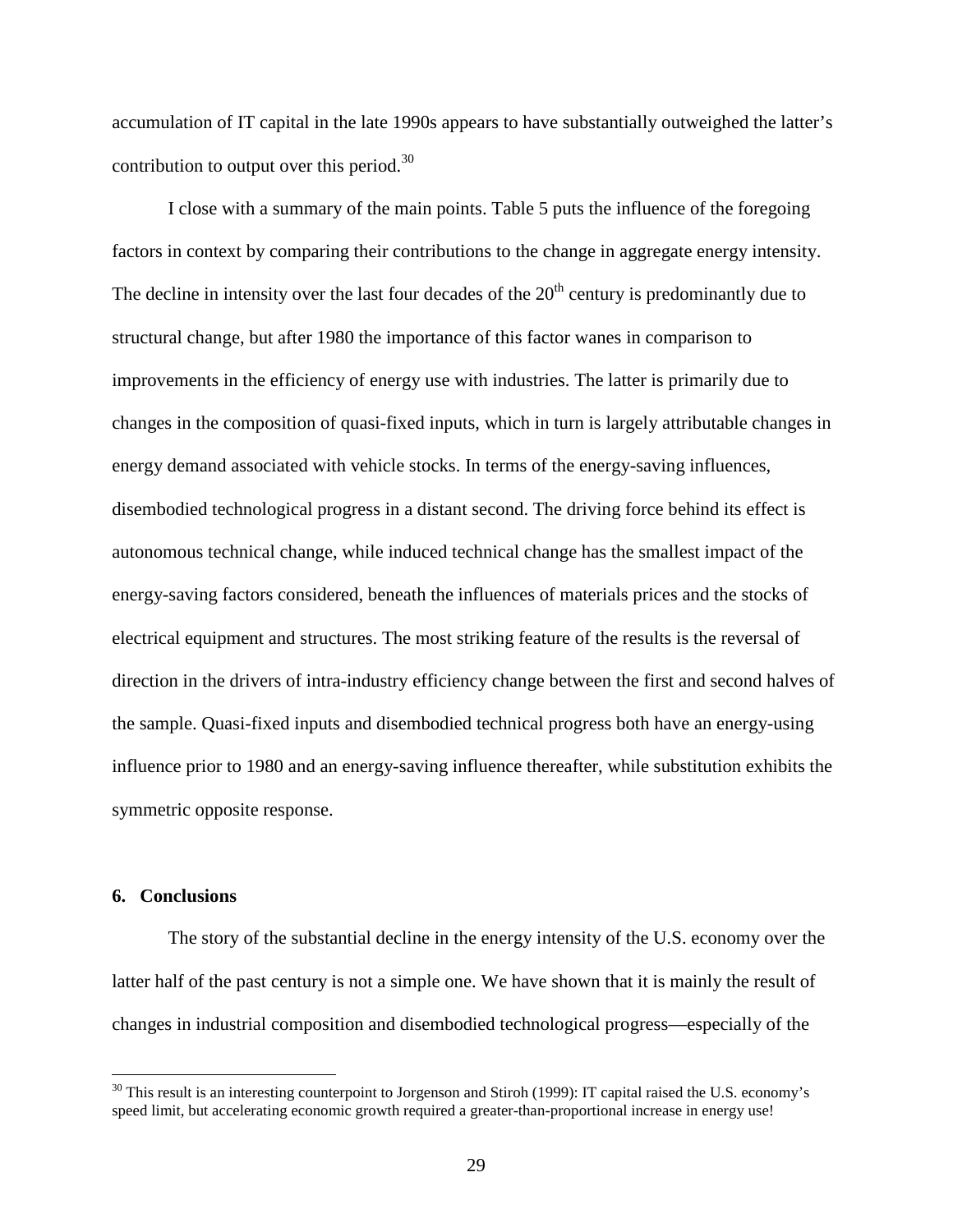autonomous variety. Substitution due to shifts in the relative price of energy has had a transitory effect, attenuating intensity in during energy price shocks but amplifying it when energy prices returned to their long-run levels. Innovation induced by energy price increases has had a consistently energy saving effect, which is the smallest of all of the factors considered.

Finally, although the analysis in the paper strives to be comprehensive, these results are by no means the last word on the origins of the historical decline in energy intensity. In particular, there is room for improvement on two fronts: development of improved estimates of the influence of ITC, and better characterization of the impact of embodied technical progress on energy demand. In the first instance, a key step is to identify the inducement effects of the prices of the various inputs on an output-based proxy for innovation (e.g., patents) while simultaneously estimating the propensity to innovate along with the influence of knowledge stocks on input demands. Progress on the second front hinges on the ability to estimate how the influences of contemporaneous innovations become capitalized into quasi-fixed inputs. This is likely to involve re-specification of the econometric model to include of interactions between the stocks of knowledge and tangible quasi-fixed inputs. Both of these issues are priorities for future research.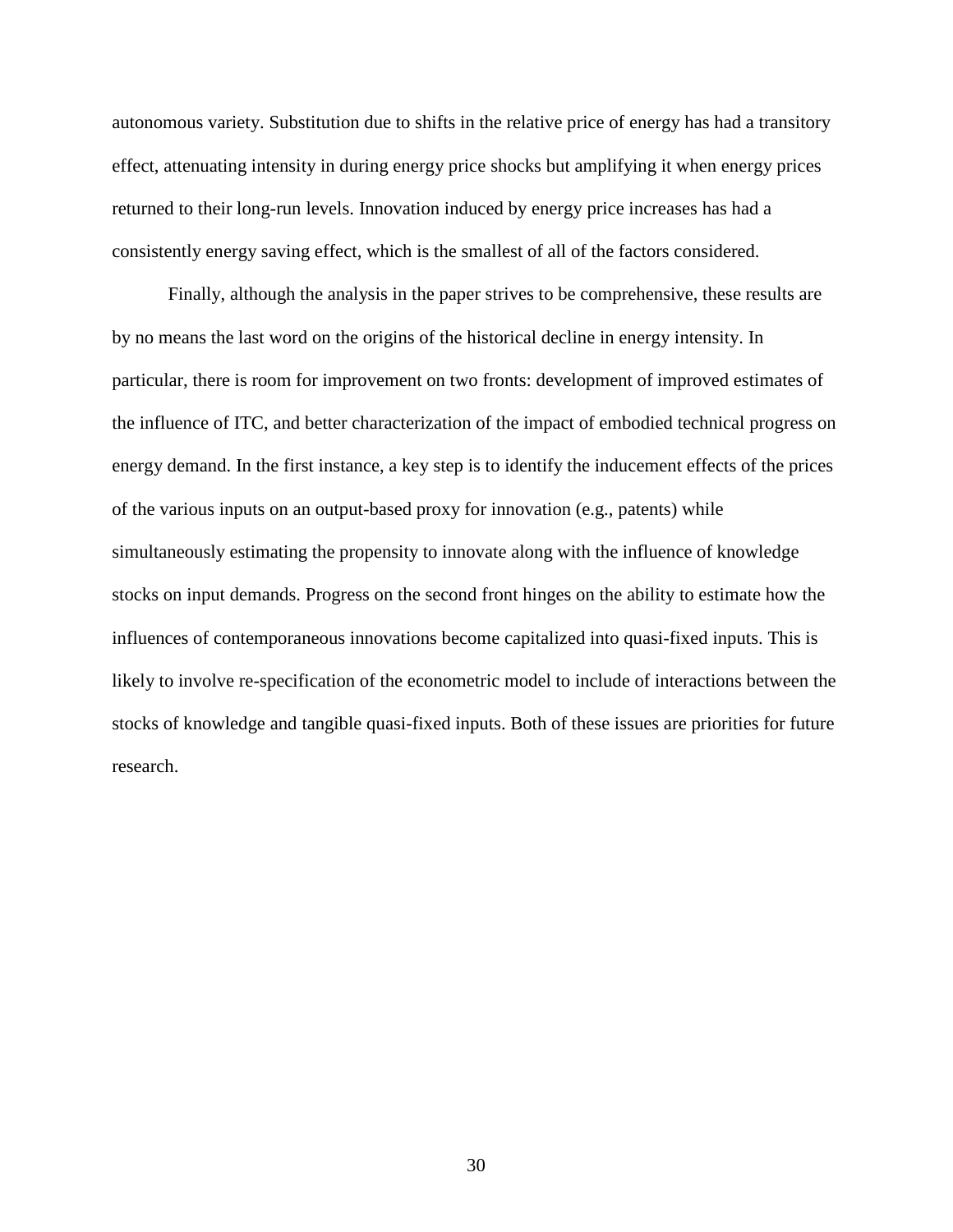### **References**

- 1. Acemoglu, D. (2002). Directed Technical Change, Review of Economic Studies 69(4): 781- 809.
- 2. Ang, B.W. and F.Q. Zhang (2000). A survey of index decomposition analysis in energy and environmental studies, Energy 25: 1149-1176.
- 3. Andrews, D.W.K. (1991). Heteroskedasticity and Autocorrelation Consistent Covariance Matrix Estimation, Econometrica 59(3): 817-858.
- 4. Berndt, E.R., C. Morrison and G.C. Watkins (1981). Dynamic models of energy demand: an assessment and comparison, in: B.C. Field and E.R. Berndt (eds.), Modeling and Measuring Natural Resource Substitution, Cambridge MA: MIT Press, 259-289.
- 5. Berndt, E.R. (1990). Energy Use, Technical Progress and Productivity Growth: A Survey of Economic Issues," Journal of Productivity Analysis 2: 67-83.
- 6. Berndt, E.R., and D.O. Wood (1987). Energy Price Shocks and Productivity Growth: A Survey, in R.L. Gordon, H.D. Jacoby and M.B. Zimmerman (eds.), Energy: Markets and Regulation, Cambridge MA: MIT Press, 305-342.
- 7. BEA (2003). Fixed Assets and Consumer Durable Goods in the United States, 1925–99. Washington DC: U.S. Government Printing Office.
- 8. DOE/EIA (2005). Annual Energy Review 2005, Washington DC.
- 9. Dowlatabadi, H. and M.A. Oravetz (2006). U.S. long-term energy intensity: Backcast and projection, Energy Policy 34: 3245-3256.
- 10. Edmonds, J. and J.M. Reilly (1985). Global Energy: Assessing the Future, New York: Oxford University Press.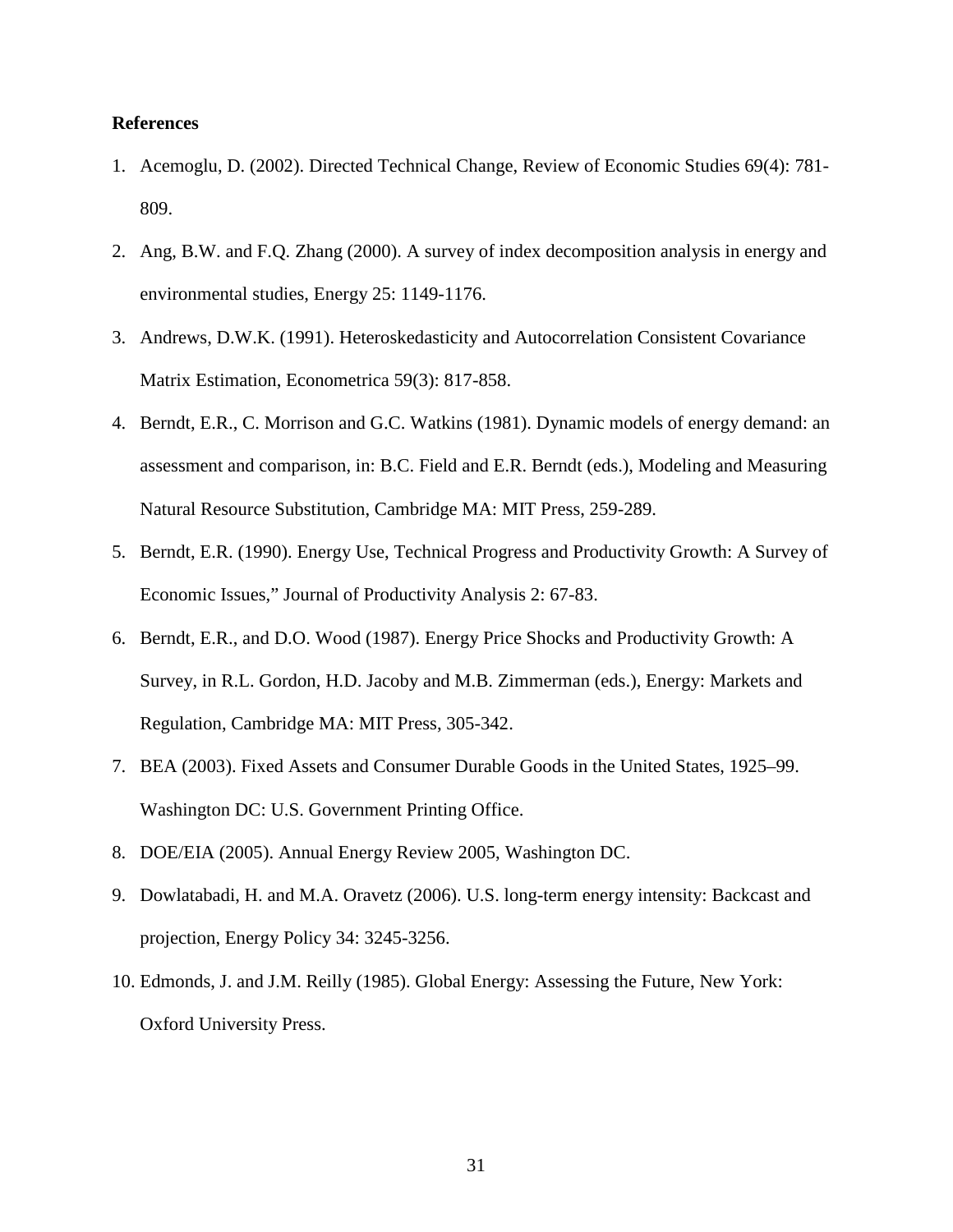- 11. Hirst, E., R. Marlay and D. Geene (1983). Recent Changes in United States Energy Consumption: What Happened and Why, Annual Review of Energy 8: 193-245
- 12. Hogan, W.W. and D.W. Jorgenson (1991). Productivity Trends and the Cost of Reducing Carbon Dioxide Emissions, Energy Journal 12(1): 67-85.
- 13. Hicks, J. (1932). A Theory of Wages, London: Macmillan.
- 14. Jorgenson, D.W. and B.M. Fraumeni (1981). Relative Prices and Technical Change, in E. Berndt and B. Field (eds.), Modeling and Measuring Natural Resource Substitution, Cambridge: MIT Press, 17-47.
- 15. Jorgenson, D.W. (1984). The Role of Energy in Productivity Growth, in J.W. Kendrick (ed.), International Comparisons of Productivity and Causes of the Slowdown, Cambridge MA: Ballinger, 279-323.
- 16. Jorgenson, D.W. and K.J. Stiroh (1999). Information Technology and Growth, American Economic Review 89: 109-115.
- 17. Levin, R., A. Klevorick, R.R. Nelson and S.G. Winter (1987) . Appropriating the Returns from Industrial R&D, Brookings Papers on Economic Activity 3 (Special Issue on Microeconomics): 783-831.
- 18. Linn, J. (2006). Energy Prices and the Adoption of Energy-Saving Technology, MIT CEEPR Working Paper no. WP 06-012, Cambridge MA.
- 19. Manne, A.S. and R.G. Richels (1992). Buying Greenhouse Insurance, Cambridge: MIT Press.
- 20. National Research Council (2002). Effectiveness and Impact of Corporate Average Fuel Economy (CAFE) Standards, Washington DC: National Academies Press.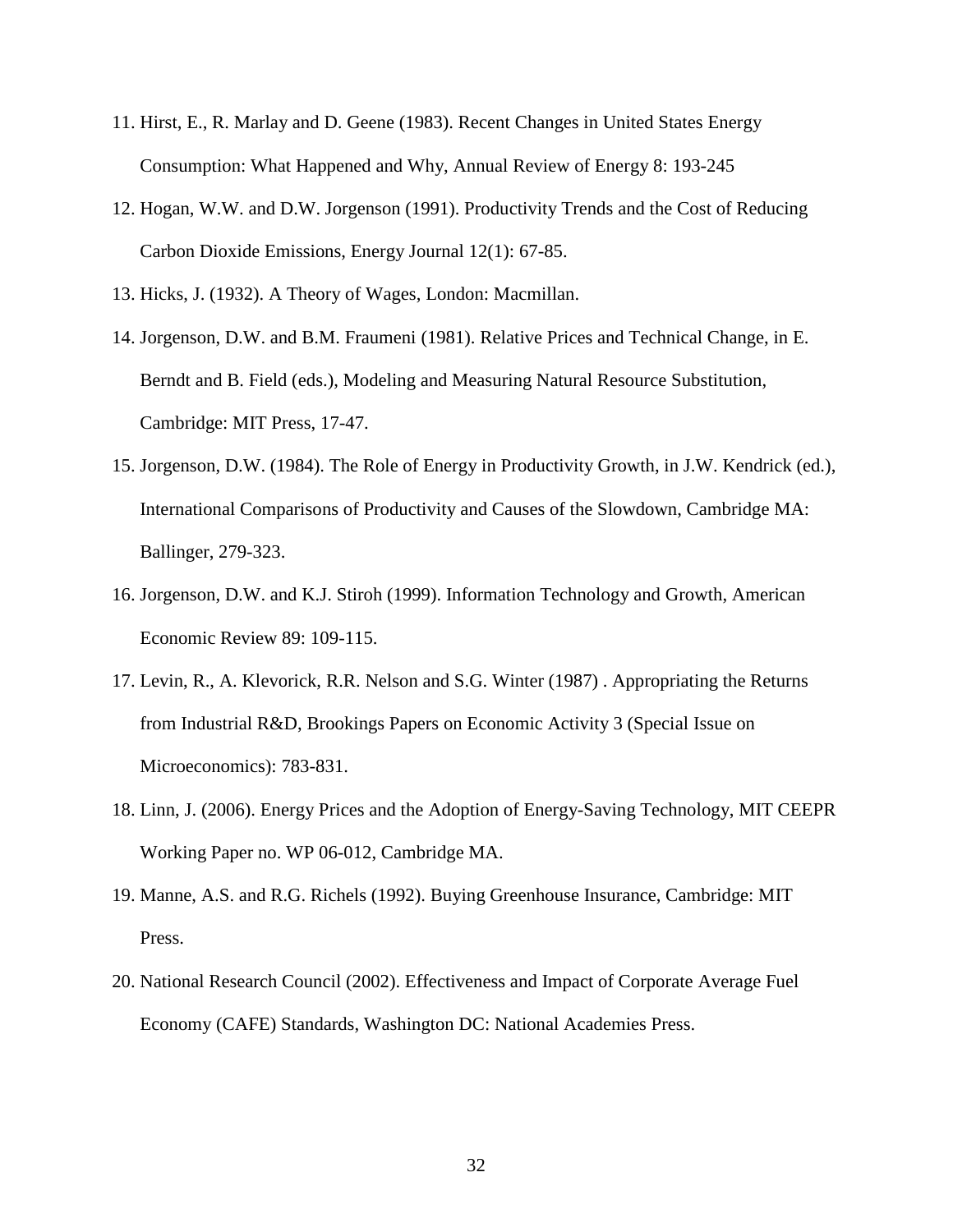- 21. Newell, R.G., R.N. Stavins and A.B. Jaffe (1999). The Induced Innovation Hypothesis and Energy-Saving Technological Change, Quarterly Journal of Economics 114: 941-975.
- 22. Nordhaus, W.D. (2002). Modeling Induced Innovation in Climate-Change Policy, in A. Gruebler, N. Nakicenovic, and W.D. Nordhaus (eds.), Technological Change and the Environment, Washington, D.C.: Resources for the Future Press, 182-209.
- 23. Popp, D. (2001). The Effect of New Technology on Energy Consumption, Resource and Energy Economics 23: 215-239.
- 24. Popp, D. (2002). Induced Innovation and Energy Prices, American Economic Review 92: 160-180.
- 25. Rose, A.Z. and C.Y. Chen (1991). Sources of Change in the Structure of Energy Use in the U.S. Economy: A Structural Decomposition Analysis, Resource and Energy Economics 13(1):1-21.
- 26. Schipper, L., R.B. Howarth and H. Geller (1990). United States Energy Use from 1973 to 1987: The Impacts of Improved Efficiency, Annual Review of Energy and the Environment 15: 455-504.
- 27. Sue Wing, I. (2006). Representing induced technological change in models for climate policy analysis, Energy Economics, in press.
- 28. Watkins, G.C. and E.R. Berndt (1992). Dynamic models of input demands: a comparison under different formulations of adjustment costs, in J.R. Moroney (ed.), Advances in the Economics of Energy and Resources, Greenwich CT: JAI Press, 159-188.
- 29. Welsch, H. and C. Ochsen (2005). The Determinants of Aggregate Energy Use in West Germany, Energy Economics 27: 93-111.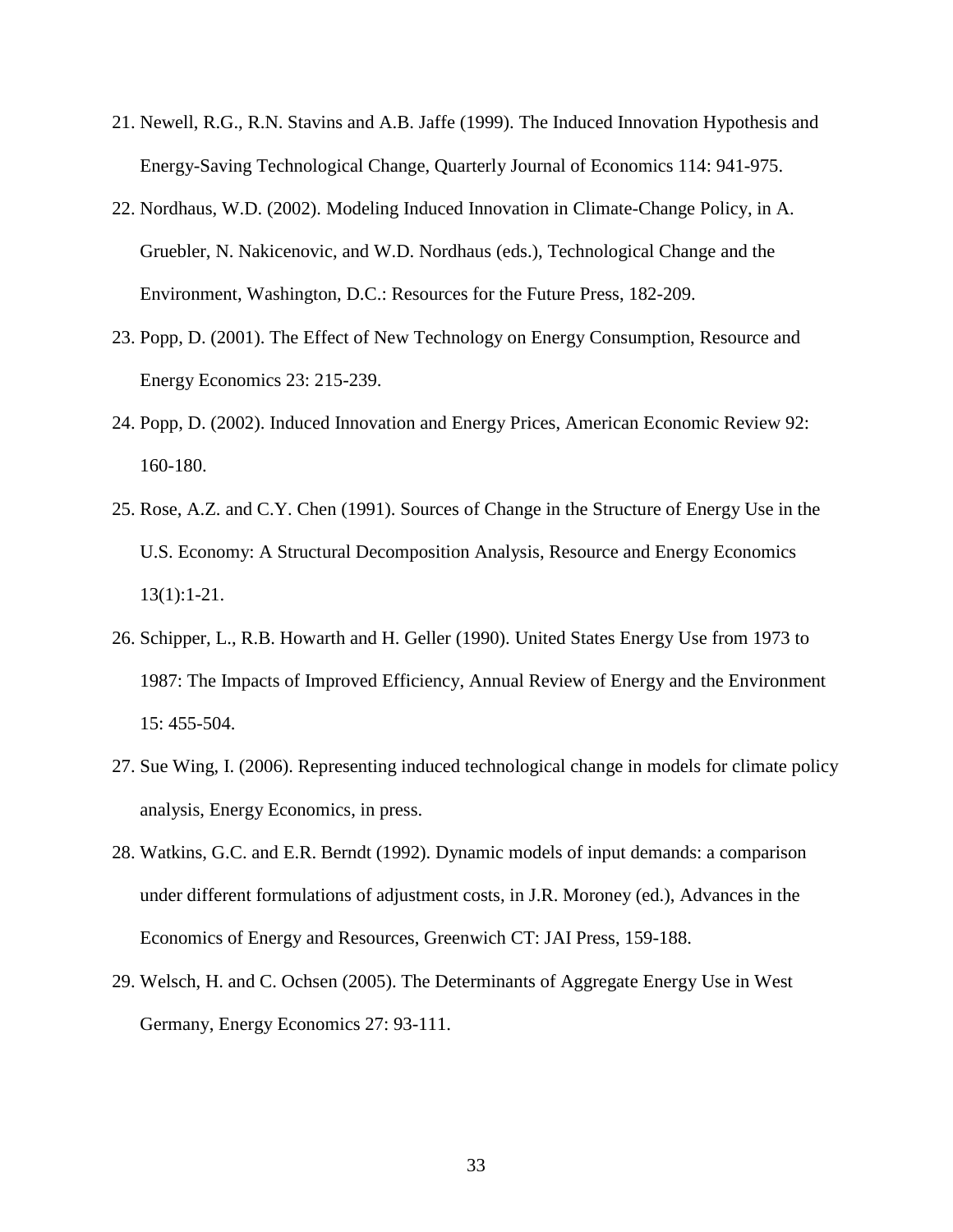30. Williams, R.H. (1990). Low Cost Strategies for Coping with CO<sub>2</sub> Emission Limits, Energy Journal 11(4): 35-59.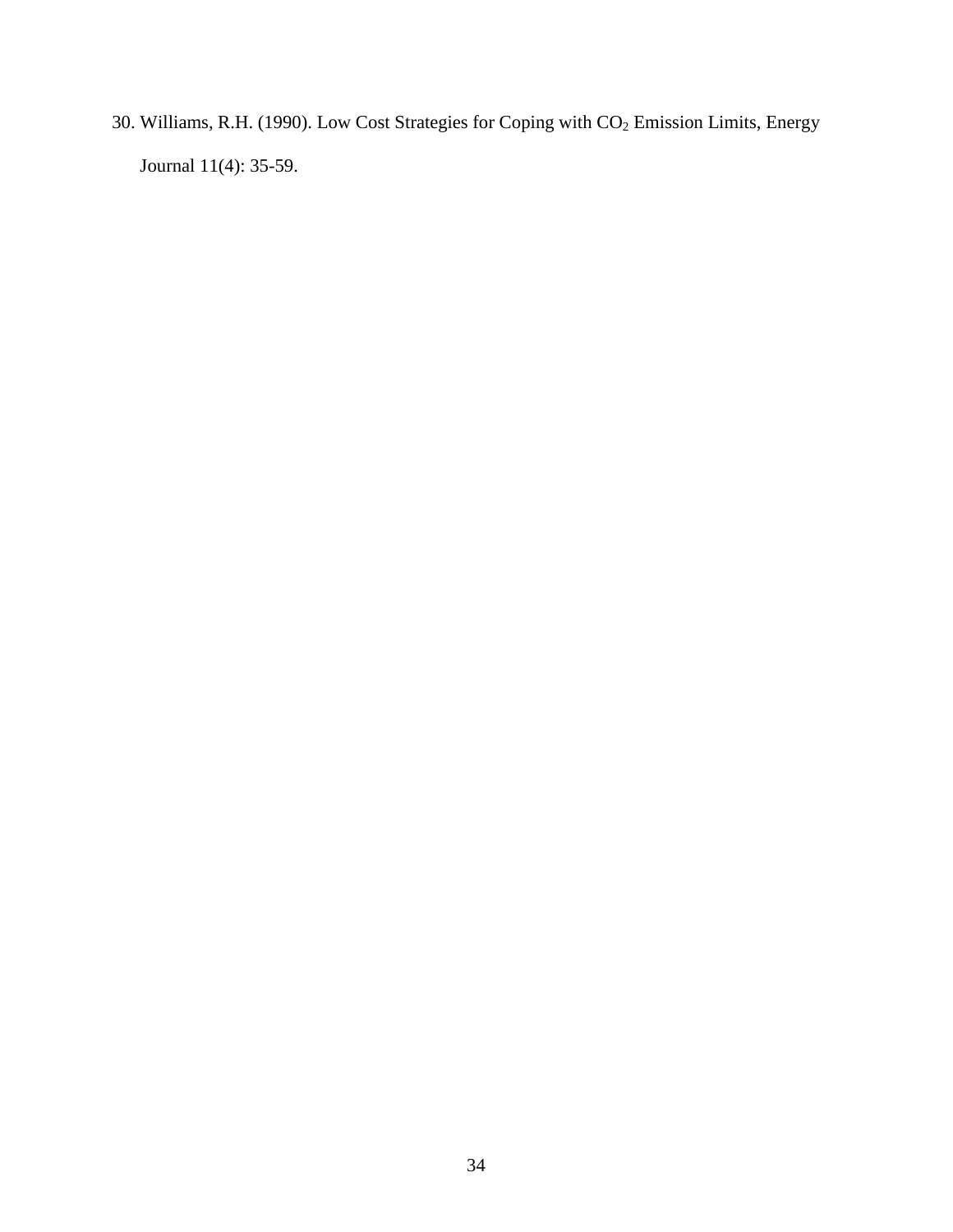|                               |                   | Mean       | Std. Dev.  | Min.     | Max.        |
|-------------------------------|-------------------|------------|------------|----------|-------------|
| Output                        | Y                 | 228594.141 | 362470.860 | 6354.604 | 3127908.000 |
|                               |                   |            |            |          |             |
|                               | L                 | 86898.600  | 167612.184 | 1779.742 | 1537370.750 |
| Variable input quantities     | E                 | 9934.564   | 22263.558  | 22.397   | 178508.719  |
|                               | $\boldsymbol{M}$  | 97375.694  | 130785.949 | 1714.241 | 1140786.875 |
|                               | l                 | 0.396      | 0.243      | 0.038    | 1.735       |
| Variable input intensities    | $\mathfrak{e}$    | 0.072      | 0.168      | 0.001    | 1.033       |
|                               | $\boldsymbol{m}$  | 0.480      | 0.197      | 0.023    | 1.201       |
|                               |                   |            |            |          |             |
| Variable input prices         | $P_E$             | 0.815      | 0.549      | 0.133    | 2.592       |
| $(1996 = 1.0)$                | $P_L$             | 0.552      | 0.344      | 0.034    | 1.572       |
|                               | $P_M$             | 0.606      | 0.295      | 0.190    | 1.279       |
| Price shocks                  | $\pi_E$           | 4.931      | 11.851     | 0.000    | 132.775     |
|                               | IT                | 8287.160   | 30075.816  | 0.000    | 351269.000  |
|                               | Equipment         | 10989.120  | 21937.432  | 4.000    | 151219.000  |
| Quasi-fixed input quantities  | Machinery         | 27304.020  | 26526.204  | 734.000  | 175922.000  |
|                               | Vehicles          | 14842.601  | 40634.283  | 28.000   | 258433.000  |
|                               | <b>Structures</b> | 124070.882 | 221883.535 | 1434.000 | 1599021.000 |
|                               | IT                | 0.026      | 0.092      | 0.000    | 0.690       |
|                               | Equipment         | 0.048      | 0.080      | 0.000    | 0.568       |
| Quasi-fixed input intensities | Machinery         | 0.189      | 0.145      | 0.008    | 0.881       |
|                               | Vehicles          | 0.051      | 0.128      | 0.001    | 0.930       |
|                               | Structures        | 0.689      | 1.088      | 0.006    | 6.393       |

# Table 1. Descriptive Statistics of the Dataset

No. of industries: 35. No. of years: 42. No. of observations: 1470. Variable input prices are divisia index numbers, variable input quantities are real quantity indexes in millions of 1996 dollars, computed by dividing nominal expenditures on inputs by the corresponding input price series. Quasi-fixed input quantities are real values in millions of 1996 dollars.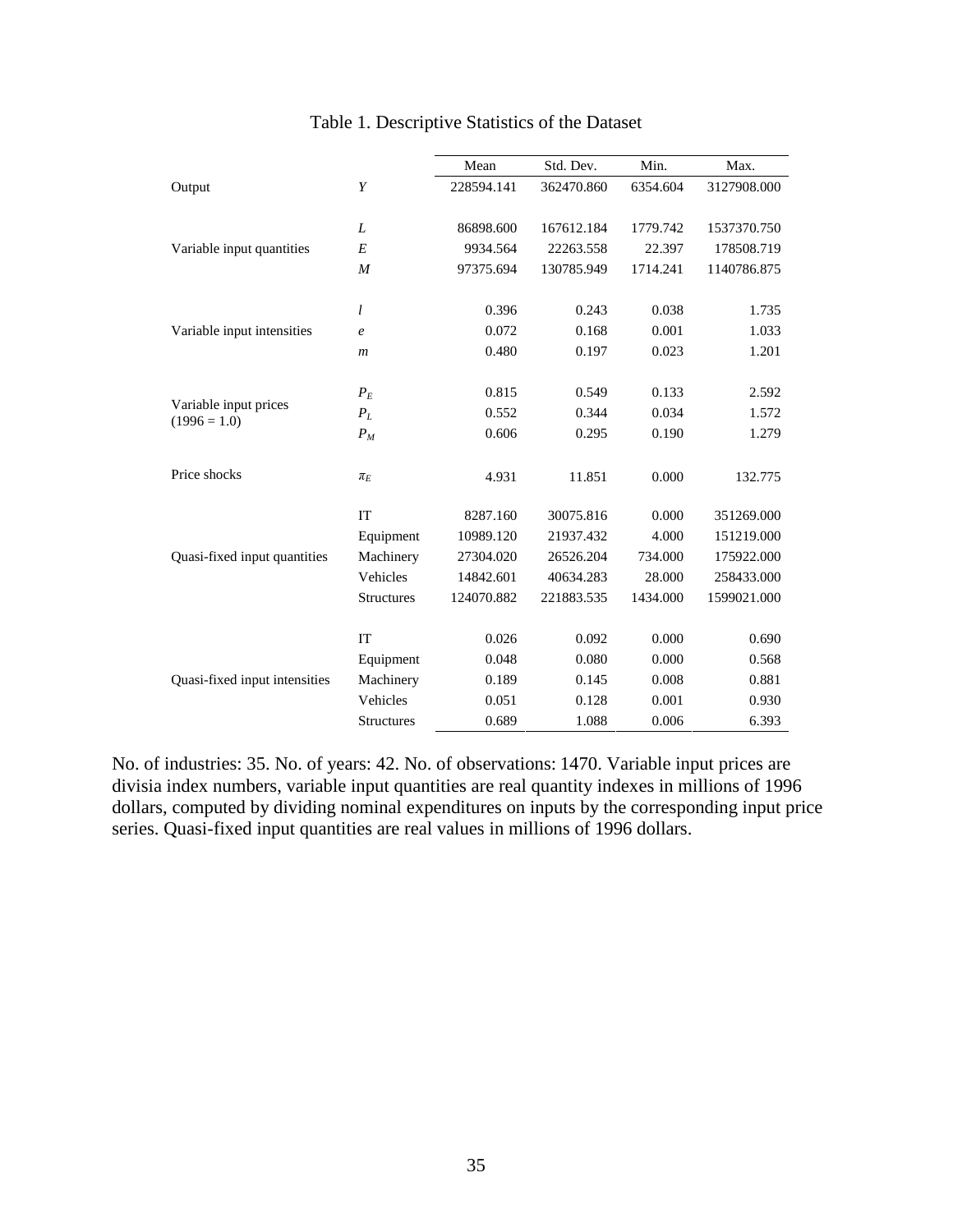| Vehicles<br>Energy-materials<br>Own-price energy<br>Information tech.<br>Equipment<br>Machinery<br>Own-price energy<br>$\overline{\mathcal{E}}_{_{\!\scriptscriptstyle E\!E}}$<br>$\overline{\eta}_{_{\scriptscriptstyle \pi,\varepsilon}}$<br>$\overline{\eta}_{_{\mathit{Equipment}\,,\mathit{E}}}$<br>$\overline{\mathcal{E}}_{_{\!\!\mathit{EM}}}$<br>$\overline{\eta}_{_{\textit{Machinery},\,E}}$<br>$\overline{\eta}_{_{\textit{Vekicles}\,,\,E}}$<br>$\overline{\eta}_{_{\scriptscriptstyle{E\!E}}}$<br>$(0.13)$ ***<br>$(0.06)$ ***<br>0.38<br>(0.39)<br>$-0.27$<br>$(0.06)$ ***<br>0.39<br>$-0.27$<br>$-0.02$<br>(0.08)<br>0.09<br>(0.18)<br>(0.39)<br>0.30<br>Agriculture<br>0.11<br>$-0.27$<br>$(0.06)$ ***<br>$(0.31)$ **<br>$(0.19)$ ***<br>(0.16)<br>Metal mining<br>0.06<br>(0.25)<br>(0.25)<br>0.44<br>(0.62)<br>0.03<br>$-1.09$<br>$-0.08$<br>0.66<br>0.63<br>$-0.34$<br>$(0.12)$ ***<br>$(0.10)*$<br>$-0.97$<br>(4.93)<br>$-0.05$<br>(0.08)<br>0.24<br>(0.33)<br>$-0.27$<br>(0.21)<br>0.29<br>$(0.16)$ *<br>Coal mining<br>0.19<br>1.07<br>0.22<br>$(0.08)$ ***<br>(252.79)<br>$-0.34$<br>$(0.84)$ *<br>0.99<br>0.56<br>(0.37)<br>$-3.05$<br>Crude oil & gas<br>$-0.18$<br>$(0.11)^*$<br>14.77<br>(0.44)<br>1.47<br>(0.64)<br>$-0.30$<br>$(0.18)$ ***<br>$(0.10)$ ***<br>$(0.07)*$<br>0.37<br>Non-metal mining<br>0.55<br>$(0.16)$ ***<br>$-1.22$<br>$(0.18)$ ***<br>0.58<br>$-0.04$<br>$(0.01)$ ***<br>$-0.23$<br>$(0.14)$ *<br>0.14<br>Construction<br>$(0.07)$ ***<br>$(0.08)$ ***<br>$(0.29)$ **<br>$(0.52)$ **<br>1.53<br>$-0.42$<br>$-0.20$<br>(0.31)<br>$-0.49$<br>$-0.15$<br>$(0.09)*$<br>0.75<br>$-1.19$<br>$(0.49)$ ***<br>$-0.06$<br>Food & allied<br>$-0.31$<br>$(0.07)$ ***<br>$(0.14)$ **<br>$-0.54$<br>0.30<br>(0.42)<br>$-0.84$<br>(0.58)<br>0.11<br>(0.09)<br>2.16<br>0.29<br>(41.40)<br>0.03<br>(0.04)<br>$(0.10)$ ***<br>$(0.09)*$<br>$(0.07)$ ***<br>$-0.57$<br>$(0.08)$ ***<br>$(0.21)$ ***<br>0.95<br>Tobacco<br>$-0.26$<br>0.17<br>$-0.26$<br>$(0.10)$ **<br>0.38<br>$-0.55$<br>0.18<br>(0.12) |                                                               |
|------------------------------------------------------------------------------------------------------------------------------------------------------------------------------------------------------------------------------------------------------------------------------------------------------------------------------------------------------------------------------------------------------------------------------------------------------------------------------------------------------------------------------------------------------------------------------------------------------------------------------------------------------------------------------------------------------------------------------------------------------------------------------------------------------------------------------------------------------------------------------------------------------------------------------------------------------------------------------------------------------------------------------------------------------------------------------------------------------------------------------------------------------------------------------------------------------------------------------------------------------------------------------------------------------------------------------------------------------------------------------------------------------------------------------------------------------------------------------------------------------------------------------------------------------------------------------------------------------------------------------------------------------------------------------------------------------------------------------------------------------------------------------------------------------------------------------------------------------------------------------------------------------------------------------------------------------------------------------------------------------------------------------------------|---------------------------------------------------------------|
|                                                                                                                                                                                                                                                                                                                                                                                                                                                                                                                                                                                                                                                                                                                                                                                                                                                                                                                                                                                                                                                                                                                                                                                                                                                                                                                                                                                                                                                                                                                                                                                                                                                                                                                                                                                                                                                                                                                                                                                                                                          | Structures                                                    |
|                                                                                                                                                                                                                                                                                                                                                                                                                                                                                                                                                                                                                                                                                                                                                                                                                                                                                                                                                                                                                                                                                                                                                                                                                                                                                                                                                                                                                                                                                                                                                                                                                                                                                                                                                                                                                                                                                                                                                                                                                                          | $\overline{\eta}_{\tiny_{S\text{-}\mathit{inactures}\,,\,E}}$ |
|                                                                                                                                                                                                                                                                                                                                                                                                                                                                                                                                                                                                                                                                                                                                                                                                                                                                                                                                                                                                                                                                                                                                                                                                                                                                                                                                                                                                                                                                                                                                                                                                                                                                                                                                                                                                                                                                                                                                                                                                                                          | (0.37)                                                        |
|                                                                                                                                                                                                                                                                                                                                                                                                                                                                                                                                                                                                                                                                                                                                                                                                                                                                                                                                                                                                                                                                                                                                                                                                                                                                                                                                                                                                                                                                                                                                                                                                                                                                                                                                                                                                                                                                                                                                                                                                                                          | $(0.63)*$                                                     |
|                                                                                                                                                                                                                                                                                                                                                                                                                                                                                                                                                                                                                                                                                                                                                                                                                                                                                                                                                                                                                                                                                                                                                                                                                                                                                                                                                                                                                                                                                                                                                                                                                                                                                                                                                                                                                                                                                                                                                                                                                                          | $(0.15)$ ***                                                  |
|                                                                                                                                                                                                                                                                                                                                                                                                                                                                                                                                                                                                                                                                                                                                                                                                                                                                                                                                                                                                                                                                                                                                                                                                                                                                                                                                                                                                                                                                                                                                                                                                                                                                                                                                                                                                                                                                                                                                                                                                                                          | $(0.91)$ ***                                                  |
|                                                                                                                                                                                                                                                                                                                                                                                                                                                                                                                                                                                                                                                                                                                                                                                                                                                                                                                                                                                                                                                                                                                                                                                                                                                                                                                                                                                                                                                                                                                                                                                                                                                                                                                                                                                                                                                                                                                                                                                                                                          | $(0.15)$ **                                                   |
|                                                                                                                                                                                                                                                                                                                                                                                                                                                                                                                                                                                                                                                                                                                                                                                                                                                                                                                                                                                                                                                                                                                                                                                                                                                                                                                                                                                                                                                                                                                                                                                                                                                                                                                                                                                                                                                                                                                                                                                                                                          | (0.26)                                                        |
|                                                                                                                                                                                                                                                                                                                                                                                                                                                                                                                                                                                                                                                                                                                                                                                                                                                                                                                                                                                                                                                                                                                                                                                                                                                                                                                                                                                                                                                                                                                                                                                                                                                                                                                                                                                                                                                                                                                                                                                                                                          | $(0.41)$ ***                                                  |
|                                                                                                                                                                                                                                                                                                                                                                                                                                                                                                                                                                                                                                                                                                                                                                                                                                                                                                                                                                                                                                                                                                                                                                                                                                                                                                                                                                                                                                                                                                                                                                                                                                                                                                                                                                                                                                                                                                                                                                                                                                          | $(0.23)$ ***                                                  |
| 1.35<br>0.00<br>$-0.70$<br>Textile mill prod.<br>$-0.26$<br>$(0.05)$ ***<br>$-0.40$<br>$(0.10)$ ***<br>$-0.18$<br>(0.16)<br>$-0.02$<br>(0.05)<br>0.00<br>(0.05)<br>$(0.43)$ ***<br>(0.14)                                                                                                                                                                                                                                                                                                                                                                                                                                                                                                                                                                                                                                                                                                                                                                                                                                                                                                                                                                                                                                                                                                                                                                                                                                                                                                                                                                                                                                                                                                                                                                                                                                                                                                                                                                                                                                                | (0.43)                                                        |
| 0.29<br>$-0.32$<br>$(0.05)$ ***<br>$(0.07)$ ***<br>(0.09)<br>$-0.33$<br>$-0.50$<br>$(0.30)*$<br>$-0.33$<br>$-0.07$<br>(0.06)<br>0.47<br>$(0.21)$ **<br>(0.24)<br>$-0.14$<br>Apparel                                                                                                                                                                                                                                                                                                                                                                                                                                                                                                                                                                                                                                                                                                                                                                                                                                                                                                                                                                                                                                                                                                                                                                                                                                                                                                                                                                                                                                                                                                                                                                                                                                                                                                                                                                                                                                                      | (0.39)                                                        |
| $-0.28$<br>$(0.10)$ ***<br>(0.25)<br>0.22<br>(0.68)<br>0.24<br>$(0.05)$ ***<br>0.37<br>$(0.15)$ **<br>$-2.93$<br>$(0.53)$ ***<br>1.09<br>$(0.18)$ ***<br>1.15<br>Lumber & wood<br>0.26                                                                                                                                                                                                                                                                                                                                                                                                                                                                                                                                                                                                                                                                                                                                                                                                                                                                                                                                                                                                                                                                                                                                                                                                                                                                                                                                                                                                                                                                                                                                                                                                                                                                                                                                                                                                                                                   | $(0.48)$ **                                                   |
| 0.22<br>Furn. & fixtures<br>$-0.28$<br>$(0.05)$ ***<br>$(0.23)$ ***<br>$(0.07)$ ***<br>$(0.06)$ ***<br>0.46<br>0.86<br>$-0.26$<br>$-0.03$<br>(0.07)<br>$-0.19$<br>(0.40)<br>$(0.13)*$<br>$-0.14$                                                                                                                                                                                                                                                                                                                                                                                                                                                                                                                                                                                                                                                                                                                                                                                                                                                                                                                                                                                                                                                                                                                                                                                                                                                                                                                                                                                                                                                                                                                                                                                                                                                                                                                                                                                                                                         | (0.41)                                                        |
| Paper & allied<br>$-0.20$<br>$(0.06)$ ***<br>$-0.03$<br>(0.22)<br>$-0.26$<br>(0.35)<br>0.05<br>(0.07)<br>0.90<br>$-0.06$<br>(0.15)<br>$-0.21$<br>(0.14)<br>(0.03)<br>$-0.07$                                                                                                                                                                                                                                                                                                                                                                                                                                                                                                                                                                                                                                                                                                                                                                                                                                                                                                                                                                                                                                                                                                                                                                                                                                                                                                                                                                                                                                                                                                                                                                                                                                                                                                                                                                                                                                                             | $(0.35)$ **                                                   |
| $-0.27$<br>$(0.22)$ *<br>$-0.25$<br>$(0.04)$ ***<br>$(0.05)$ ***<br>0.51<br>$(0.26)$ **<br>0.00<br>(0.09)<br>Printing & pub.<br>$(0.04)$ ***<br>0.41<br>0.00<br>(0.02)<br>$-0.16$<br>$-0.05$                                                                                                                                                                                                                                                                                                                                                                                                                                                                                                                                                                                                                                                                                                                                                                                                                                                                                                                                                                                                                                                                                                                                                                                                                                                                                                                                                                                                                                                                                                                                                                                                                                                                                                                                                                                                                                             | (0.24)                                                        |
| Chemicals<br>0.21<br>(0.19)<br>0.60<br>0.03<br>(0.07)<br>$-0.58$<br>(0.39)<br>3.24<br>$(1.21)$ ***<br>0.71<br>(0.59)<br>$-2.75$<br>$-0.16$<br>(0.11)<br>(1.41)                                                                                                                                                                                                                                                                                                                                                                                                                                                                                                                                                                                                                                                                                                                                                                                                                                                                                                                                                                                                                                                                                                                                                                                                                                                                                                                                                                                                                                                                                                                                                                                                                                                                                                                                                                                                                                                                           | $(1.32)$ **                                                   |
| Petroleum & coal<br>$-0.01$<br>$(0.01)$ ***<br>0.02<br>$(0.01)$ **<br>$(2.56)*$<br>(0.07)<br>$-0.30$<br>$(0.08)$ ***<br>0.04<br>$(0.02)$ **<br>0.69<br>4.48<br>0.06<br>(0.06)<br>0.11                                                                                                                                                                                                                                                                                                                                                                                                                                                                                                                                                                                                                                                                                                                                                                                                                                                                                                                                                                                                                                                                                                                                                                                                                                                                                                                                                                                                                                                                                                                                                                                                                                                                                                                                                                                                                                                    | $(0.11)$ ***                                                  |
| $(0.28)$ ***<br>$(0.03)$ ***<br>Rubber & plastics<br>$-0.70$<br>$(0.11)$ ***<br>(0.15)<br>$-0.75$<br>$(0.03)$ ***<br>$-0.24$<br>$-0.83$<br>$(0.26)$ ***<br>$-0.28$<br>$(0.08)$ ***<br>1.59<br>0.19<br>0.10                                                                                                                                                                                                                                                                                                                                                                                                                                                                                                                                                                                                                                                                                                                                                                                                                                                                                                                                                                                                                                                                                                                                                                                                                                                                                                                                                                                                                                                                                                                                                                                                                                                                                                                                                                                                                               | $(0.30)$ ***                                                  |
| $(0.07)$ ***<br>$(0.07)$ ***<br>$(0.07)$ ***<br>$-0.37$<br>Leather<br>$-0.52$<br>$(0.12)$ ***<br>$-0.95$<br>(1.54)<br>0.36<br>$-0.55$<br>$-0.03$<br>(0.29)<br>$(0.16)$ **<br>1.04<br>0.46                                                                                                                                                                                                                                                                                                                                                                                                                                                                                                                                                                                                                                                                                                                                                                                                                                                                                                                                                                                                                                                                                                                                                                                                                                                                                                                                                                                                                                                                                                                                                                                                                                                                                                                                                                                                                                                | $(0.29)$ ***                                                  |
| $(0.20)$ ***<br>$(0.37)$ ***<br>0.50<br>Stone clay & glass<br>$-0.31$<br>$(0.10)$ ***<br>0.81<br>2.20<br>(6.61)<br>$-0.22$<br>$(0.05)$ ***<br>0.10<br>$(0.05)$ **<br>2.18<br>$(0.09)$ ***<br>$-2.39$                                                                                                                                                                                                                                                                                                                                                                                                                                                                                                                                                                                                                                                                                                                                                                                                                                                                                                                                                                                                                                                                                                                                                                                                                                                                                                                                                                                                                                                                                                                                                                                                                                                                                                                                                                                                                                     | $(0.53)$ ***                                                  |
| 0.98<br>$(0.22)$ ***<br>$(0.04)$ ***<br>$(0.07)$ ***<br>(5.25)<br>$(0.03)$ ***<br>0.13<br>$-0.73$<br>Primary metal<br>$-0.19$<br>0.20<br>0.11<br>$-0.16$<br>$-0.17$<br>(0.11)<br>$(0.06)$ **                                                                                                                                                                                                                                                                                                                                                                                                                                                                                                                                                                                                                                                                                                                                                                                                                                                                                                                                                                                                                                                                                                                                                                                                                                                                                                                                                                                                                                                                                                                                                                                                                                                                                                                                                                                                                                             | $(0.27)$ ***                                                  |
| Fabricated metal<br>(0.27)<br>$-0.27$<br>0.82<br>$-0.34$<br>$(0.04)$ ***<br>(0.15)<br>$-0.29$<br>0.06<br>(0.06)<br>$-0.05$<br>(0.29)<br>$-0.19$<br>(0.31)<br>$(0.09)$ ***<br>$-0.14$                                                                                                                                                                                                                                                                                                                                                                                                                                                                                                                                                                                                                                                                                                                                                                                                                                                                                                                                                                                                                                                                                                                                                                                                                                                                                                                                                                                                                                                                                                                                                                                                                                                                                                                                                                                                                                                     | $(0.50)*$                                                     |
| Non-elec. mach.<br>$(0.08)$ ***<br>(0.42)<br>$-1.79$<br>$(0.18)$ ***<br>$-0.07$<br>$-0.28$<br>0.38<br>$(0.18)$ **<br>0.29<br>0.17<br>$(0.09)*$<br>$-0.28$<br>$(0.13)$ **<br>(0.06)<br>2.24                                                                                                                                                                                                                                                                                                                                                                                                                                                                                                                                                                                                                                                                                                                                                                                                                                                                                                                                                                                                                                                                                                                                                                                                                                                                                                                                                                                                                                                                                                                                                                                                                                                                                                                                                                                                                                               | $(0.17)$ ***                                                  |
| $-0.26$<br>Electrical mach.<br>$-1.00$<br>$(0.18)$ ***<br>0.32<br>(0.35)<br>$(0.51)$ **<br>$-0.98$<br>$(0.40)$ **<br>$(0.47)$ ***<br>(0.51)<br>0.19<br>(0.39)<br>$-0.24$<br>$-1.19$<br>1.66                                                                                                                                                                                                                                                                                                                                                                                                                                                                                                                                                                                                                                                                                                                                                                                                                                                                                                                                                                                                                                                                                                                                                                                                                                                                                                                                                                                                                                                                                                                                                                                                                                                                                                                                                                                                                                              | (0.64)                                                        |
| $(0.21)$ **<br>$-0.29$<br>$(0.37)$ ***<br>0.09<br>$-0.75$<br>Motor vehicles<br>$-0.42$<br>$(0.10)$ ***<br>0.52<br>0.06<br>(3.07)<br>$(0.15)*$<br>(0.10)<br>$-0.11$<br>(0.11)<br>1.11                                                                                                                                                                                                                                                                                                                                                                                                                                                                                                                                                                                                                                                                                                                                                                                                                                                                                                                                                                                                                                                                                                                                                                                                                                                                                                                                                                                                                                                                                                                                                                                                                                                                                                                                                                                                                                                     | $(0.38)$ *                                                    |
| 0.28<br>(0.25)<br>0.04<br>$-0.38$<br>$(0.08)$ ***<br>0.41<br>$(0.18)$ **<br>$-0.04$<br>(0.06)<br>0.21<br>(0.51)<br>(0.15)<br>Trn. equip. & ord.<br>$-0.43$<br>(40.12)<br>$-0.15$                                                                                                                                                                                                                                                                                                                                                                                                                                                                                                                                                                                                                                                                                                                                                                                                                                                                                                                                                                                                                                                                                                                                                                                                                                                                                                                                                                                                                                                                                                                                                                                                                                                                                                                                                                                                                                                         | (0.45)                                                        |
| $-0.25$<br>$(0.06)$ ***<br>$-0.23$<br>$(0.07)$ ***<br>$-0.05$<br>0.94<br>$(0.31)$ ***<br>0.01<br>(0.06)<br>$-0.41$<br>$-0.14$<br>(0.20)<br>0.07<br>(0.04)<br>(0.06)<br>Instruments                                                                                                                                                                                                                                                                                                                                                                                                                                                                                                                                                                                                                                                                                                                                                                                                                                                                                                                                                                                                                                                                                                                                                                                                                                                                                                                                                                                                                                                                                                                                                                                                                                                                                                                                                                                                                                                       | (0.43)                                                        |
| $-0.27$<br>$-0.30$<br>$(0.05)$ ***<br>$-0.09$<br>(0.19)<br>$-0.24$<br>$(0.11)$ **<br>0.02<br>$-0.26$<br>$(0.10)$ ***<br>(0.61)<br>$-0.15$<br>(0.13)<br>0.78<br>Misc. mfg.<br>(0.09)                                                                                                                                                                                                                                                                                                                                                                                                                                                                                                                                                                                                                                                                                                                                                                                                                                                                                                                                                                                                                                                                                                                                                                                                                                                                                                                                                                                                                                                                                                                                                                                                                                                                                                                                                                                                                                                      | (0.73)                                                        |
| $(0.01)$ ***<br>$(0.06)$ ***<br>$(0.03)$ **<br>0.09<br>$(0.02)$ ***<br>$(0.02)$ ***<br>$-0.21$<br>$(0.04)$ ***<br>0.41<br>$(0.04)$ ***<br>Transportation<br>$-0.06$<br>$-0.17$<br>$-0.06$<br>$-0.06$<br>0.06                                                                                                                                                                                                                                                                                                                                                                                                                                                                                                                                                                                                                                                                                                                                                                                                                                                                                                                                                                                                                                                                                                                                                                                                                                                                                                                                                                                                                                                                                                                                                                                                                                                                                                                                                                                                                             | (0.05)                                                        |
| Communications<br>(9.78)<br>$(0.40)$ ***<br>$-0.32$<br>$-0.38$<br>0.61<br>0.24<br>(0.17)<br>$(0.57)^*$<br>0.19<br>$-0.25$<br>(0.45)<br>2.44<br>$(0.13)$ **<br>(0.24)<br>$-1.01$                                                                                                                                                                                                                                                                                                                                                                                                                                                                                                                                                                                                                                                                                                                                                                                                                                                                                                                                                                                                                                                                                                                                                                                                                                                                                                                                                                                                                                                                                                                                                                                                                                                                                                                                                                                                                                                          | (0.64)                                                        |
| Electric utilities<br>$(0.01)$ ***<br>0.24<br>$(0.02)$ ***<br>$-0.03$<br>(0.03)<br>$-0.07$<br>$(0.01)$ ***<br>$(0.07)*$<br>0.27<br>$(0.05)$ ***<br>$-0.04$<br>(0.03)<br>$-0.19$<br>$-0.13$<br>0.12                                                                                                                                                                                                                                                                                                                                                                                                                                                                                                                                                                                                                                                                                                                                                                                                                                                                                                                                                                                                                                                                                                                                                                                                                                                                                                                                                                                                                                                                                                                                                                                                                                                                                                                                                                                                                                       | $(0.03)$ ***                                                  |
| Gas utilities<br>0.02<br>$(0.01)$ ***<br>$-0.04$<br>$(0.01)$ ***<br>$-186.50$<br>(2,047.65)<br>0.57<br>$(0.09)$ ***<br>$-1.04$<br>$(0.13)$ ***<br>$-0.13$<br>(0.12)<br>1.21<br>$-0.01$<br>(0.05)                                                                                                                                                                                                                                                                                                                                                                                                                                                                                                                                                                                                                                                                                                                                                                                                                                                                                                                                                                                                                                                                                                                                                                                                                                                                                                                                                                                                                                                                                                                                                                                                                                                                                                                                                                                                                                         | $(0.24)$ ***                                                  |
| 0.42<br>Trade<br>0.38<br>$(0.20)*$<br>$(0.20)*$<br>0.03<br>$(0.14)$ ***<br>0.13<br>(0.14)<br>$-0.60$<br>(0.50)<br>0.39<br>(0.06)<br>$-0.41$<br>$-0.90$<br>(0.63)                                                                                                                                                                                                                                                                                                                                                                                                                                                                                                                                                                                                                                                                                                                                                                                                                                                                                                                                                                                                                                                                                                                                                                                                                                                                                                                                                                                                                                                                                                                                                                                                                                                                                                                                                                                                                                                                         | (0.79)                                                        |
| Financial Serv.<br>(0.26)<br>$(0.80)$ ***<br>$-0.23$<br>$-0.04$<br>(0.44)<br>$-0.20$<br>(0.39)<br>$(1.20)$ ***<br>0.62<br>$(0.36)$ *<br>$-3.37$<br>0.13<br>(0.10)<br>4.09<br>$-1.69$                                                                                                                                                                                                                                                                                                                                                                                                                                                                                                                                                                                                                                                                                                                                                                                                                                                                                                                                                                                                                                                                                                                                                                                                                                                                                                                                                                                                                                                                                                                                                                                                                                                                                                                                                                                                                                                     | $(0.97)*$                                                     |
| <b>Services</b><br>$-0.02$<br>0.53<br>0.28<br>$-0.37$<br>(0.09)<br>$-0.21$<br>(0.29)<br>$-0.01$<br>(0.09)<br>0.04<br>(0.04)<br>(0.48)<br>(0.20)<br>0.17<br>(0.22)                                                                                                                                                                                                                                                                                                                                                                                                                                                                                                                                                                                                                                                                                                                                                                                                                                                                                                                                                                                                                                                                                                                                                                                                                                                                                                                                                                                                                                                                                                                                                                                                                                                                                                                                                                                                                                                                        | (0.32)                                                        |
| $-0.24$<br>$-0.99$<br>0.70<br>$(0.29)$ **<br>Gov't. enterprises<br>(0.16)<br>0.01<br>(0.27)<br>$-0.71$<br>(0.89)<br>0.08<br>(0.07)<br>$(0.23)$ ***<br>$(0.20)$ ***<br>0.06<br>1.06                                                                                                                                                                                                                                                                                                                                                                                                                                                                                                                                                                                                                                                                                                                                                                                                                                                                                                                                                                                                                                                                                                                                                                                                                                                                                                                                                                                                                                                                                                                                                                                                                                                                                                                                                                                                                                                       | (0.73)                                                        |
| 0.37<br>$-0.24$<br>0.09<br>0.08<br>0.17<br>0.05<br>0.08<br>Mean<br>$-0.04$                                                                                                                                                                                                                                                                                                                                                                                                                                                                                                                                                                                                                                                                                                                                                                                                                                                                                                                                                                                                                                                                                                                                                                                                                                                                                                                                                                                                                                                                                                                                                                                                                                                                                                                                                                                                                                                                                                                                                               |                                                               |
| $-0.27$<br>0.27<br>0.20<br>$-0.25$<br>$-0.04$<br>$-0.06$<br>0.18<br>0.76<br>Median                                                                                                                                                                                                                                                                                                                                                                                                                                                                                                                                                                                                                                                                                                                                                                                                                                                                                                                                                                                                                                                                                                                                                                                                                                                                                                                                                                                                                                                                                                                                                                                                                                                                                                                                                                                                                                                                                                                                                       |                                                               |

Table 2. Short-Run Variable Input Price and Long-Run Quasi-Fixed Input Elasticities of Energy Demand

Standard errors in parentheses are robust to third-order autocorrelation. Significance: 10% \*, 5% \*\*, 1% \*\*\*. Elastic positive and significant energy demand responses are<br>underlined and in bold. Elastic negative and signif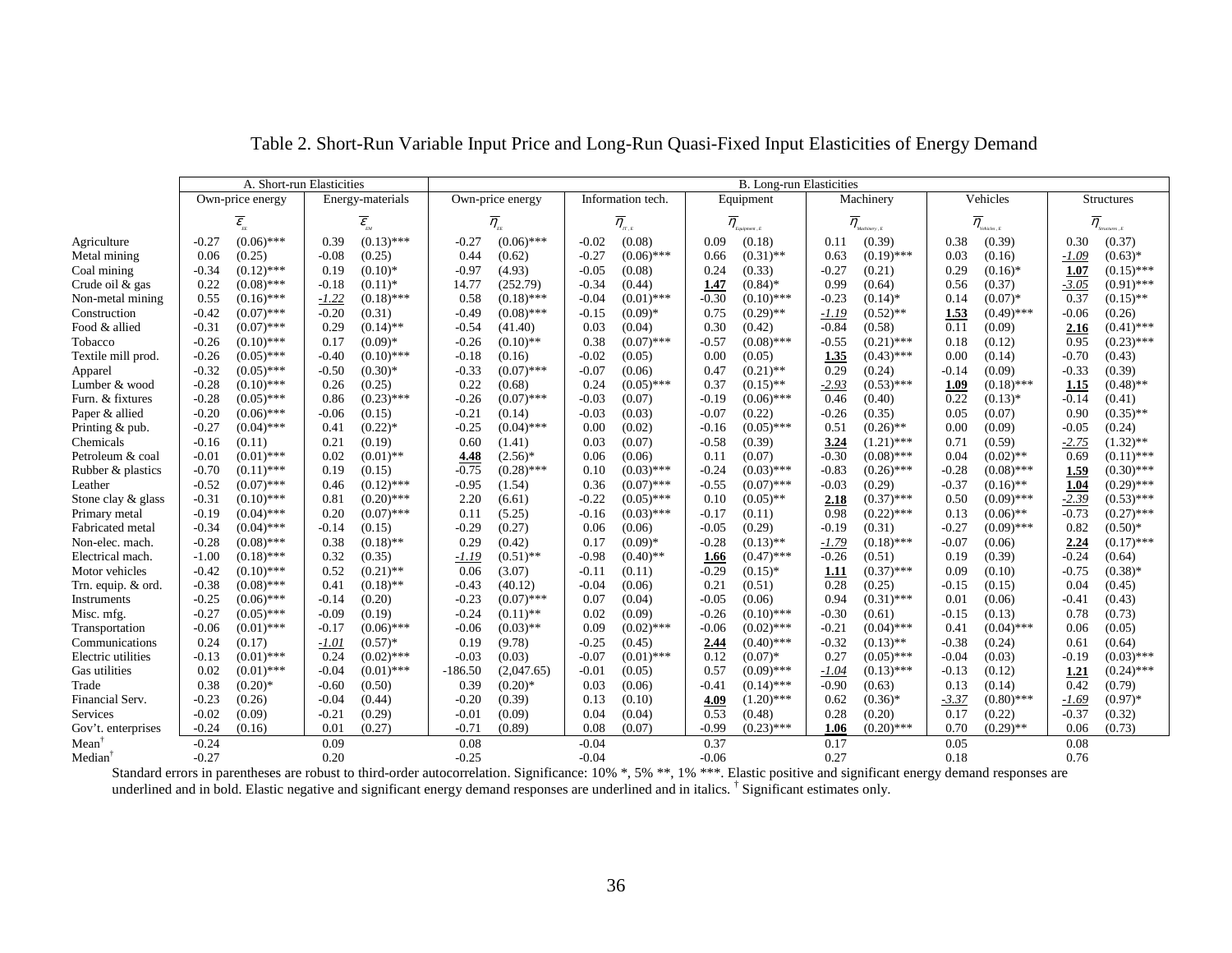|                    | Decay <sup>a</sup> | Diffusion <sup>b</sup> | $\mathbf{c}$<br>$T_{\rm Peak}$<br>(years) |                    | Decay <sup>a</sup> | Diffusion <sup>b</sup> | $\mathbf{c}$<br>$T_{\rm Peak}$<br>(years) |
|--------------------|--------------------|------------------------|-------------------------------------------|--------------------|--------------------|------------------------|-------------------------------------------|
| Agriculture        | 0.01               | 0.01                   | 68.62                                     | Stone clay & glass | 0.33               | 0.10                   | 2.63                                      |
| Metal mining       | 0.69               | 0.05                   | 1.39                                      | Primary metal      | 0.01               | 0.01                   | 68.62                                     |
| Coal mining        | 24.00              | 32.33                  | 0.03                                      | Fabricated metal   | 0.01               | 0.01                   | 68.62                                     |
| Crude oil & gas    | 0.32               | 0.02                   | 3.07                                      | Non-elec. mach.    | 0.01               | 0.01                   | 68.62                                     |
| Non-metal mining   | 1.00               | 0.01                   | 0.99                                      | Electrical mach.   | 0.43               | 0.01                   | 2.31                                      |
| Construction       | 0.01               | 0.01                   | 68.62                                     | Motor vehicles     | 0.05               | 0.03                   | 14.95                                     |
| Food & allied      | 2.57               | 0.41                   | 0.36                                      | Trn. equip. & ord. | 0.01               | 0.01                   | 68.62                                     |
| Tobacco            | 0.59               | 0.03                   | 1.66                                      | <b>Instruments</b> | 0.52               | 0.10                   | 1.78                                      |
| Textile mill prod. | 49.00              | 9.00                   | 0.02                                      | Misc. mfg.         | 0.16               | 0.03                   | 5.62                                      |
| Apparel            | 0.01               | 0.01                   | 68.62                                     | Transportation     | 1.00               | 0.02                   | 0.99                                      |
| Lumber & wood      | 0.01               | 0.01                   | 68.62                                     | Communications     | 2.03               | 0.02                   | 0.49                                      |
| Furn. & fixtures   | 0.19               | 0.01                   | 5.12                                      | Electric utilities | 0.04               | 0.01                   | 21.49                                     |
| Paper & allied     | 0.03               | 0.01                   | 27.98                                     | Gas utilities      | 32.33              | 2.23                   | 0.03                                      |
| Printing & pub.    | 0.18               | 0.01                   | 5.51                                      | Trade              | 0.37               | 0.02                   | 2.63                                      |
| Chemicals          | 0.01               | 0.01                   | 68.62                                     | Financial services | 49.00              | 3.76                   | 0.02                                      |
| Petroleum & coal   | 0.45               | 0.02                   | 2.18                                      | <b>Services</b>    | 0.02               | 0.02                   | 33.96                                     |
| Rubber & plastics  | 15.67              | 3.17                   | 0.06                                      | Gov't. enterprises | 49.00              | 32.33                  | 0.02                                      |
| Leather            | 1.13               | 0.10                   | 0.85                                      |                    |                    |                        |                                           |

Table 3. Induced Technological Change: Rates of Decay and Diffusion

<sup>a</sup> mean = 6.61, median = 0.33; <sup>b</sup> mean = 2.40, median = 0.02; <sup>c</sup> mean = 21.53, median = 2.63.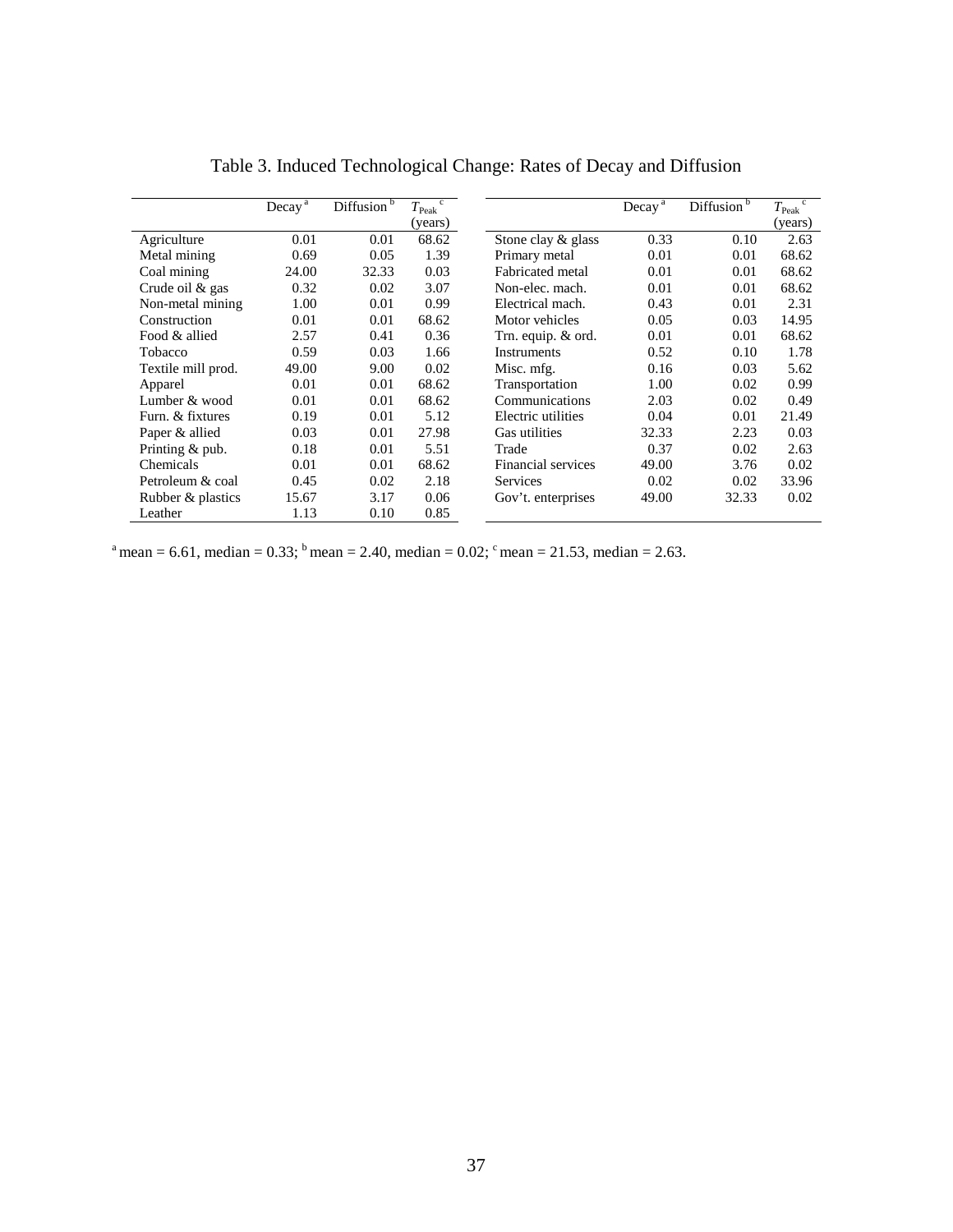|                     | Parameter estimates |               |                       |                | Elasticities            |           |                                  |           |                           |                                                 |                             |
|---------------------|---------------------|---------------|-----------------------|----------------|-------------------------|-----------|----------------------------------|-----------|---------------------------|-------------------------------------------------|-----------------------------|
|                     | A. Jorgenson-       |               | B. Jorgenson $(1984)$ | C. Autonomous  | D. Induced              |           | E. Autonomous                    |           | F. Induced                |                                                 | G. Disembodied              |
|                     | Fraumeni            |               | 1958-1979             | innovation     | Innovation              |           | innovation                       |           | innovation                |                                                 | technical change            |
|                     | (1981)              | Electricity   | Other                 | $\alpha_{ETi}$ | $\alpha_{E.~Knowledge}$ |           |                                  |           |                           |                                                 |                             |
|                     | 1953-1974           |               | energy                |                |                         |           | $\overline{\mathcal{E}}_{_{ET}}$ |           | $\overline{\mu}_{_{\!H}}$ | $\overline{\mathbfcal{E}}_{_{\!\!\mathit{ET}}}$ | $+ \overline{\mu}_{_{\!H}}$ |
| Agriculture         | 1.77E-03            | $-6.77E-05$   | 7.14E-04              | 5.56E-05       | $-35.34$                | 0.001     | (0.006)                          | $-0.676$  | (0.474)                   | $-0.674$                                        | (0.471)                     |
| Metal mining        | 2.43E-04            | 6.75E-04      | $-8.84E - 04$         | 2.76E-03       | 1.82                    | 0.028     | $(0.008)$ ***                    | 0.085     | $(0.052)*$                | 0.113                                           | $(0.052)$ **                |
| Coal mining         | $-4.33E-03$         | $-8.30E - 04$ | $-6.12E-03$           | $-3.34E - 03$  | 0.04                    | $-0.021$  | $(0.008)$ ***                    | 0.011     | (0.027)                   | $-0.010$                                        | (0.029)                     |
| Crude oil & gas     | 9.79E-04            | $-1.51E-04$   | 8.80E-04              | $-2.54E-03$    | $-340.55$               | $-0.018$  | (0.015)                          | $-2.182$  | (1.741)                   | $-2.199$                                        | (1.739)                     |
| Non-metal mining    | 2.25E-03            | $-6.24E - 04$ | 1.85E-03              | $-3.53E-04$    | $-11.77$                | $-0.004$  | (0.003)                          | $-0.048$  | (0.038)                   | $-0.052$                                        | (0.038)                     |
| Construction        | $-1.42E-03$         | 6.49E-05      | $-1.52E-03$           | $-4.63E-04$    | $-147.67$               | $-0.026$  | $(0.014)$ *                      | $-4.305$  | $(2.276)*$                | $-4.331$                                        | $(2.270)*$                  |
| Food & allied       | 1.33E-04            | 8.34E-04      | 2.85E-05              | 4.29E-05       | 0.26                    | 0.003     | (0.009)                          | 0.189     | (0.432)                   | 0.191                                           | (0.430)                     |
| Tobacco             | $-2.57E-05$         | 1.27E-04      | 9.38E-05              | 5.88E-05       | $-0.08$                 | 0.020     | $(0.005)$ ***                    | $-0.066$  | (0.043)                   | $-0.046$                                        | (0.043)                     |
| Textile mill prod.  | 3.66E-04            | 2.15E-04      | 1.59E-04              | $-3.23E-04$    | $-0.02$                 | $-0.010$  | (0.009)                          | $-0.016$  | (0.101)                   | $-0.026$                                        | (0.099)                     |
| Apparel             | 4.79E-04            | 1.05E-04      | 2.02E-04              | 1.15E-05       | $-14.75$                | 0.001     | (0.008)                          | $-0.646$  | $(0.253)$ **              | $-0.645$                                        | $(0.252)$ **                |
| Lumber & wood       | 1.97E-03            | 2.80E-04      | 4.83E-05              | $-1.63E-03$    | $-15.20$                | $-0.079$  | $(0.018)$ ***                    | $-0.479$  | (0.313)                   | $-0.558$                                        | $(0.310)*$                  |
| Furn. & fixtures    | 1.43E-03            | $-3.58E - 03$ | $-5.93E - 05$         | 4.91E-04       | 0.44                    | 0.033     | $(0.009)$ ***                    | 0.011     | (0.138)                   | 0.044                                           | (0.138)                     |
| Paper & allied      | 7.67E-04            | 2.67E-04      | 3.51E-04              | 1.47E-04       | $-10.36$                | 0.004     | (0.005)                          | $-0.106$  | (0.212)                   | $-0.102$                                        | (0.210)                     |
| Printing & pub.     | 1.21E-03            | 2.69E-05      | 6.88E-04              | 1.85E-04       | 6.18                    | 0.021     | $(0.008)$ ***                    | 0.364     | (0.534)                   | 0.385                                           | (0.533)                     |
| Chemicals           | 2.32E-03            | $-3.01E-03$   | 2.57E-03              | 7.11E-04       | $-219.57$               | 0.010     | (0.021)                          | $-1.573$  | $(0.816)$ *               | $-1.563$                                        | $(0.806)*$                  |
| Petroleum & coal    | 5.93E-03            | $-9.32E - 04$ | 4.36E-03              | 6.88E-04       | $-77.12$                | 0.001     | (0.004)                          | $-0.212$  | (0.134)                   | $-0.211$                                        | (0.135)                     |
| Rubber & plastics   | 3.59E-03            | 7.32E-04      | 1.16E-03              | $-4.68E - 04$  | 0.15                    | $-0.014$  | $(0.005)$ ***                    | 0.135     | (0.091)                   | 0.121                                           | (0.091)                     |
| Leather             | 6.85E-04            | 1.10E-04      | 1.13E-04              | 2.78E-04       | 0.56                    | 0.020     | $(0.006)$ ***                    | 0.149     | $(0.046)$ ***             | 0.169                                           | $(0.046)$ ***               |
| Stone clay & glass  | 2.87E-03            | $-3.03E-03$   | 3.47E-04              | $-7.13E-05$    | 0.23                    | $-0.001$  | (0.006)                          | 0.010     | (0.265)                   | 0.009                                           | (0.265)                     |
| Primary metal       | $-7.21E-05$         | 1.86E-04      | $-3.65E-03$           | $-1.09E-06$    | $-12.46$                | 0.000     | (0.005)                          | $-0.218$  | (0.159)                   | $-0.218$                                        | (0.157)                     |
| Fabricated metal    | 1.04E-03            | 2.97E-04      | 4.85E-04              | $-5.26E - 04$  | $-18.05$                | $-0.023$  | $(0.004)$ ***                    | $-0.246$  | (0.397)                   | $-0.268$                                        | (0.395)                     |
| Non-elec. mach.     | 2.89E-03            | $-3.78E - 03$ | 4.01E-04              | $-7.93E - 04$  | 21.35                   | $-0.028$  | $(0.007)$ ***                    | 0.199     | (0.344)                   | 0.171                                           | (0.342)                     |
| Electrical mach.    | 9.01E-04            | 8.17E-05      | 8.73E-05              | $-9.56E - 05$  | 147.57                  | $-0.003$  | (0.017)                          | 1.505     | $(0.367)$ ***             | 1.502                                           | $(0.370)$ ***               |
| Motor vehicles      | 3.30E-04            | 1.34E-04      | 7.55E-05              | 2.14E-04       | 2.21                    | 0.022     | $(0.007)$ ***                    | 0.302     | (0.517)                   | 0.324                                           | (0.518)                     |
| Trn. equip. & ord.  | 1.97E-04            | 7.10E-05      | 1.10E-04              | $-5.39E-05$    | $-2.56$                 | $-0.005$  | (0.009)                          | $-0.109$  | (0.408)                   | $-0.114$                                        | (0.406)                     |
| Instruments         | 4.60E-04            | 8.42E-05      | 1.99E-04              | $-1.70E-04$    | $-0.42$                 | $-0.014$  | $(0.008)*$                       | $-0.188$  | (0.118)                   | $-0.202$                                        | $(0.118)$ *                 |
| Misc. mfg.          | 1.99E-03            | $-4.44E-05$   | $-4.30E - 01$         | 1.59E-04       | 2.10                    | 0.010     | $(0.006)*$                       | 0.211     | (0.200)                   | 0.221                                           | (0.199)                     |
| Transportation      | 8.45E-04            | 1.08E-05      | 7.48E-04              | $-3.93E - 04$  | 35.75                   | $-0.005$  | $(0.002)$ **                     | 0.619     | $(0.277)$ **              | 0.614                                           | $(0.277)$ **                |
| Communications      | $-3.50E-04$         | 1.34E-04      | 1.48E-05              | 2.82E-04       | $-9.60$                 | 0.027     | $(0.016)*$                       | $-0.483$  | (0.754)                   | $-0.456$                                        | (0.755)                     |
| Electric utilities  | 9.99E-03            | 2.16E-03      | 5.92E-03              | 1.08E-03       | 22.41                   | 0.008     | $(0.001)$ ***                    | 0.057     | (0.060)                   | 0.065                                           | (0.060)                     |
| Gas utilities       | 6.21E-03            | 4.07E-04      | 7.24E-04              | $-1.19E-02$    | 0.03                    | $-0.029$  | $(0.003)$ ***                    | 0.004     | (0.108)                   | $-0.025$                                        | (0.108)                     |
| Trade               | 1.92E-04            | $-7.08E - 04$ | $-8.33E - 04$         | $-5.63E-04$    | $-131.67$               | $-0.019$  | (0.025)                          | $-2.046$  | (3.106)                   | $-2.065$                                        | (3.097)                     |
| Financial Serv.     | 9.42E-04            | 3.80E-05      | 3.80E-04              | 6.57E-04       | $-0.39$                 | 0.066     | $(0.026)$ **                     | $-1.764$  | (2.458)                   | $-1.698$                                        | (2.459)                     |
| Services            | $-1.05E-02$         | 2.25E-04      | $-3.13E-05$           | $-4.48E - 04$  | $-184.37$               | $-0.027$  | $(0.011)$ **                     | $-7.662$  | $(3.585)$ **              | $-7.689$                                        | $(3.582)$ **                |
| Gov't. enterprises  | $-1.71E-03$         | $-3.46E - 03$ | 1.40E-03              | 5.35E-04       | 1.60                    | 0.010     | (0.013)                          | 0.791     | $(0.351)$ **              | 0.800                                           | $(0.352)$ **                |
| Mean                | 0.0012              | $-0.0005$     | $-0.0131$             | $-0.0007$      | $-42.12$                | $-0.0006$ |                                  | $-1.2262$ |                           | $-1.0717$                                       |                             |
| Median <sup>†</sup> | 0.0009              | 0.0001        | 0.0003                | $-0.0001$      | 0.56                    | 0.0016    |                                  | 0.0851    |                           | $-0.2021$                                       |                             |

## Table 4. Short-Run Technical Change Elasticities of Energy Demand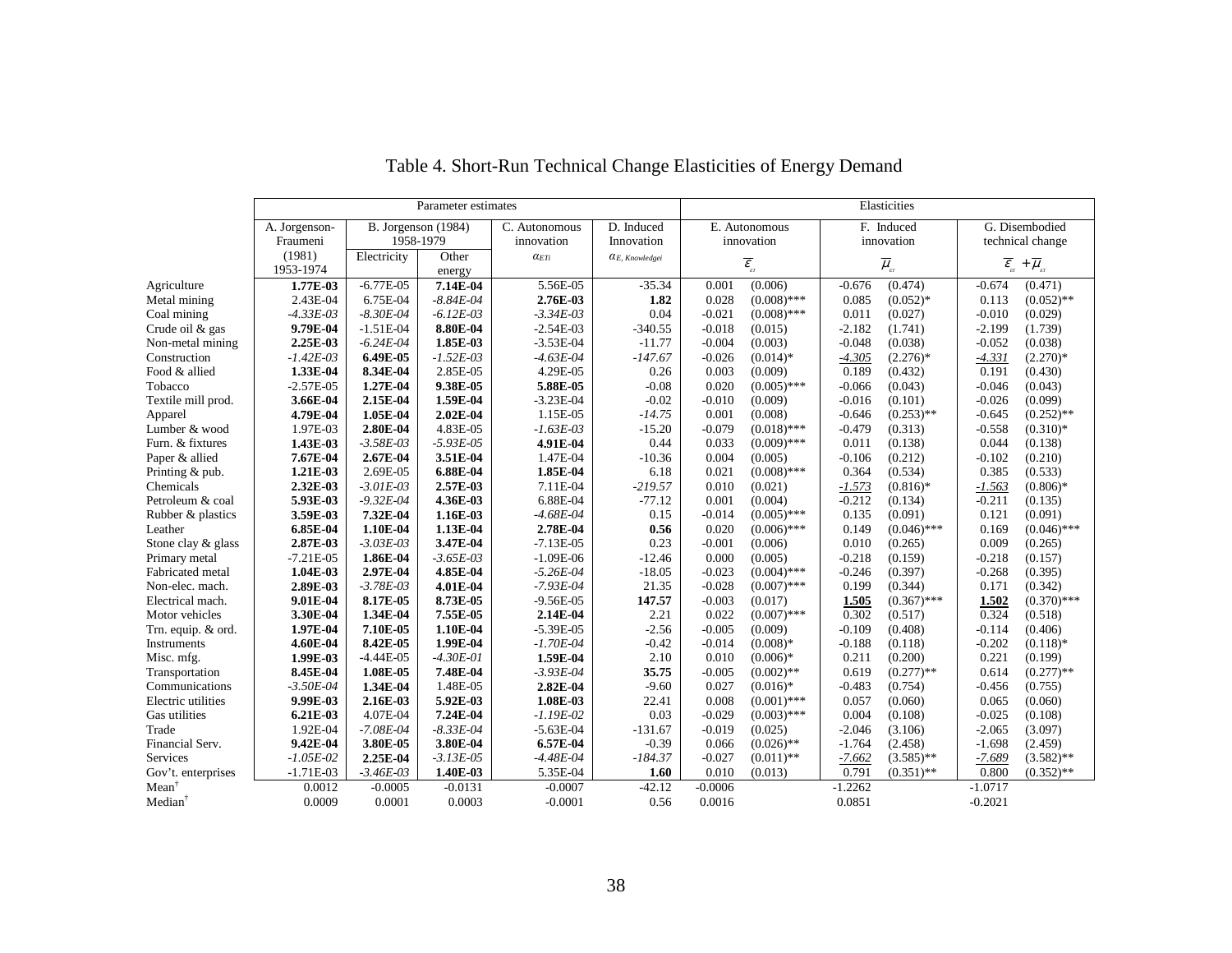Standard errors in parentheses are robust to third-order autocorrelation. Significance: 10% \*, 5% \*\*, 1% \*\*\*. Positive and significant energy demand responses are shown in bold.<br>Negative and significant energy demand respo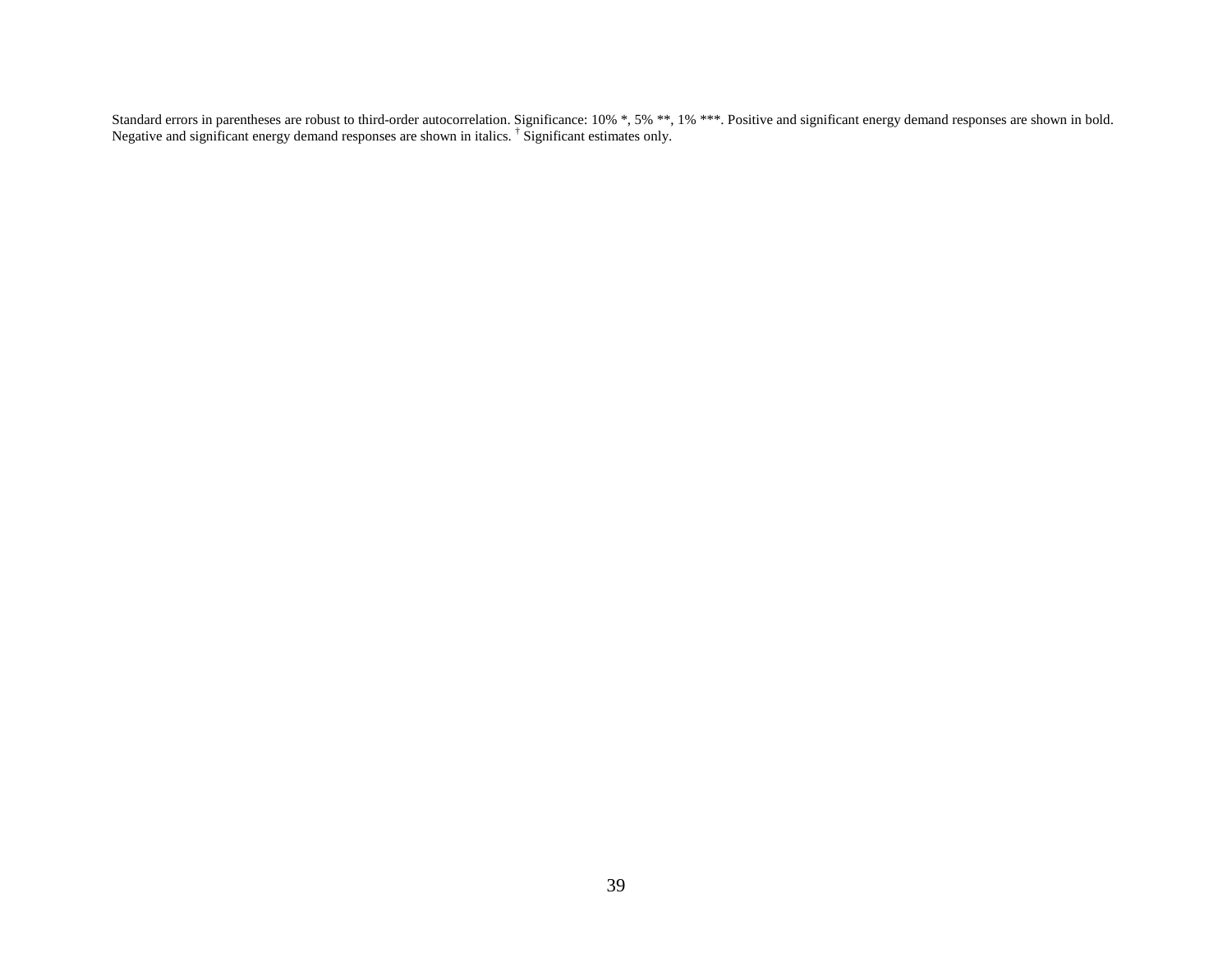|                                         | Percentage change for period: |           |           |  |  |  |
|-----------------------------------------|-------------------------------|-----------|-----------|--|--|--|
|                                         | 1958-1979                     | 1980-2000 | 1958-2000 |  |  |  |
| Inter-sectoral structural change        | $-18.9$                       | $-13.7$   | $-32.6$   |  |  |  |
| Intra-sectoral efficiency change        | 7.6                           | $-25.2$   | $-17.6$   |  |  |  |
| Substitution assoc. w/. variable inputs | $-3.4$                        | 7.4       | 4.0       |  |  |  |
| Energy                                  | 0.3                           | 11.7      | 12.0      |  |  |  |
| Materials                               | $-3.7$                        | $-3.5$    | $-7.2$    |  |  |  |
| Disembodied technical progress          | 0.4                           | $-9.1$    | $-8.8$    |  |  |  |
| Autonomous                              | 0.7                           | $-6.0$    | $-5.4$    |  |  |  |
| Induced                                 | $-0.3$                        | $-3.3$    | $-3.5$    |  |  |  |
| Quasi-fixed inputs                      | 6.9                           | $-23.0$   | $-16.1$   |  |  |  |
| Information technology                  | $-0.3$                        | 5.6       | 5.3       |  |  |  |
| Electrical equipment                    | $-1.2$                        | $-3.9$    | $-5.1$    |  |  |  |
| Machinery                               | 2.6                           | 0.4       | 3.1       |  |  |  |
| Vehicles                                | 1.6                           | $-16.0$   | $-14.4$   |  |  |  |
| <b>Structures</b>                       | 4.1                           | $-9.2$    | $-5.1$    |  |  |  |

Table 5. The Drivers of Long-Run Changes in Aggregate Energy Intensity\*

\* Totals may not add due to rounding.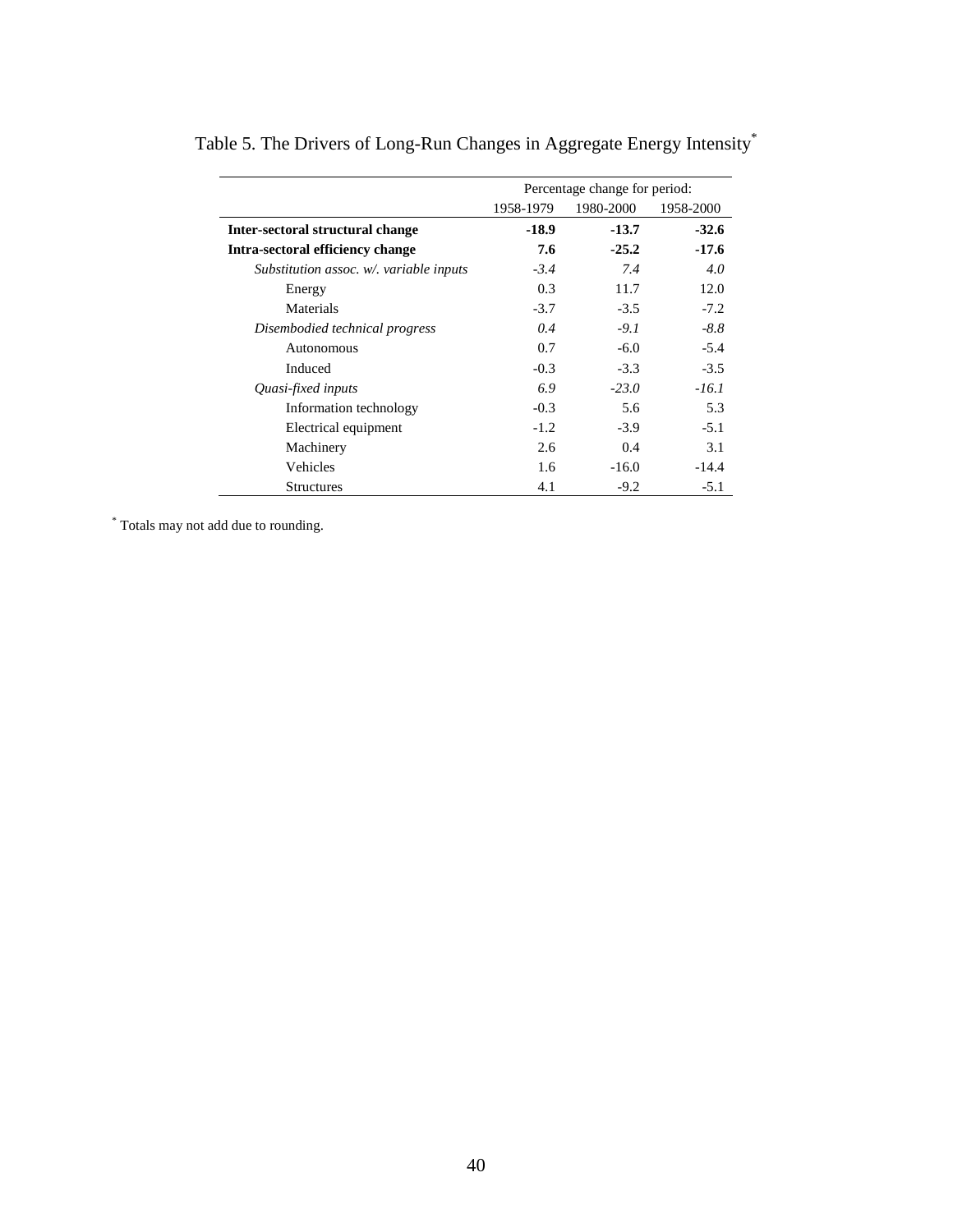

Figure 1. U.S. Energy Intensity and Energy Prices, 1958-1996

Source: BEA (2000); DOE/EIA (2005).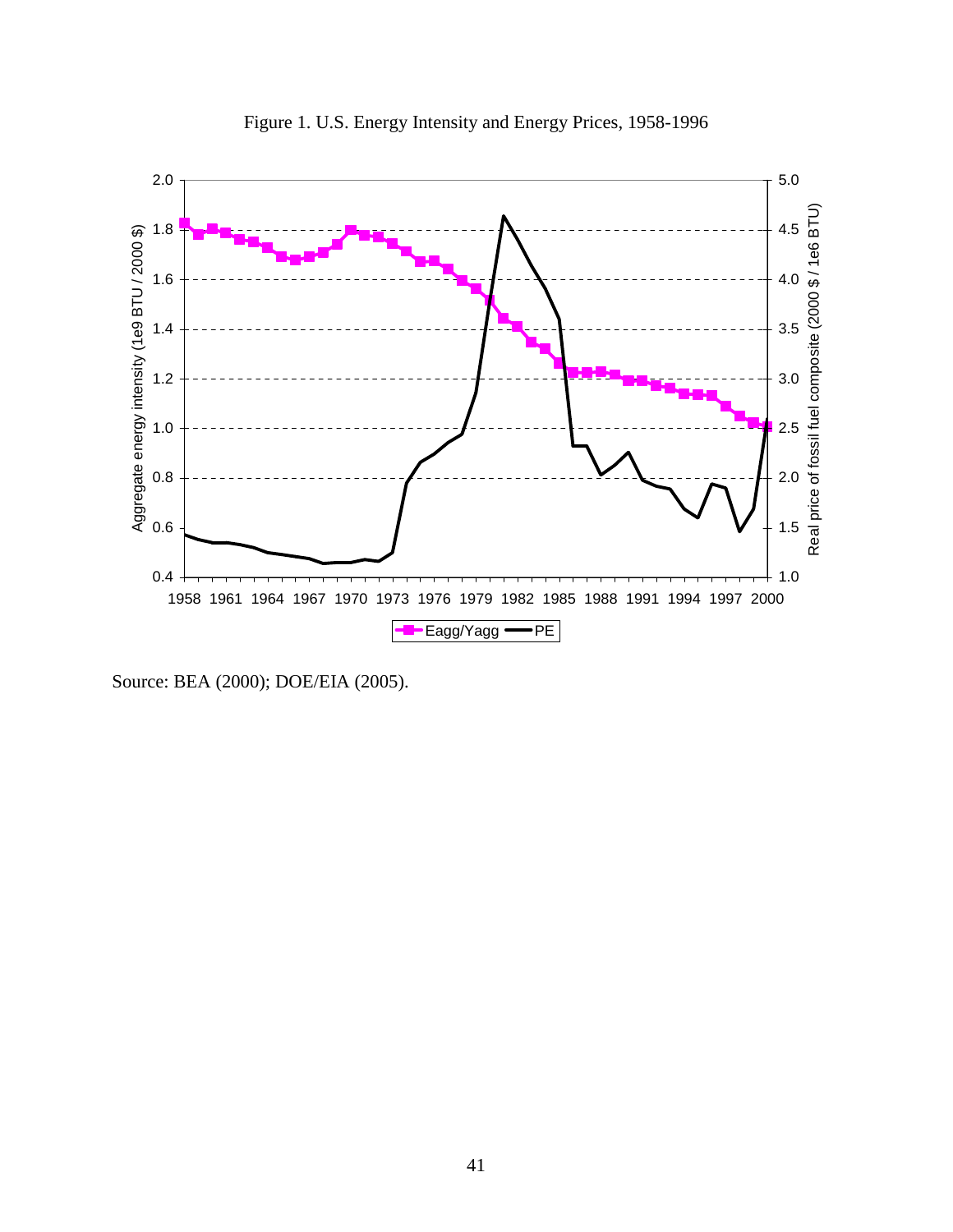

Figure 2. Induced Innovation and Aggregate Energy Price Shocks

A. Impulse responses of knowledge to a shock  $\pi_E = 100$  for different values of  $\delta_1$  and  $\delta_2$ 



B. Knowledge stocks generated by  $\pi_E$  in Figure 1 for different values of  $\delta_1$  and  $\delta_2$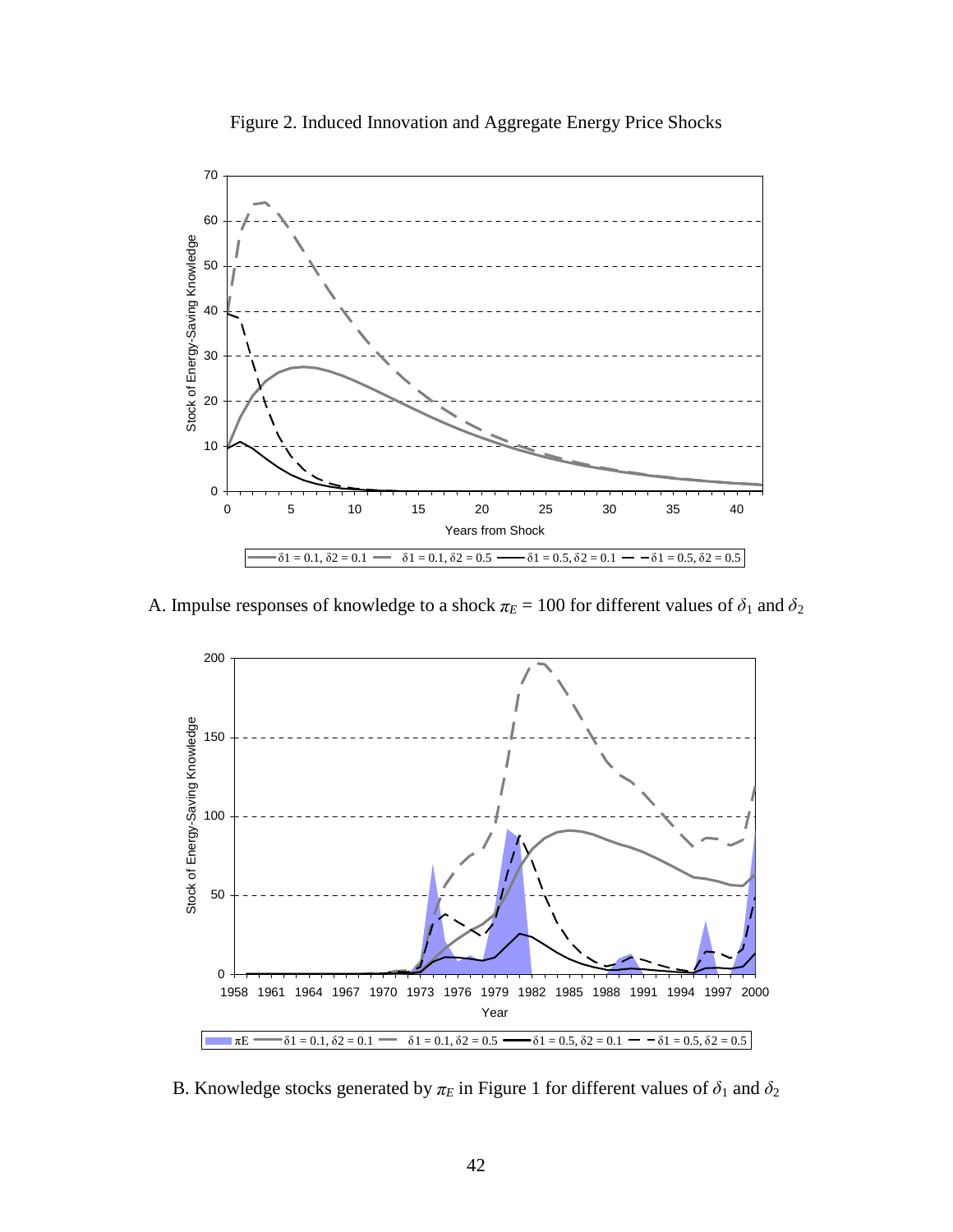

Figure 3. Impact of Induced Innovation on Energy-Saving Knowledge at the Sample Median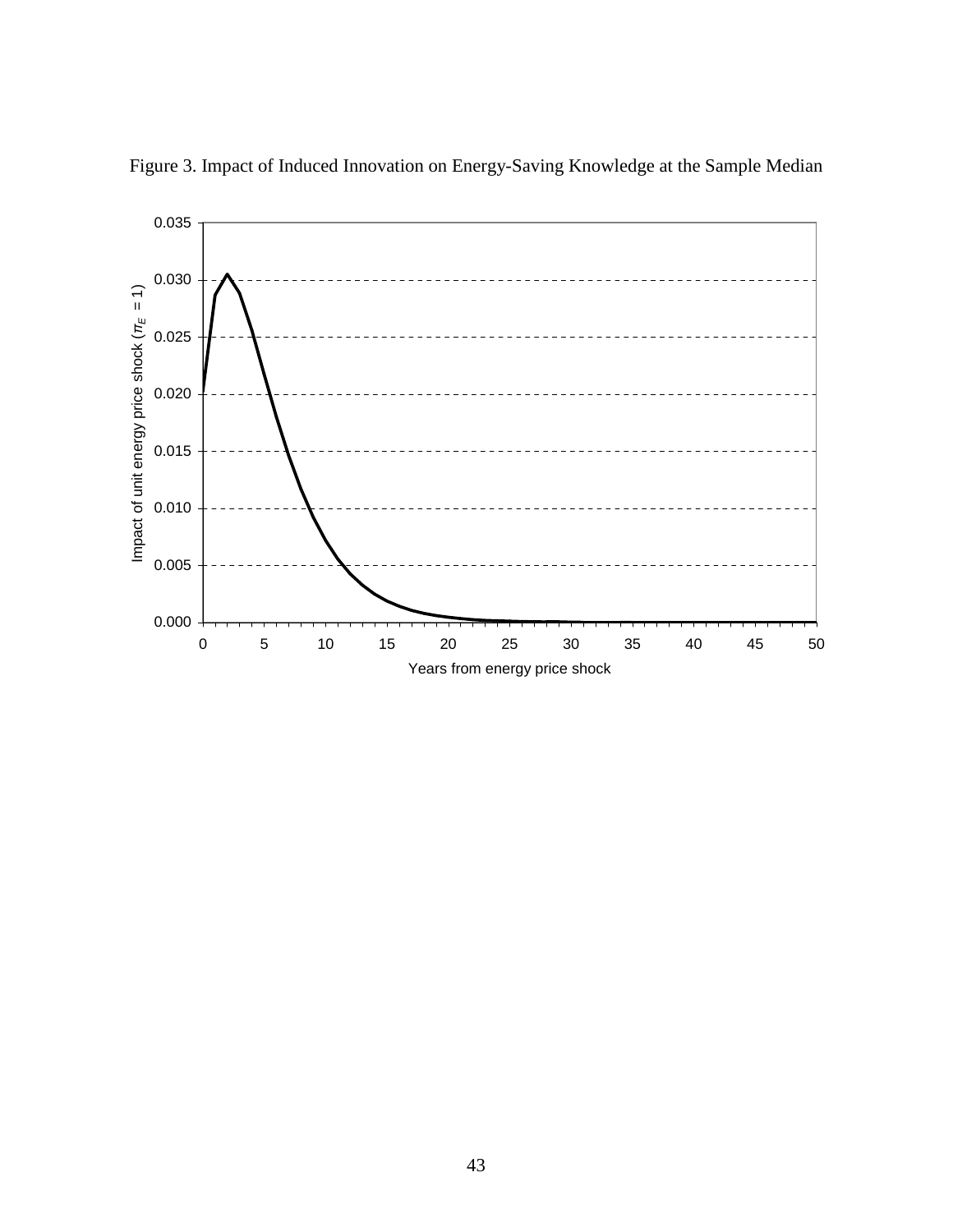Figure 4. Indices of the Structural (<sup>Φ</sup> ) and Efficiency (<sup>Ψ</sup> ) Components



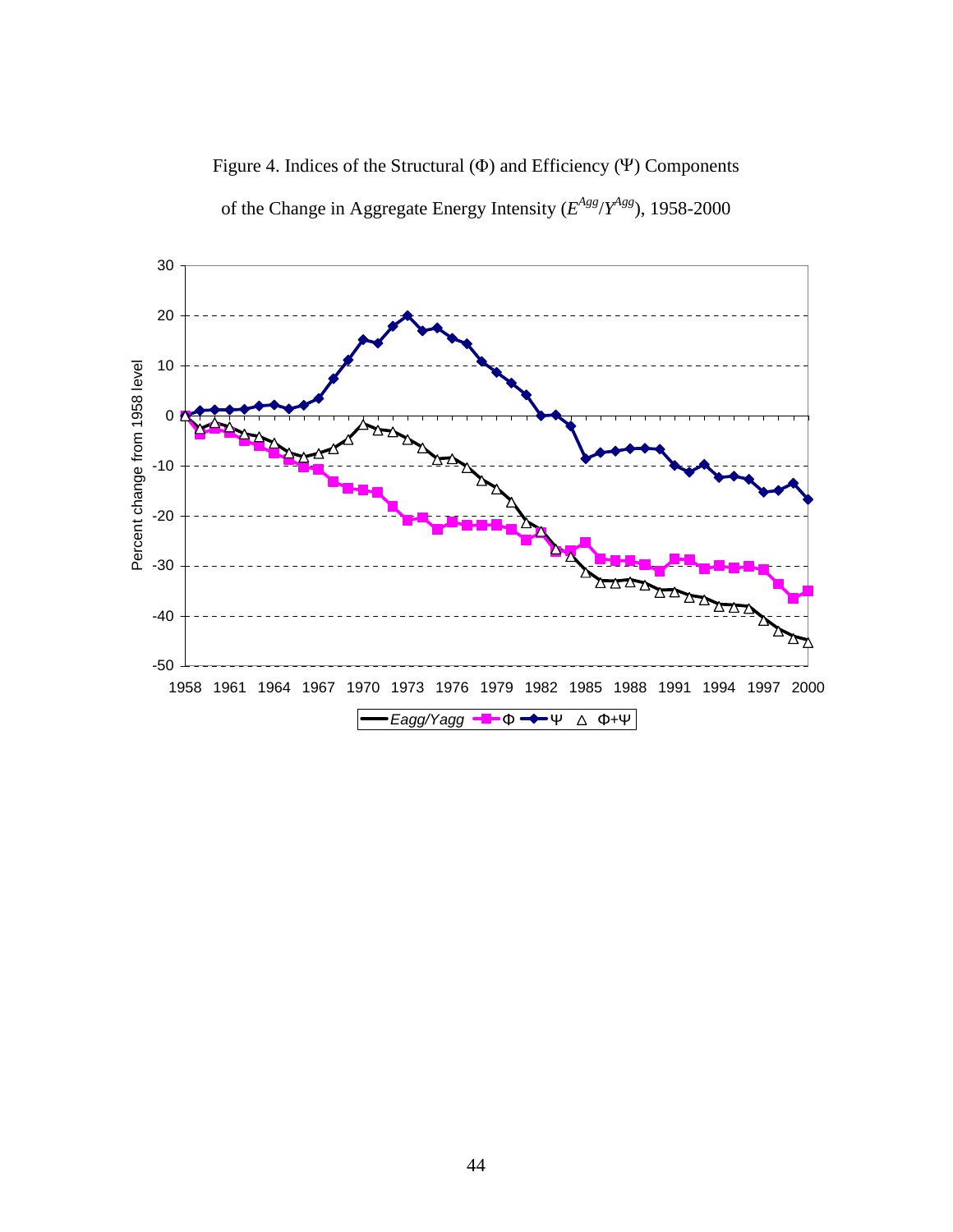

Figure 5. The Sources of Within-Industry Change in Energy Intensity, 1959-2000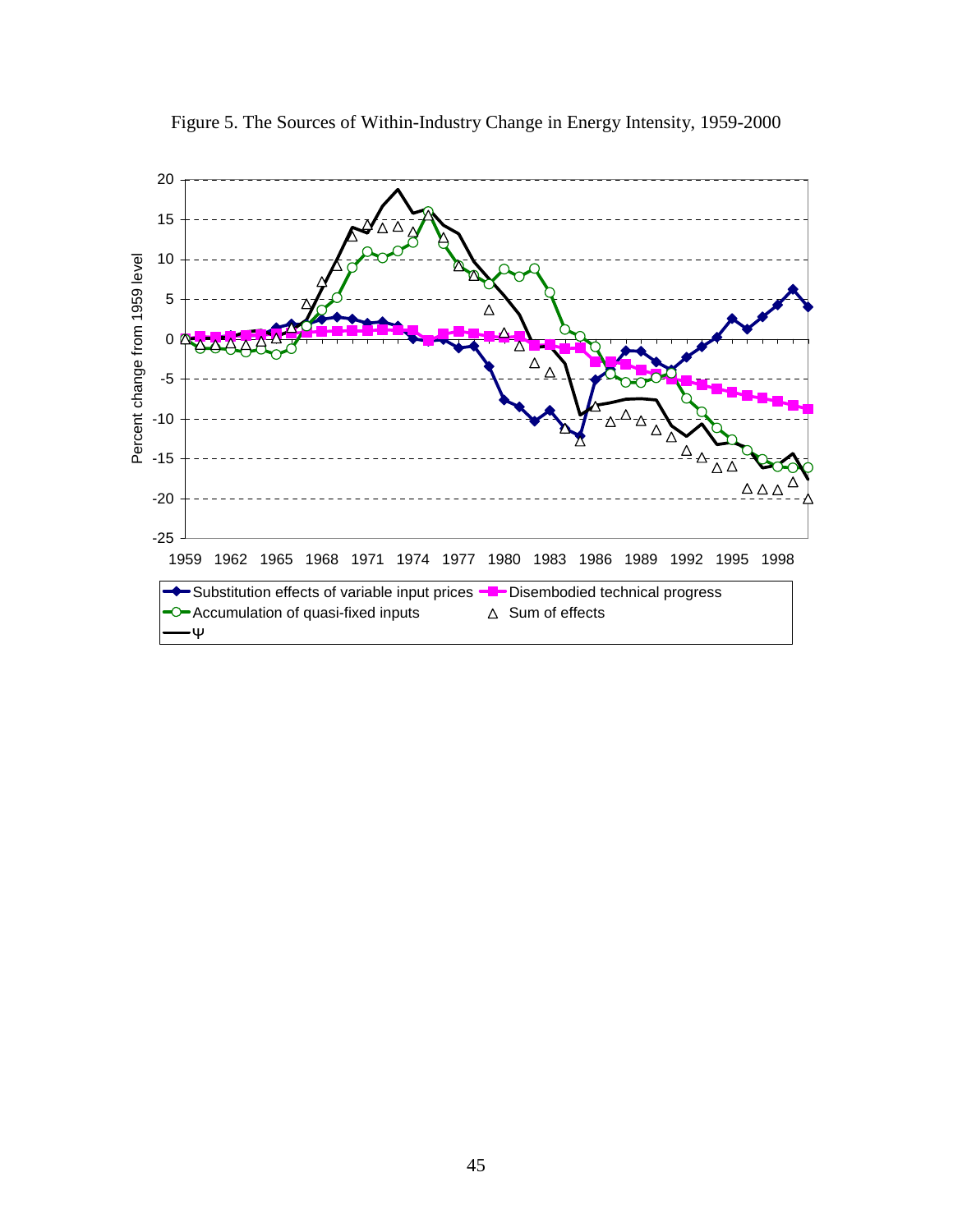

Figure 6. Aggregate Impacts of Variable Input Prices, 1959-2000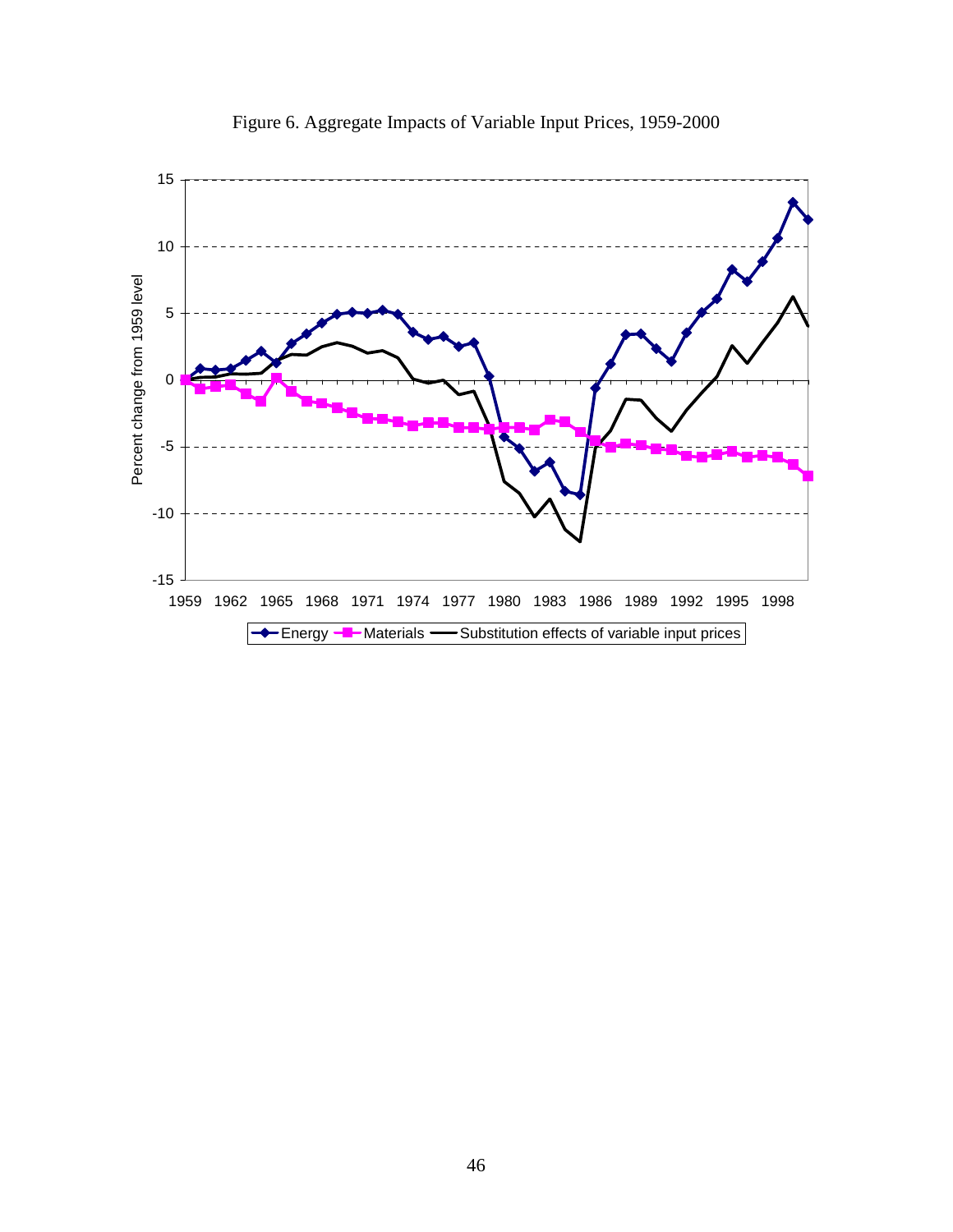

Figure 7. Aggregate Impacts of Exogenous and Induced Technical Progress, 1959-2000